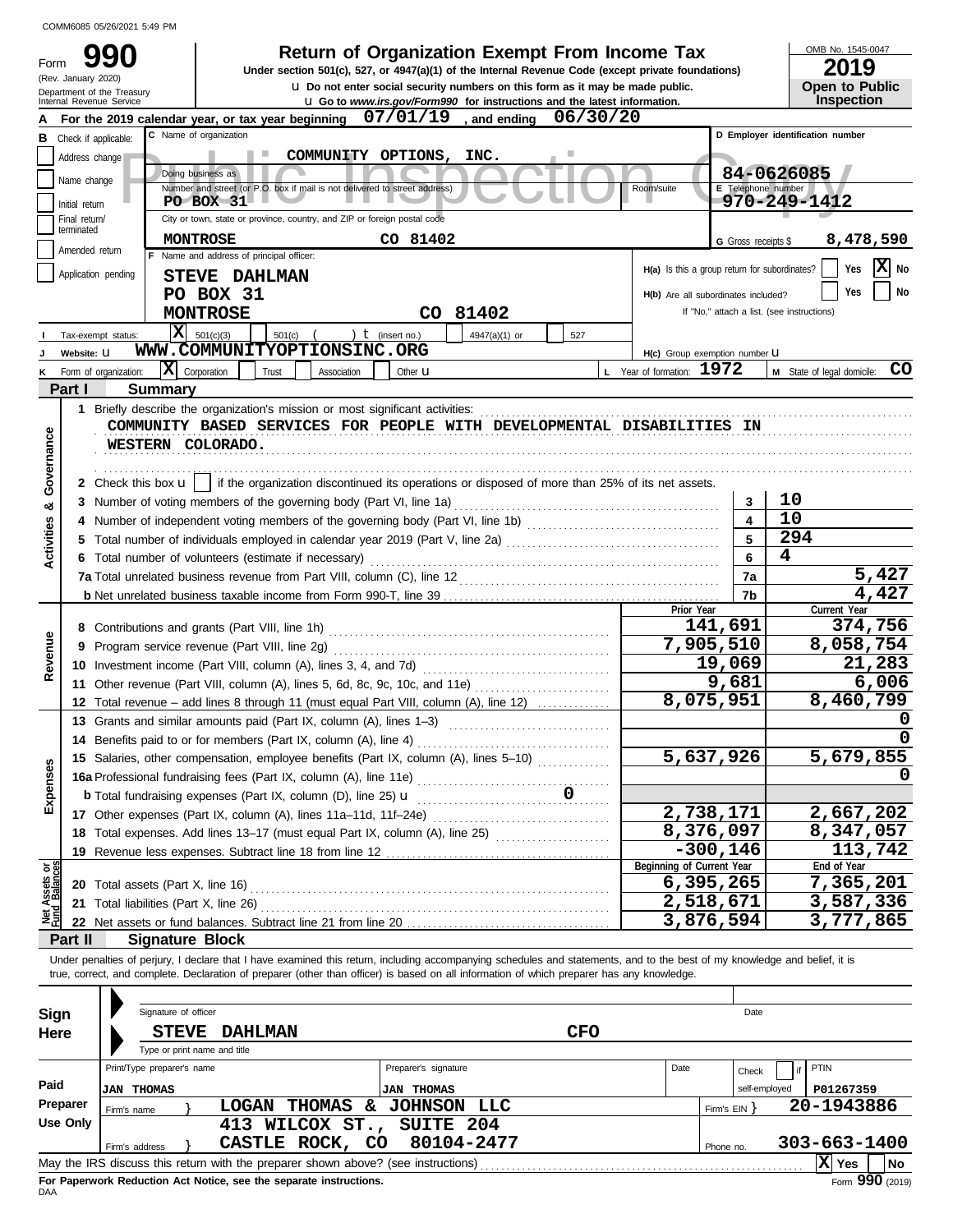| Form 990 (2019) $\mathop{\mathtt{COMMUNITY}}$ $\mathop{\mathtt{OPTIONS}}$ , $\mathop{\mathtt{INC}}$ .                                                                                                                                                           |                                                     | 84-0626085                                                                                                                     | Page 2                                                                  |
|-----------------------------------------------------------------------------------------------------------------------------------------------------------------------------------------------------------------------------------------------------------------|-----------------------------------------------------|--------------------------------------------------------------------------------------------------------------------------------|-------------------------------------------------------------------------|
| Part III                                                                                                                                                                                                                                                        | <b>Statement of Program Service Accomplishments</b> |                                                                                                                                |                                                                         |
|                                                                                                                                                                                                                                                                 |                                                     | Check if Schedule O contains a response or note to any line in this Part III                                                   | X                                                                       |
| Briefly describe the organization's mission:<br>1.                                                                                                                                                                                                              |                                                     |                                                                                                                                |                                                                         |
| SEE SCHEDULE O                                                                                                                                                                                                                                                  |                                                     |                                                                                                                                |                                                                         |
|                                                                                                                                                                                                                                                                 |                                                     |                                                                                                                                |                                                                         |
|                                                                                                                                                                                                                                                                 |                                                     |                                                                                                                                |                                                                         |
| Did the organization undertake any significant program services during the year which were not listed on the<br>$\mathbf{2}$                                                                                                                                    |                                                     |                                                                                                                                |                                                                         |
| prior Form 990 or 990-EZ?                                                                                                                                                                                                                                       |                                                     |                                                                                                                                | Yes $\boxed{\mathbf{X}}$ No                                             |
| If "Yes," describe these new services on Schedule O.                                                                                                                                                                                                            |                                                     |                                                                                                                                |                                                                         |
| Did the organization cease conducting, or make significant changes in how it conducts, any program<br>3                                                                                                                                                         |                                                     |                                                                                                                                |                                                                         |
| services?                                                                                                                                                                                                                                                       |                                                     |                                                                                                                                | Yes $\overline{X}$ No                                                   |
| If "Yes," describe these changes on Schedule O.                                                                                                                                                                                                                 |                                                     |                                                                                                                                |                                                                         |
| 4                                                                                                                                                                                                                                                               |                                                     | Describe the organization's program service accomplishments for each of its three largest program services, as measured by     |                                                                         |
|                                                                                                                                                                                                                                                                 |                                                     | expenses. Section 501(c)(3) and 501(c)(4) organizations are required to report the amount of grants and allocations to others, |                                                                         |
| the total expenses, and revenue, if any, for each program service reported.                                                                                                                                                                                     |                                                     |                                                                                                                                |                                                                         |
|                                                                                                                                                                                                                                                                 |                                                     |                                                                                                                                |                                                                         |
| ) (Expenses \$<br>4a (Code:<br>COMPREHENSIVE SERVICES - INCLUDES A NUMBER OF DIFFERENT<br>RESIDENTIAL SETTINGS, WHICH PROVIDE AN ARRAY OF TRAINING LEARNING,<br>EXPERIENTIAL AND SUPPORT ACTIVITIES PROVIDED<br>ALTERNATIVES DESIGNED TO MEET INDIVIDUAL NEEDS. | 5,686,406 including grants of \$                    | IN RESIDENTIAL                                                                                                                 | 6,156,271<br>) (Revenue \$<br><b>TYPES OF</b><br>SERVED 92 INDIVIDUALS. |
|                                                                                                                                                                                                                                                                 |                                                     |                                                                                                                                |                                                                         |
|                                                                                                                                                                                                                                                                 |                                                     |                                                                                                                                |                                                                         |
|                                                                                                                                                                                                                                                                 |                                                     |                                                                                                                                |                                                                         |
|                                                                                                                                                                                                                                                                 |                                                     |                                                                                                                                |                                                                         |
|                                                                                                                                                                                                                                                                 |                                                     |                                                                                                                                |                                                                         |
|                                                                                                                                                                                                                                                                 |                                                     |                                                                                                                                |                                                                         |
|                                                                                                                                                                                                                                                                 |                                                     |                                                                                                                                |                                                                         |
|                                                                                                                                                                                                                                                                 |                                                     |                                                                                                                                |                                                                         |
| 4b (Code:<br>) (Expenses \$<br>ADULT SUPPORTED LIVING SERVICES<br>SERVICES FOR PERSONS WHO ARE RESPONSIBLE FOR THEIR OWN LIVING                                                                                                                                 | 910, 205 including grants of $$$                    | - PROVIDES<br>INDIVIDUALIZED LIVING                                                                                            | 899,201<br>) (Revenue \$                                                |
| <b>ARRANGEMENTS</b>                                                                                                                                                                                                                                             | IN THE COMMUNITY.<br>SERVED 102                     | INDIVIDUALS.                                                                                                                   |                                                                         |
|                                                                                                                                                                                                                                                                 |                                                     |                                                                                                                                |                                                                         |
|                                                                                                                                                                                                                                                                 |                                                     |                                                                                                                                |                                                                         |
|                                                                                                                                                                                                                                                                 |                                                     |                                                                                                                                |                                                                         |
|                                                                                                                                                                                                                                                                 |                                                     |                                                                                                                                |                                                                         |
|                                                                                                                                                                                                                                                                 |                                                     |                                                                                                                                |                                                                         |
|                                                                                                                                                                                                                                                                 |                                                     |                                                                                                                                |                                                                         |
|                                                                                                                                                                                                                                                                 |                                                     |                                                                                                                                |                                                                         |
|                                                                                                                                                                                                                                                                 |                                                     |                                                                                                                                |                                                                         |
| 4c (Code:<br>) (Expenses \$<br><b>CASE MANAGEMENT</b><br>SERVICE AND SUPPORT COORDINATION, AND THE MONITORING OF ALL SERVICES                                                                                                                                   | 563,612 including grants of \$                      | DETERMINES ELIGIBILITY FOR SERVICES AND                                                                                        | 481,120<br>) (Revenue \$<br>SUPPORTS,                                   |
| AND SUPPORTS DELIVERED PURSUANT<br><b>EVALUATION OF</b>                                                                                                                                                                                                         | TO THE<br>412<br>THE RESULTS.<br><b>SERVED</b>      | INDIVIDUALIZED PLAN,<br>INDIVIDUALS.                                                                                           | <b>AND THE</b>                                                          |
|                                                                                                                                                                                                                                                                 |                                                     |                                                                                                                                |                                                                         |
|                                                                                                                                                                                                                                                                 |                                                     |                                                                                                                                |                                                                         |
|                                                                                                                                                                                                                                                                 |                                                     |                                                                                                                                |                                                                         |
|                                                                                                                                                                                                                                                                 |                                                     |                                                                                                                                |                                                                         |
|                                                                                                                                                                                                                                                                 |                                                     |                                                                                                                                |                                                                         |
|                                                                                                                                                                                                                                                                 |                                                     |                                                                                                                                |                                                                         |
|                                                                                                                                                                                                                                                                 |                                                     |                                                                                                                                |                                                                         |
|                                                                                                                                                                                                                                                                 |                                                     |                                                                                                                                |                                                                         |
| 4d Other program services (Describe on Schedule O.)                                                                                                                                                                                                             |                                                     |                                                                                                                                |                                                                         |
| 478,362<br>(Expenses \$                                                                                                                                                                                                                                         | including grants of \$                              | (Revenue \$                                                                                                                    | 522,162                                                                 |
| 4e Total program service expenses u                                                                                                                                                                                                                             | 7,638,585                                           |                                                                                                                                |                                                                         |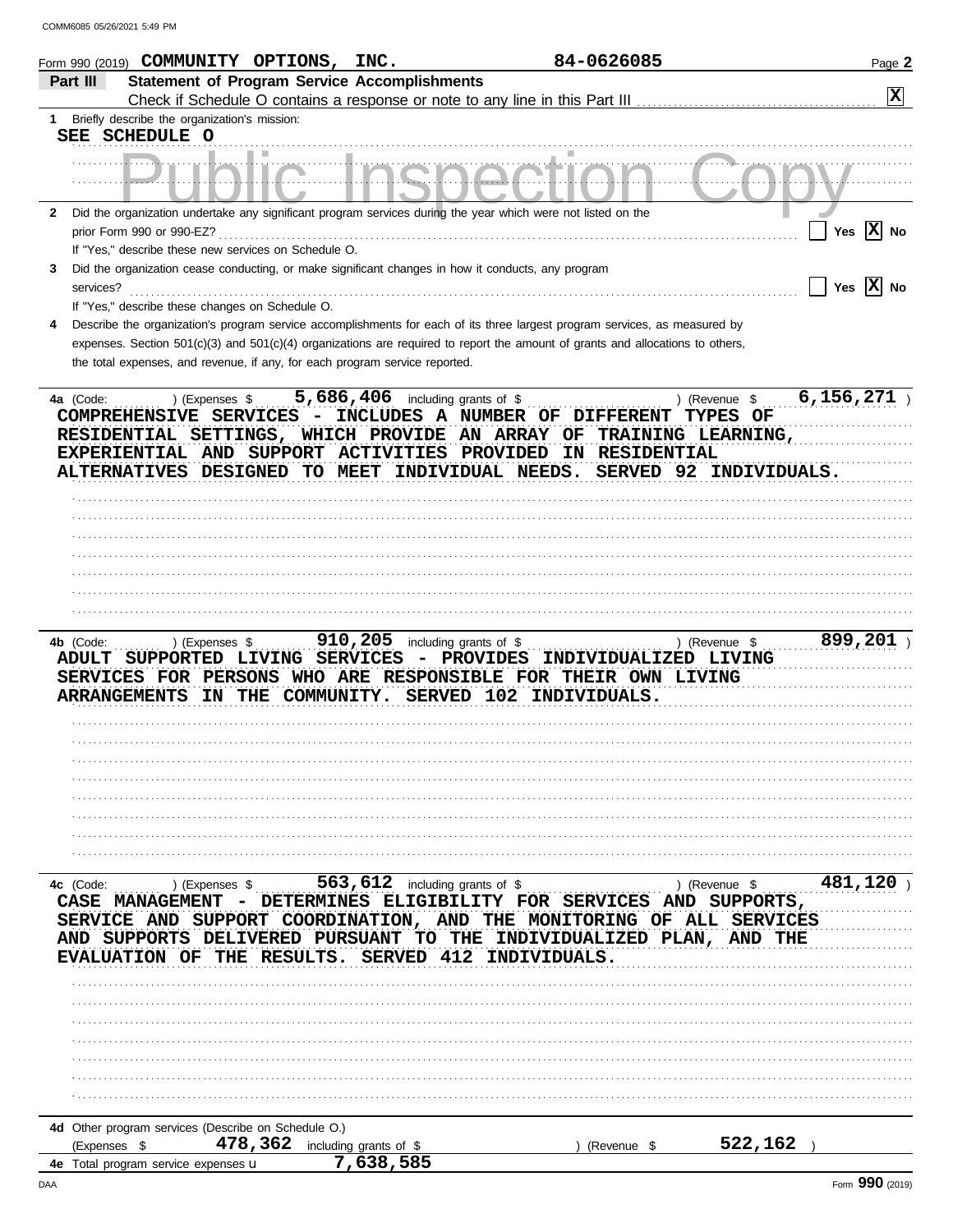**Part IV Checklist of Required Schedules**

| Form 990 (2019) | COMMUNITY | OPTIONS | INC. | $-0626085$<br>ч л. | Page |
|-----------------|-----------|---------|------|--------------------|------|
|-----------------|-----------|---------|------|--------------------|------|

|                   |                                                                                                                                                                                                                                                                                                                  |              | Yes         | No |
|-------------------|------------------------------------------------------------------------------------------------------------------------------------------------------------------------------------------------------------------------------------------------------------------------------------------------------------------|--------------|-------------|----|
| 1                 | Is the organization described in section 501(c)(3) or $4947(a)(1)$ (other than a private foundation)? If "Yes,"                                                                                                                                                                                                  |              |             |    |
|                   | complete Schedule A                                                                                                                                                                                                                                                                                              | 1            | х           |    |
| 2                 | Is the organization required to complete Schedule B, Schedule of Contributors (see instructions)?                                                                                                                                                                                                                | $\mathbf{2}$ | $\mathbf x$ |    |
| 3                 | Did the organization engage in direct or indirect political campaign activities on behalf of or in opposition to<br>candidates for public office? If "Yes," complete Schedule C, Part I<br><u> De Barbara de Santo de Santo de Santo de Santo de Santo de Santo de Santo de Santo de Santo de Santo de Santo</u> | 3            |             | x  |
| 4                 | Section 501(c)(3) organizations. Did the organization engage in lobbying activities, or have a section 501(h)                                                                                                                                                                                                    |              |             |    |
|                   | election in effect during the tax year? If "Yes," complete Schedule C, Part II                                                                                                                                                                                                                                   | 4            |             | x  |
| 5                 | Is the organization a section $501(c)(4)$ , $501(c)(5)$ , or $501(c)(6)$ organization that receives membership dues,                                                                                                                                                                                             |              |             |    |
|                   | assessments, or similar amounts as defined in Revenue Procedure 98-19? If "Yes," complete Schedule C, Part III                                                                                                                                                                                                   | 5            |             | X  |
| 6                 | Did the organization maintain any donor advised funds or any similar funds or accounts for which donors                                                                                                                                                                                                          |              |             |    |
|                   | have the right to provide advice on the distribution or investment of amounts in such funds or accounts? If                                                                                                                                                                                                      |              |             | x  |
|                   | "Yes," complete Schedule D, Part I                                                                                                                                                                                                                                                                               | 6            |             |    |
| 7                 | Did the organization receive or hold a conservation easement, including easements to preserve open space,<br>the environment, historic land areas, or historic structures? If "Yes," complete Schedule D, Part II                                                                                                | 7            |             | x  |
| 8                 | Did the organization maintain collections of works of art, historical treasures, or other similar assets? If "Yes,"                                                                                                                                                                                              |              |             |    |
|                   | complete Schedule D, Part III                                                                                                                                                                                                                                                                                    | 8            |             | x  |
| 9                 | Did the organization report an amount in Part X, line 21, for escrow or custodial account liability, serve as a                                                                                                                                                                                                  |              |             |    |
|                   | custodian for amounts not listed in Part X; or provide credit counseling, debt management, credit repair, or                                                                                                                                                                                                     |              |             |    |
|                   | debt negotiation services? If "Yes," complete Schedule D, Part IV                                                                                                                                                                                                                                                | 9            |             | x  |
| 10                | Did the organization, directly or through a related organization, hold assets in donor-restricted endowments                                                                                                                                                                                                     |              |             |    |
|                   | or in quasi endowments? If "Yes," complete Schedule D, Part V                                                                                                                                                                                                                                                    | 10           |             | x  |
| 11                | If the organization's answer to any of the following questions is "Yes," then complete Schedule D, Parts VI,                                                                                                                                                                                                     |              |             |    |
|                   | VII, VIII, IX, or X as applicable.                                                                                                                                                                                                                                                                               |              |             |    |
| а                 | Did the organization report an amount for land, buildings, and equipment in Part X, line 10? If "Yes,"                                                                                                                                                                                                           |              |             |    |
|                   | complete Schedule D, Part VI                                                                                                                                                                                                                                                                                     | 11a          | х           |    |
| b                 | Did the organization report an amount for investments—other securities in Part X, line 12, that is 5% or more                                                                                                                                                                                                    |              |             |    |
|                   | of its total assets reported in Part X, line 16? If "Yes," complete Schedule D, Part VII                                                                                                                                                                                                                         | 11b          |             | x  |
|                   | Did the organization report an amount for investments—program related in Part X, line 13, that is 5% or more                                                                                                                                                                                                     |              |             |    |
|                   | of its total assets reported in Part X, line 16? If "Yes," complete Schedule D, Part VIII                                                                                                                                                                                                                        | 11c          |             | x  |
| d                 | Did the organization report an amount for other assets in Part X, line 15, that is 5% or more of its total assets                                                                                                                                                                                                |              |             |    |
|                   | reported in Part X, line 16? If "Yes," complete Schedule D, Part IX                                                                                                                                                                                                                                              | 11d          | X           |    |
|                   | Did the organization report an amount for other liabilities in Part X, line 25? If "Yes," complete Schedule D, Part X                                                                                                                                                                                            | 11e          | X           |    |
| f                 | Did the organization's separate or consolidated financial statements for the tax year include a footnote that addresses                                                                                                                                                                                          |              |             |    |
|                   | the organization's liability for uncertain tax positions under FIN 48 (ASC 740)? If "Yes," complete Schedule D, Part X                                                                                                                                                                                           | 11f          | X           |    |
| 12a               | Did the organization obtain separate, independent audited financial statements for the tax year? If "Yes," complete<br>Schedule D, Parts XI and XII                                                                                                                                                              | 12a          | X           |    |
|                   | Was the organization included in consolidated, independent audited financial statements for the tax year? It                                                                                                                                                                                                     |              |             |    |
|                   | "Yes," and if the organization answered "No" to line 12a, then completing Schedule D, Parts XI and XII is optional                                                                                                                                                                                               | 12b          |             | x  |
| 13                |                                                                                                                                                                                                                                                                                                                  | 13           |             | х  |
| 14a               | Did the organization maintain an office, employees, or agents outside of the United States?                                                                                                                                                                                                                      | 14a          |             | x  |
| b                 | Did the organization have aggregate revenues or expenses of more than \$10,000 from grantmaking,                                                                                                                                                                                                                 |              |             |    |
|                   | fundraising, business, investment, and program service activities outside the United States, or aggregate                                                                                                                                                                                                        |              |             |    |
|                   | foreign investments valued at \$100,000 or more? If "Yes," complete Schedule F, Parts I and IV [[[[[[[[[[[[[[[                                                                                                                                                                                                   | 14b          |             | x  |
| 15                | Did the organization report on Part IX, column (A), line 3, more than \$5,000 of grants or other assistance to or                                                                                                                                                                                                |              |             |    |
|                   | for any foreign organization? If "Yes," complete Schedule F, Parts II and IV                                                                                                                                                                                                                                     | 15           |             | x  |
| 16                | Did the organization report on Part IX, column (A), line 3, more than \$5,000 of aggregate grants or other                                                                                                                                                                                                       |              |             |    |
|                   | assistance to or for foreign individuals? If "Yes," complete Schedule F, Parts III and IV                                                                                                                                                                                                                        | 16           |             | x  |
| 17                | Did the organization report a total of more than \$15,000 of expenses for professional fundraising services on                                                                                                                                                                                                   |              |             |    |
|                   |                                                                                                                                                                                                                                                                                                                  | 17           |             | x  |
| 18                | Did the organization report more than \$15,000 total of fundraising event gross income and contributions on                                                                                                                                                                                                      |              |             |    |
|                   | Part VIII, lines 1c and 8a? If "Yes," complete Schedule G, Part II                                                                                                                                                                                                                                               | 18           |             | x  |
| 19                | Did the organization report more than \$15,000 of gross income from gaming activities on Part VIII, line 9a?                                                                                                                                                                                                     |              |             |    |
|                   |                                                                                                                                                                                                                                                                                                                  | 19           |             | x  |
| 20a               |                                                                                                                                                                                                                                                                                                                  | <b>20a</b>   |             | х  |
| $\mathbf b$<br>21 | Did the organization report more than \$5,000 of grants or other assistance to any domestic organization or                                                                                                                                                                                                      | 20b          |             |    |
|                   |                                                                                                                                                                                                                                                                                                                  | 21           |             | x  |
|                   |                                                                                                                                                                                                                                                                                                                  |              |             |    |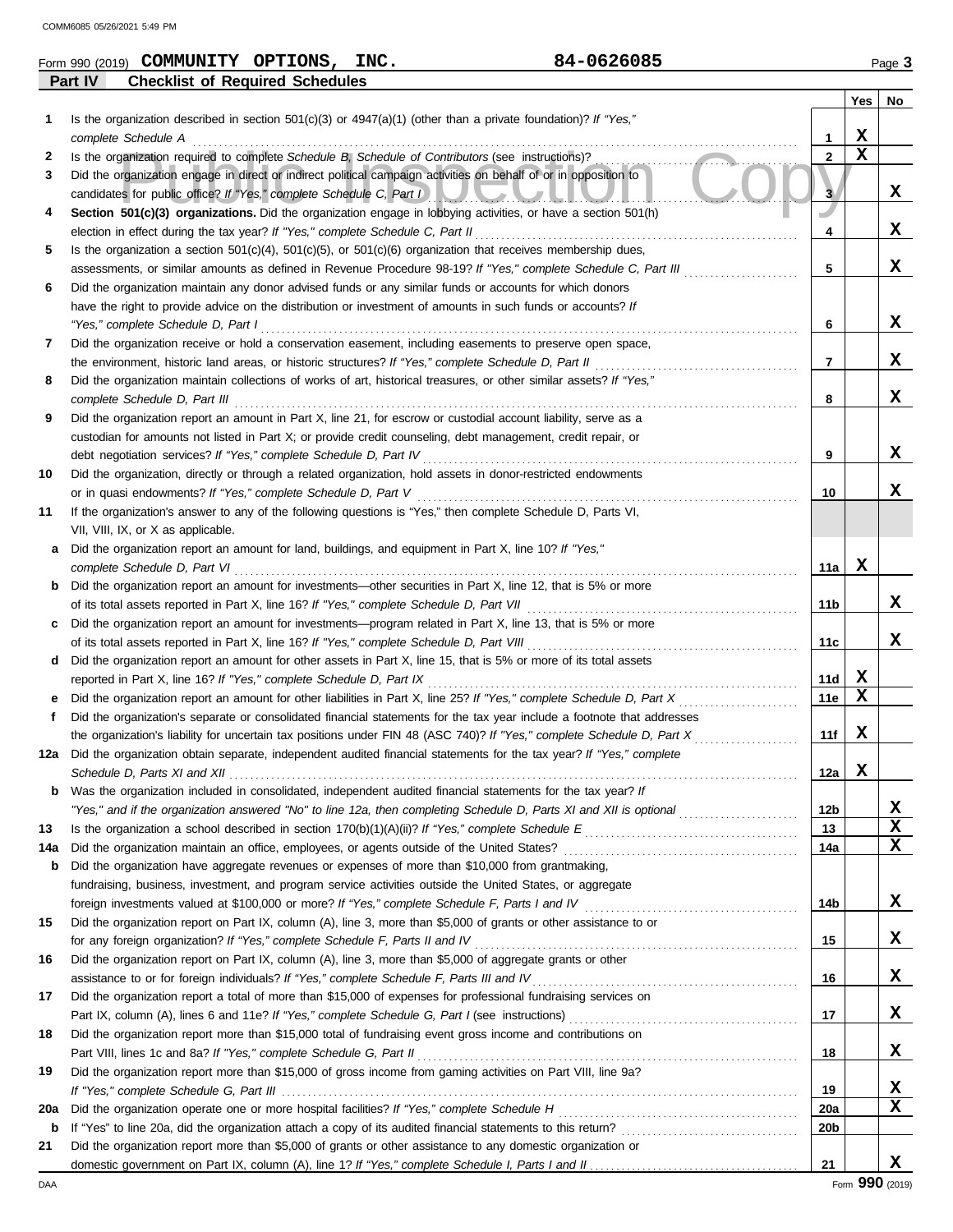|     | <b>Checklist of Required Schedules (continued)</b><br>Part IV                                                                                                                                                  |                 |     |             |
|-----|----------------------------------------------------------------------------------------------------------------------------------------------------------------------------------------------------------------|-----------------|-----|-------------|
|     |                                                                                                                                                                                                                |                 | Yes | No          |
| 22  | Did the organization report more than \$5,000 of grants or other assistance to or for domestic individuals on                                                                                                  |                 |     | X           |
|     | Part IX, column (A), line 2? If "Yes," complete Schedule I, Parts I and III                                                                                                                                    | 22              |     |             |
| 23  | Did the organization answer "Yes" to Part VII, Section A, line 3, 4, or 5 about compensation of the<br>organization's current and former officers, directors, trustees, key employees, and highest compensated |                 |     |             |
|     | employees? If "Yes," complete Schedule J"                                                                                                                                                                      | 23              |     | X           |
| 24a | <u>II IOIUUUIIUI</u><br>Did the organization have a tax-exempt bond issue with an outstanding principal amount of more than                                                                                    |                 |     |             |
|     | \$100,000 as of the last day of the year, that was issued after December 31, 2002? If "Yes," answer lines 24b                                                                                                  |                 |     |             |
|     | through 24d and complete Schedule K. If "No," go to line 25a                                                                                                                                                   | 24a             | x   |             |
| b   | Did the organization invest any proceeds of tax-exempt bonds beyond a temporary period exception?                                                                                                              | 24b             |     | X           |
| c   | Did the organization maintain an escrow account other than a refunding escrow at any time during the year                                                                                                      |                 |     |             |
|     | to defease any tax-exempt bonds?                                                                                                                                                                               | 24c             |     | X           |
| d   |                                                                                                                                                                                                                | 24d             |     | $\mathbf x$ |
| 25a | Section 501(c)(3), 501(c)(4), and 501(c)(29) organizations. Did the organization engage in an excess benefit                                                                                                   |                 |     |             |
|     | transaction with a disqualified person during the year? If "Yes," complete Schedule L, Part I                                                                                                                  | 25a             |     | X           |
| b   | Is the organization aware that it engaged in an excess benefit transaction with a disqualified person in a prior                                                                                               |                 |     |             |
|     | year, and that the transaction has not been reported on any of the organization's prior Forms 990 or 990-EZ?                                                                                                   |                 |     |             |
|     | If "Yes," complete Schedule L, Part I                                                                                                                                                                          | 25 <sub>b</sub> |     | x           |
| 26  | Did the organization report any amount on Part X, line 5 or 22, for receivables from or payables to any current                                                                                                |                 |     |             |
|     | or former officer, director, trustee, key employee, creator or founder, substantial contributor, or 35%                                                                                                        |                 |     |             |
|     | controlled entity or family member of any of these persons? If "Yes," complete Schedule L, Part II                                                                                                             | 26              |     | x           |
| 27  | Did the organization provide a grant or other assistance to any current or former officer, director, trustee, key                                                                                              |                 |     |             |
|     | employee, creator or founder, substantial contributor or employee thereof, a grant selection committee                                                                                                         |                 |     |             |
|     | member, or to a 35% controlled entity (including an employee thereof) or family member of any of these                                                                                                         |                 |     | x           |
|     | persons? If "Yes," complete Schedule L, Part III                                                                                                                                                               | 27              |     |             |
| 28  | Was the organization a party to a business transaction with one of the following parties (see Schedule L, Part<br>IV instructions, for applicable filing thresholds, conditions, and exceptions):              |                 |     |             |
| а   | A current or former officer, director, trustee, key employee, creator or founder, or substantial contributor? If                                                                                               |                 |     |             |
|     | "Yes," complete Schedule L, Part IV                                                                                                                                                                            | 28a             | X   |             |
| b   | A family member of any individual described in line 28a? If "Yes," complete Schedule L, Part IV [[[[[[[[[[[[[                                                                                                  | 28b             |     | X           |
| c   | A 35% controlled entity of one or more individuals and/or organizations described in lines 28a or 28b? If                                                                                                      |                 |     |             |
|     | "Yes," complete Schedule L, Part IV                                                                                                                                                                            | 28c             |     | x           |
| 29  |                                                                                                                                                                                                                | 29              |     | $\mathbf x$ |
| 30  | Did the organization receive contributions of art, historical treasures, or other similar assets, or qualified                                                                                                 |                 |     |             |
|     | conservation contributions? If "Yes," complete Schedule M                                                                                                                                                      | 30              |     | x           |
| 31  | Did the organization liquidate, terminate, or dissolve and cease operations? If "Yes," complete Schedule N, Part I                                                                                             | 31              |     | $\mathbf x$ |
| 32  | Did the organization sell, exchange, dispose of, or transfer more than 25% of its net assets? If "Yes,"                                                                                                        |                 |     |             |
|     | complete Schedule N, Part II                                                                                                                                                                                   | 32              |     | X           |
| 33  | Did the organization own 100% of an entity disregarded as separate from the organization under Regulations                                                                                                     |                 |     |             |
|     | sections 301.7701-2 and 301.7701-3? If "Yes," complete Schedule R, Part I                                                                                                                                      | 33              |     | X           |
| 34  | Was the organization related to any tax-exempt or taxable entity? If "Yes," complete Schedule R, Part II, III,                                                                                                 |                 |     |             |
|     | or IV, and Part V, line 1                                                                                                                                                                                      | 34              |     | X           |
| 35a |                                                                                                                                                                                                                | 35a             |     | $\mathbf x$ |
| b   | If "Yes" to line 35a, did the organization receive any payment from or engage in any transaction with a                                                                                                        |                 |     |             |
|     | controlled entity within the meaning of section 512(b)(13)? If "Yes," complete Schedule R, Part V, line 2                                                                                                      | 35b             |     |             |
| 36  | Section 501(c)(3) organizations. Did the organization make any transfers to an exempt non-charitable                                                                                                           |                 |     |             |
|     | related organization? If "Yes," complete Schedule R, Part V, line 2                                                                                                                                            | 36              |     | X           |
| 37  | Did the organization conduct more than 5% of its activities through an entity that is not a related organization                                                                                               |                 |     | x           |
|     | and that is treated as a partnership for federal income tax purposes? If "Yes," complete Schedule R, Part VI                                                                                                   | 37              |     |             |
| 38  | Did the organization complete Schedule O and provide explanations in Schedule O for Part VI, lines 11b and                                                                                                     | 38              | X   |             |
|     | 19? Note: All Form 990 filers are required to complete Schedule O.<br><b>Statements Regarding Other IRS Filings and Tax Compliance</b><br>Part V                                                               |                 |     |             |
|     |                                                                                                                                                                                                                |                 |     |             |
|     |                                                                                                                                                                                                                |                 | Yes | No          |
|     | 77<br>Enter the number reported in Box 3 of Form 1096. Enter -0- if not applicable<br>1а                                                                                                                       |                 |     |             |
| 1a  |                                                                                                                                                                                                                |                 |     |             |
| b   | $\pmb{0}$<br>1 <sub>b</sub><br>Enter the number of Forms W-2G included in line 1a. Enter -0- if not applicable                                                                                                 |                 |     |             |
| c   | Did the organization comply with backup withholding rules for reportable payments to vendors and                                                                                                               |                 | X   |             |

Form 990 (2019) Page **4 COMMUNITY OPTIONS, INC. 84-0626085**

| b   | If "Yes" to line 35a, did the organization receive any payment from or engage in   |
|-----|------------------------------------------------------------------------------------|
|     | controlled entity within the meaning of section 512(b)(13)? If "Yes," complete So  |
| 36  | <b>Section 501(c)(3) organizations.</b> Did the organization make any transfers to |
|     | related organization? If "Yes," complete Schedule R, Part V, line 2                |
| 37  | Did the organization conduct more than 5% of its activities through an entity that |
|     | and that is treated as a partnership for federal income tax purposes? If "Yes," c  |
| 38  | Did the organization complete Schedule O and provide explanations in Schedul       |
|     | 19? Note: All Form 990 filers are required to complete Schedule O.                 |
|     | Statements Regarding Other IRS Filings and Tax (<br><b>Part V</b>                  |
|     | Check if Schedule O contains a response or note to a                               |
|     |                                                                                    |
| 1a  | Enter the number reported in Box 3 of Form 1096. Enter -0- if not applicable       |
| b   | Enter the number of Forms W-2G included in line 1a. Enter -0- if not applicable    |
| C   | Did the organization comply with backup withholding rules for reportable payme     |
|     | reportable gaming (gambling) winnings to prize winners?                            |
| DAA |                                                                                    |
|     |                                                                                    |
|     |                                                                                    |
|     |                                                                                    |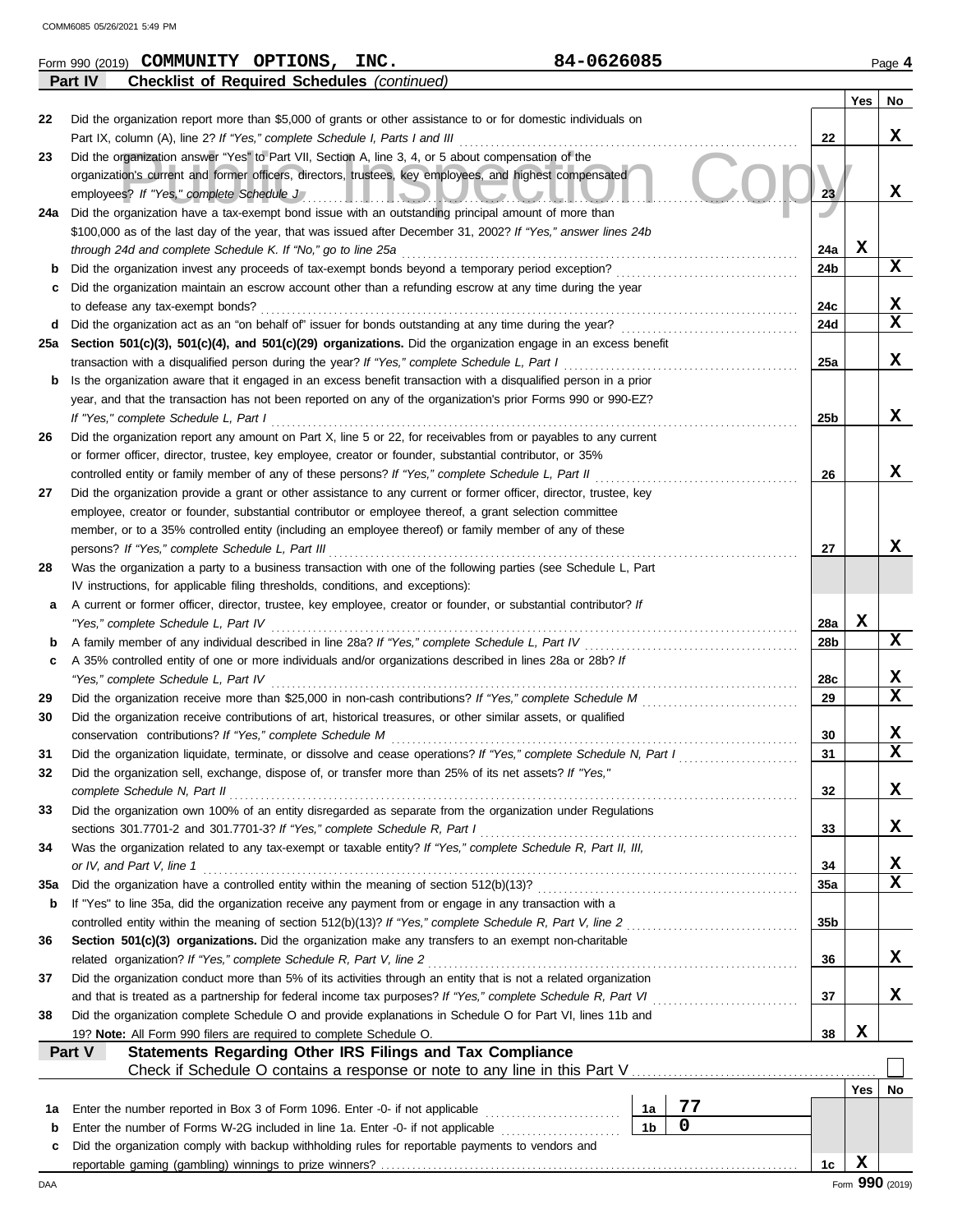| 84-0626085<br>Form 990 (2019) COMMUNITY OPTIONS, INC. |                                                                                                       |  |  |                                                                                                                                                                                                                                            |                 |                |             | Page 5           |
|-------------------------------------------------------|-------------------------------------------------------------------------------------------------------|--|--|--------------------------------------------------------------------------------------------------------------------------------------------------------------------------------------------------------------------------------------------|-----------------|----------------|-------------|------------------|
|                                                       | Part V                                                                                                |  |  | Statements Regarding Other IRS Filings and Tax Compliance (continued)                                                                                                                                                                      |                 |                |             |                  |
|                                                       |                                                                                                       |  |  |                                                                                                                                                                                                                                            |                 |                | Yes         | No               |
| 2a                                                    | Enter the number of employees reported on Form W-3, Transmittal of Wage and Tax                       |  |  |                                                                                                                                                                                                                                            |                 |                |             |                  |
|                                                       | Statements, filed for the calendar year ending with or within the year covered by this return         |  |  |                                                                                                                                                                                                                                            | 294<br>2a       |                |             |                  |
| b                                                     |                                                                                                       |  |  | If at least one is reported on line 2a, did the organization file all required federal employment tax returns?                                                                                                                             |                 | 2b             | $\mathbf x$ |                  |
|                                                       |                                                                                                       |  |  | Note: If the sum of lines 1a and 2a is greater than 250, you may be required to e-file (see instructions)                                                                                                                                  |                 |                |             |                  |
| За                                                    | Did the organization have unrelated business gross income of \$1,000 or more during the year?         |  |  |                                                                                                                                                                                                                                            |                 | 3a             | X           |                  |
| b                                                     |                                                                                                       |  |  | If "Yes," has it filed a Form 990-T for this year? If "No" to line 3b, provide an explanation on Schedule O                                                                                                                                |                 | 3 <sub>b</sub> | $\mathbf x$ |                  |
| 4a                                                    |                                                                                                       |  |  | At any time during the calendar year, did the organization have an interest in, or a signature or other authority over,                                                                                                                    |                 |                |             |                  |
|                                                       |                                                                                                       |  |  | a financial account in a foreign country (such as a bank account, securities account, or other financial account)?                                                                                                                         |                 | 4a             |             | x                |
| b                                                     | If "Yes," enter the name of the foreign country <b>u</b>                                              |  |  |                                                                                                                                                                                                                                            |                 |                |             |                  |
|                                                       |                                                                                                       |  |  | See instructions for filing requirements for FinCEN Form 114, Report of Foreign Bank and Financial Accounts (FBAR).                                                                                                                        |                 |                |             |                  |
| 5a                                                    | Was the organization a party to a prohibited tax shelter transaction at any time during the tax year? |  |  |                                                                                                                                                                                                                                            |                 | 5a             |             | x                |
| b                                                     |                                                                                                       |  |  |                                                                                                                                                                                                                                            |                 | 5b             |             | $\mathbf x$      |
| c                                                     | If "Yes" to line 5a or 5b, did the organization file Form 8886-T?                                     |  |  |                                                                                                                                                                                                                                            |                 | 5c             |             |                  |
| 6а                                                    |                                                                                                       |  |  | Does the organization have annual gross receipts that are normally greater than \$100,000, and did the                                                                                                                                     |                 |                |             |                  |
|                                                       | organization solicit any contributions that were not tax deductible as charitable contributions?      |  |  |                                                                                                                                                                                                                                            |                 | 6a             |             | x                |
| b                                                     |                                                                                                       |  |  | If "Yes," did the organization include with every solicitation an express statement that such contributions or                                                                                                                             |                 |                |             |                  |
|                                                       | gifts were not tax deductible?                                                                        |  |  |                                                                                                                                                                                                                                            |                 | 6b             |             |                  |
| 7                                                     | Organizations that may receive deductible contributions under section 170(c).                         |  |  |                                                                                                                                                                                                                                            |                 |                |             |                  |
| a                                                     |                                                                                                       |  |  | Did the organization receive a payment in excess of \$75 made partly as a contribution and partly for goods                                                                                                                                |                 |                |             |                  |
|                                                       | and services provided to the payor?                                                                   |  |  |                                                                                                                                                                                                                                            |                 | 7a             |             | X                |
| b                                                     |                                                                                                       |  |  |                                                                                                                                                                                                                                            |                 | 7b             |             |                  |
| c                                                     |                                                                                                       |  |  | Did the organization sell, exchange, or otherwise dispose of tangible personal property for which it was                                                                                                                                   |                 |                |             |                  |
|                                                       |                                                                                                       |  |  |                                                                                                                                                                                                                                            |                 | 7c             |             | x                |
| d                                                     |                                                                                                       |  |  |                                                                                                                                                                                                                                            | <b>7d</b>       |                |             |                  |
| е                                                     |                                                                                                       |  |  |                                                                                                                                                                                                                                            |                 | 7e             |             | X<br>$\mathbf x$ |
| t                                                     |                                                                                                       |  |  | Did the organization, during the year, pay premiums, directly or indirectly, on a personal benefit contract?                                                                                                                               |                 | 7f             |             |                  |
| g                                                     |                                                                                                       |  |  | If the organization received a contribution of qualified intellectual property, did the organization file Form 8899 as required?                                                                                                           |                 | 7g<br>7h       |             |                  |
| h                                                     |                                                                                                       |  |  | If the organization received a contribution of cars, boats, airplanes, or other vehicles, did the organization file a Form 1098-C?<br>Sponsoring organizations maintaining donor advised funds. Did a donor advised fund maintained by the |                 |                |             |                  |
| 8                                                     |                                                                                                       |  |  |                                                                                                                                                                                                                                            |                 | 8              |             |                  |
| 9                                                     | Sponsoring organizations maintaining donor advised funds.                                             |  |  |                                                                                                                                                                                                                                            |                 |                |             |                  |
| a                                                     | Did the sponsoring organization make any taxable distributions under section 4966?                    |  |  |                                                                                                                                                                                                                                            |                 | 9a             |             |                  |
| b                                                     |                                                                                                       |  |  |                                                                                                                                                                                                                                            |                 | 9b             |             |                  |
| 10                                                    | Section 501(c)(7) organizations. Enter:                                                               |  |  |                                                                                                                                                                                                                                            |                 |                |             |                  |
| a                                                     |                                                                                                       |  |  |                                                                                                                                                                                                                                            | 10a             |                |             |                  |
| b                                                     | Gross receipts, included on Form 990, Part VIII, line 12, for public use of club facilities           |  |  |                                                                                                                                                                                                                                            | 10 <sub>b</sub> |                |             |                  |
| 11                                                    | Section 501(c)(12) organizations. Enter:                                                              |  |  |                                                                                                                                                                                                                                            |                 |                |             |                  |
| а                                                     | Gross income from members or shareholders                                                             |  |  |                                                                                                                                                                                                                                            | 11a             |                |             |                  |
| b                                                     | Gross income from other sources (Do not net amounts due or paid to other sources                      |  |  |                                                                                                                                                                                                                                            |                 |                |             |                  |
|                                                       | against amounts due or received from them.)                                                           |  |  |                                                                                                                                                                                                                                            | 11 <sub>b</sub> |                |             |                  |
| 12a                                                   |                                                                                                       |  |  | Section 4947(a)(1) non-exempt charitable trusts. Is the organization filing Form 990 in lieu of Form 1041?                                                                                                                                 |                 | 12a            |             |                  |
| b                                                     |                                                                                                       |  |  | If "Yes," enter the amount of tax-exempt interest received or accrued during the year                                                                                                                                                      | 12b             |                |             |                  |
| 13                                                    | Section 501(c)(29) qualified nonprofit health insurance issuers.                                      |  |  |                                                                                                                                                                                                                                            |                 |                |             |                  |
| а                                                     | Is the organization licensed to issue qualified health plans in more than one state?                  |  |  |                                                                                                                                                                                                                                            |                 | 13а            |             |                  |
|                                                       | Note: See the instructions for additional information the organization must report on Schedule O.     |  |  |                                                                                                                                                                                                                                            |                 |                |             |                  |
| b                                                     | Enter the amount of reserves the organization is required to maintain by the states in which          |  |  |                                                                                                                                                                                                                                            |                 |                |             |                  |
|                                                       |                                                                                                       |  |  | the organization is licensed to issue qualified health plans [11] contains the organization is licensed to issue qualified health plans                                                                                                    | 13 <sub>b</sub> |                |             |                  |
| c                                                     | Enter the amount of reserves on hand                                                                  |  |  |                                                                                                                                                                                                                                            | 13 <sub>c</sub> |                |             |                  |
| 14a                                                   | Did the organization receive any payments for indoor tanning services during the tax year?            |  |  |                                                                                                                                                                                                                                            |                 | 14a            |             | X                |
| b                                                     |                                                                                                       |  |  |                                                                                                                                                                                                                                            |                 | 14b            |             |                  |
| 15                                                    |                                                                                                       |  |  | Is the organization subject to the section 4960 tax on payment(s) of more than \$1,000,000 in remuneration or                                                                                                                              |                 |                |             |                  |
|                                                       | excess parachute payment(s) during the year?                                                          |  |  |                                                                                                                                                                                                                                            |                 | 15             |             | x                |
|                                                       | If "Yes," see instructions and file Form 4720, Schedule N.                                            |  |  |                                                                                                                                                                                                                                            |                 |                |             |                  |
| 16                                                    |                                                                                                       |  |  | Is the organization an educational institution subject to the section 4968 excise tax on net investment income?                                                                                                                            |                 | 16             |             | X                |
|                                                       | If "Yes," complete Form 4720, Schedule O.                                                             |  |  |                                                                                                                                                                                                                                            |                 |                |             |                  |

|  | -0626085 |  |
|--|----------|--|
|  |          |  |

|  |  | $\overline{A}$ |
|--|--|----------------|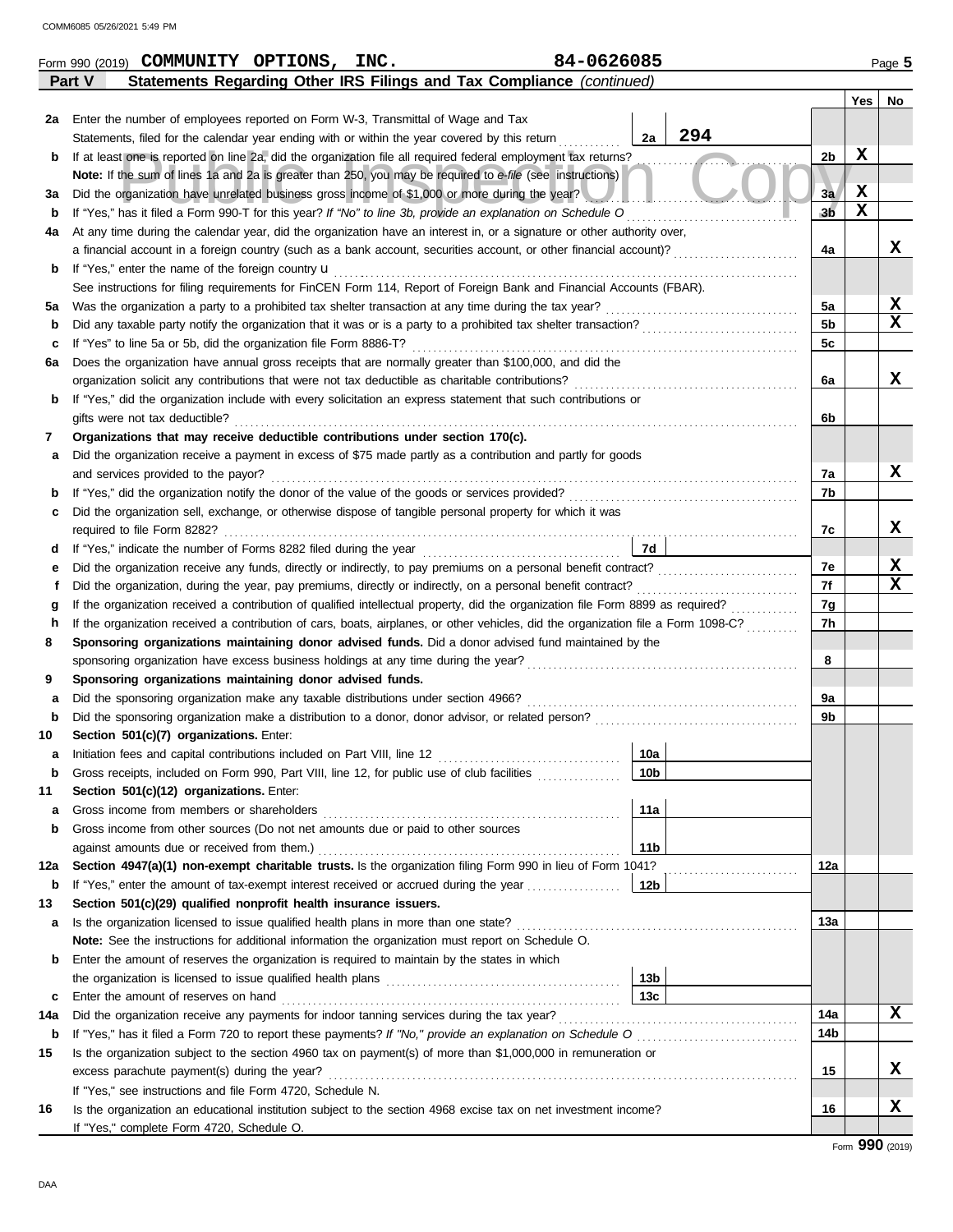|          | 84-0626085<br>Form 990 (2019) COMMUNITY OPTIONS, INC.                                                                                                                                                                       |                 |     | Page 6                   |
|----------|-----------------------------------------------------------------------------------------------------------------------------------------------------------------------------------------------------------------------------|-----------------|-----|--------------------------|
|          | Part VI<br>Governance, Management, and Disclosure For each "Yes" response to lines 2 through 7b below, and for a "No"                                                                                                       |                 |     |                          |
|          | response to line 8a, 8b, or 10b below, describe the circumstances, processes, or changes on Schedule O. See instructions.                                                                                                   |                 |     |                          |
|          |                                                                                                                                                                                                                             |                 |     | $\vert \mathbf{x} \vert$ |
|          | Section A. Governing Body and Management                                                                                                                                                                                    |                 |     |                          |
|          |                                                                                                                                                                                                                             |                 | Yes | No                       |
| 1a       | Enter the number of voting members of the governing body at the end of the tax year<br>1a                                                                                                                                   |                 |     |                          |
|          | If there are material differences in voting rights among members of the governing body, or                                                                                                                                  |                 |     |                          |
|          | if the governing body delegated broad authority to an executive committee or similar                                                                                                                                        |                 |     |                          |
|          | committee, explain on Schedule O.                                                                                                                                                                                           |                 |     |                          |
| b        | 10<br>1b<br>Enter the number of voting members included on line 1a, above, who are independent                                                                                                                              |                 |     |                          |
| 2        | Did any officer, director, trustee, or key employee have a family relationship or a business relationship with                                                                                                              |                 |     |                          |
|          | any other officer, director, trustee, or key employee?                                                                                                                                                                      | 2               |     | X.                       |
| 3        | Did the organization delegate control over management duties customarily performed by or under the direct                                                                                                                   |                 |     |                          |
|          | supervision of officers, directors, trustees, or key employees to a management company or other person?                                                                                                                     | 3               |     | x                        |
| 4        | Did the organization make any significant changes to its governing documents since the prior Form 990 was filed?                                                                                                            | 4               |     | $\mathbf x$              |
| 5        | Did the organization become aware during the year of a significant diversion of the organization's assets?                                                                                                                  | 5               |     | $\mathbf x$              |
| 6        | Did the organization have members or stockholders?                                                                                                                                                                          | 6               |     | X                        |
| 7a       | Did the organization have members, stockholders, or other persons who had the power to elect or appoint                                                                                                                     |                 |     |                          |
|          | one or more members of the governing body?                                                                                                                                                                                  | 7a              |     | x                        |
| b        | Are any governance decisions of the organization reserved to (or subject to approval by) members,                                                                                                                           |                 |     |                          |
|          | stockholders, or persons other than the governing body?                                                                                                                                                                     | 7b              |     | x                        |
| 8        | Did the organization contemporaneously document the meetings held or written actions undertaken during the year by the following:                                                                                           |                 |     |                          |
| а        | The governing body?                                                                                                                                                                                                         | 8а              | x   |                          |
| b        | Each committee with authority to act on behalf of the governing body?                                                                                                                                                       | 8b              |     | X                        |
| 9        | Is there any officer, director, trustee, or key employee listed in Part VII, Section A, who cannot be reached at                                                                                                            |                 |     |                          |
|          |                                                                                                                                                                                                                             | 9               |     | X                        |
|          | Section B. Policies (This Section B requests information about policies not required by the Internal Revenue Code.)                                                                                                         |                 |     |                          |
|          |                                                                                                                                                                                                                             |                 | Yes | No                       |
| 10a      | Did the organization have local chapters, branches, or affiliates?                                                                                                                                                          | 10a             |     | X                        |
| b        | If "Yes," did the organization have written policies and procedures governing the activities of such chapters,                                                                                                              |                 |     |                          |
|          |                                                                                                                                                                                                                             | 10b             |     |                          |
| 11a      | Has the organization provided a complete copy of this Form 990 to all members of its governing body before filing the form?                                                                                                 | 11a             | x   |                          |
| b        | Describe in Schedule O the process, if any, used by the organization to review this Form 990.                                                                                                                               |                 |     |                          |
| 12a      | Did the organization have a written conflict of interest policy? If "No," go to line 13                                                                                                                                     | 12a             | X   |                          |
| b        | Were officers, directors, or trustees, and key employees required to disclose annually interests that could give rise to conflicts?                                                                                         | 12 <sub>b</sub> |     | X                        |
| c        | Did the organization regularly and consistently monitor and enforce compliance with the policy? If "Yes,"                                                                                                                   |                 |     |                          |
|          | describe in Schedule O how this was done                                                                                                                                                                                    | 12c             | x   |                          |
| 13       | Did the organization have a written whistleblower policy?                                                                                                                                                                   | 13              | х   |                          |
| 14       | Did the organization have a written document retention and destruction policy?                                                                                                                                              | 14              | x   |                          |
| 15       | Did the process for determining compensation of the following persons include a review and approval by                                                                                                                      |                 |     |                          |
|          | independent persons, comparability data, and contemporaneous substantiation of the deliberation and decision?                                                                                                               |                 |     |                          |
| а        |                                                                                                                                                                                                                             | 15a             | х   |                          |
| b        | Other officers or key employees of the organization                                                                                                                                                                         | 15b             |     | x                        |
|          | If "Yes" to line 15a or 15b, describe the process in Schedule O (see instructions).                                                                                                                                         |                 |     |                          |
| 16a      | Did the organization invest in, contribute assets to, or participate in a joint venture or similar arrangement                                                                                                              |                 |     |                          |
|          | with a taxable entity during the year?                                                                                                                                                                                      | 16a             |     | x                        |
| b        | If "Yes," did the organization follow a written policy or procedure requiring the organization to evaluate its                                                                                                              |                 |     |                          |
|          | participation in joint venture arrangements under applicable federal tax law, and take steps to safeguard the                                                                                                               |                 |     |                          |
|          | <b>Section C. Disclosure</b>                                                                                                                                                                                                | 16b             |     |                          |
|          |                                                                                                                                                                                                                             |                 |     |                          |
| 17<br>18 | List the states with which a copy of this Form 990 is required to be filed $\mathbf u$ MONE<br>Section 6104 requires an organization to make its Forms 1023 (1024 or 1024-A, if applicable), 990, and 990-T (Section 501(c) |                 |     |                          |
|          | (3)s only) available for public inspection. Indicate how you made these available. Check all that apply.                                                                                                                    |                 |     |                          |
|          | $ \mathbf{X} $ Upon request<br>XI<br>Own website<br>Another's website<br>Other (explain on Schedule O)                                                                                                                      |                 |     |                          |
|          | Describe on Schedule O whether (and if so, how) the organization made its governing documents, conflict of interest policy, and                                                                                             |                 |     |                          |
| 19       | financial statements available to the public during the tax year.                                                                                                                                                           |                 |     |                          |
| 20       | State the name, address, and telephone number of the person who possesses the organization's books and records u                                                                                                            |                 |     |                          |
|          | PO BOX 31<br><b>STEVE DAHLMAN</b>                                                                                                                                                                                           |                 |     |                          |
|          | CO 81402<br><b>MONTROSE</b>                                                                                                                                                                                                 | 970-249-1412    |     |                          |

DAA Form **990** (2019)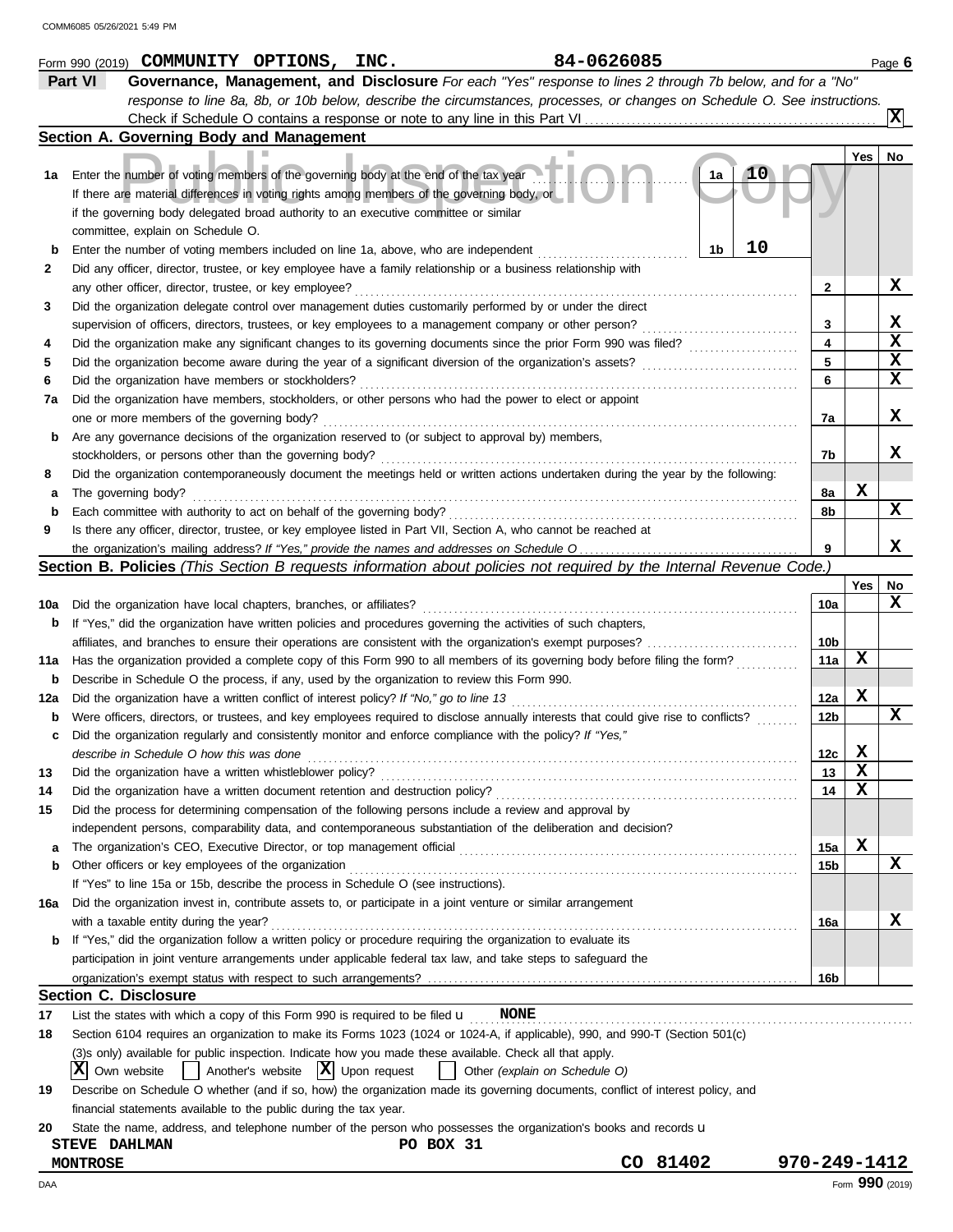| COMM6085 05/26/2021 5:49 PM                                                                                                                                                                                                                                                                                                   |                          |                           |              |             |                 |                                                              |        |                                                                                 |                                                                                                  |                              |
|-------------------------------------------------------------------------------------------------------------------------------------------------------------------------------------------------------------------------------------------------------------------------------------------------------------------------------|--------------------------|---------------------------|--------------|-------------|-----------------|--------------------------------------------------------------|--------|---------------------------------------------------------------------------------|--------------------------------------------------------------------------------------------------|------------------------------|
| Form 990 (2019) COMMUNITY OPTIONS, INC.                                                                                                                                                                                                                                                                                       |                          |                           |              |             |                 |                                                              |        | 84-0626085                                                                      |                                                                                                  | Page 7                       |
| Part VII                                                                                                                                                                                                                                                                                                                      |                          |                           |              |             |                 |                                                              |        |                                                                                 | Compensation of Officers, Directors, Trustees, Key Employees, Highest Compensated Employees, and |                              |
| <b>Independent Contractors</b>                                                                                                                                                                                                                                                                                                |                          |                           |              |             |                 |                                                              |        |                                                                                 |                                                                                                  |                              |
|                                                                                                                                                                                                                                                                                                                               |                          |                           |              |             |                 |                                                              |        |                                                                                 | Check if Schedule O contains a response or note to any line in this Part VII                     |                              |
| Section A.                                                                                                                                                                                                                                                                                                                    |                          |                           |              |             |                 |                                                              |        | Officers, Directors, Trustees, Key Employees, and Highest Compensated Employees |                                                                                                  |                              |
| 1a Complete this table for all persons required to be listed. Report compensation for the calendar year ending with or within the<br>organization's tax year.                                                                                                                                                                 |                          |                           |              |             |                 |                                                              |        |                                                                                 |                                                                                                  |                              |
| • List all of the organization's current officers, directors, trustees (whether individuals or organizations), regardless of amount of                                                                                                                                                                                        |                          |                           |              |             |                 |                                                              |        |                                                                                 |                                                                                                  |                              |
| compensation. Enter -0- in columns (D), (E), and (F) if no compensation was paid.                                                                                                                                                                                                                                             |                          |                           |              |             |                 |                                                              |        |                                                                                 |                                                                                                  |                              |
| • List all of the organization's <b>current</b> key employees, if any. See instructions for definition of "key employee."<br>• List the organization's five current highest compensated employees (other than an officer, director, trustee, or key employee)                                                                 |                          |                           |              |             |                 |                                                              |        |                                                                                 |                                                                                                  |                              |
| who received reportable compensation (Box 5 of Form W-2 and/or Box 7 of Form 1099-MISC) of more than \$100,000 from the<br>organization and any related organizations.                                                                                                                                                        |                          |                           |              |             |                 |                                                              |        |                                                                                 |                                                                                                  |                              |
| List all of the organization's former officers, key employees, and highest compensated employees who received more than<br>\$100,000 of reportable compensation from the organization and any related organizations.                                                                                                          |                          |                           |              |             |                 |                                                              |        |                                                                                 |                                                                                                  |                              |
| • List all of the organization's former directors or trustees that received, in the capacity as a former director or trustee of the<br>organization, more than \$10,000 of reportable compensation from the organization and any related organizations.<br>See instructions for the order in which to list the persons above. |                          |                           |              |             |                 |                                                              |        |                                                                                 |                                                                                                  |                              |
| Check this box if neither the organization nor any related organization compensated any current officer, director, or trustee.                                                                                                                                                                                                |                          |                           |              |             |                 |                                                              |        |                                                                                 |                                                                                                  |                              |
| (A)<br>Name and title                                                                                                                                                                                                                                                                                                         | (B)<br>Average           |                           |              |             | (C)<br>Position |                                                              |        | (D)<br>Reportable                                                               | (E)<br>Reportable                                                                                | (F)<br>Estimated amount      |
|                                                                                                                                                                                                                                                                                                                               | hours<br>per week        |                           |              |             |                 | (do not check more than one<br>box, unless person is both an |        | compensation<br>from the                                                        | compensation<br>from related                                                                     | of other<br>compensation     |
|                                                                                                                                                                                                                                                                                                                               | (list any<br>hours for   |                           |              |             |                 | officer and a director/trustee)                              |        | organization<br>(W-2/1099-MISC)                                                 | organizations<br>(W-2/1099-MISC)                                                                 | from the<br>organization and |
|                                                                                                                                                                                                                                                                                                                               | related<br>organizations | Individual<br>or director |              | Officer     | Ķey             |                                                              | Former |                                                                                 |                                                                                                  | related organizations        |
|                                                                                                                                                                                                                                                                                                                               | below                    |                           | nstitutional |             | employee        | Highest compensated<br>employee                              |        |                                                                                 |                                                                                                  |                              |
|                                                                                                                                                                                                                                                                                                                               | dotted line)             | trustee                   | trustee      |             |                 |                                                              |        |                                                                                 |                                                                                                  |                              |
|                                                                                                                                                                                                                                                                                                                               |                          |                           |              |             |                 |                                                              |        |                                                                                 |                                                                                                  |                              |
| $(1)$ TOM TURNER                                                                                                                                                                                                                                                                                                              |                          |                           |              |             |                 |                                                              |        |                                                                                 |                                                                                                  |                              |
|                                                                                                                                                                                                                                                                                                                               | 40.00                    |                           |              |             |                 |                                                              |        |                                                                                 |                                                                                                  |                              |
| CEO                                                                                                                                                                                                                                                                                                                           | 0.00                     |                           |              | X           |                 |                                                              |        | 99,724                                                                          | 0                                                                                                | 10,586                       |
| (2) STEVE DAHLMAN                                                                                                                                                                                                                                                                                                             |                          |                           |              |             |                 |                                                              |        |                                                                                 |                                                                                                  |                              |
|                                                                                                                                                                                                                                                                                                                               | 40.00                    |                           |              |             |                 |                                                              |        |                                                                                 |                                                                                                  |                              |
| CFO                                                                                                                                                                                                                                                                                                                           | 0.00                     |                           |              | $\mathbf x$ |                 |                                                              |        | 59,323                                                                          | 0                                                                                                | 9,842                        |
| (3) DARCY ARNOLD                                                                                                                                                                                                                                                                                                              | 1.00                     |                           |              |             |                 |                                                              |        |                                                                                 |                                                                                                  |                              |
| <b>PRESIDENT</b>                                                                                                                                                                                                                                                                                                              | 0.00                     | х                         |              | X           |                 |                                                              |        | 0                                                                               | 0                                                                                                | 0                            |
| THOMAS DWYER<br>$(4)$ DR.                                                                                                                                                                                                                                                                                                     |                          |                           |              |             |                 |                                                              |        |                                                                                 |                                                                                                  |                              |
|                                                                                                                                                                                                                                                                                                                               | 1.00                     |                           |              |             |                 |                                                              |        |                                                                                 |                                                                                                  |                              |
| <b>DIRECTOR</b>                                                                                                                                                                                                                                                                                                               | 0.00                     | X                         |              |             |                 |                                                              |        | 0                                                                               | $\mathbf 0$                                                                                      | 0                            |
| (5) TREVOR HARRISON                                                                                                                                                                                                                                                                                                           |                          |                           |              |             |                 |                                                              |        |                                                                                 |                                                                                                  |                              |
|                                                                                                                                                                                                                                                                                                                               | 1.00                     |                           |              |             |                 |                                                              |        |                                                                                 |                                                                                                  |                              |
| <b>DIRECTOR</b>                                                                                                                                                                                                                                                                                                               | 0.00                     | $\mathbf x$               |              |             |                 |                                                              |        | 0                                                                               | 0                                                                                                | 0                            |
| (6) JULIE HILMES                                                                                                                                                                                                                                                                                                              |                          |                           |              |             |                 |                                                              |        |                                                                                 |                                                                                                  |                              |
|                                                                                                                                                                                                                                                                                                                               | 1.00                     |                           |              |             |                 |                                                              |        |                                                                                 |                                                                                                  |                              |
| <b>DIRECTOR</b>                                                                                                                                                                                                                                                                                                               | 0.00                     | X                         |              |             |                 |                                                              |        | 0                                                                               | 0                                                                                                | 0                            |

**0.00 X 0 0 0**

**0.00 X 0 0 0**

**0.00 X X 0 0 0**

**0.00 X X 0 0 0**

**0.00 X 0 0 0**

**(7) DAVID KIENHOLZ**

. . . . . . . . . . . . . . . . . . . . . . . . . . . . . . . . . . . . . . . . . . . . . . . . . . . . . . . **DIRECTOR**

. . . . . . . . . . . . . . . . . . . . . . . . . . . . . . . . . . . . . . . . . . . . . . . . . . . . . . . **TREASURER**

 $SECTION 1000$   $0.00$ </u></u>

**1ST VICE PRESIDENT**  $\begin{bmatrix} 1 & 0 & 0 \\ 0 & 0 & 0 \end{bmatrix}$ 

. . . . . . . . . . . . . . . . . . . . . . . . . . . . . . . . . . . . . . . . . . . . . . . . . . . . . . .

 $\overline{\text{c\_core}}$ 

**1.00**

**1.00**

**1.00**

**1.00**

**1.00**

**(9) CAROLYN RETTIG**

**(10) MIKE SCHOTTELKOTTE**

**(8) DAVID LANE**

**DIRECTOR**

**DIRECTOR**

**(11) MARY TURNER**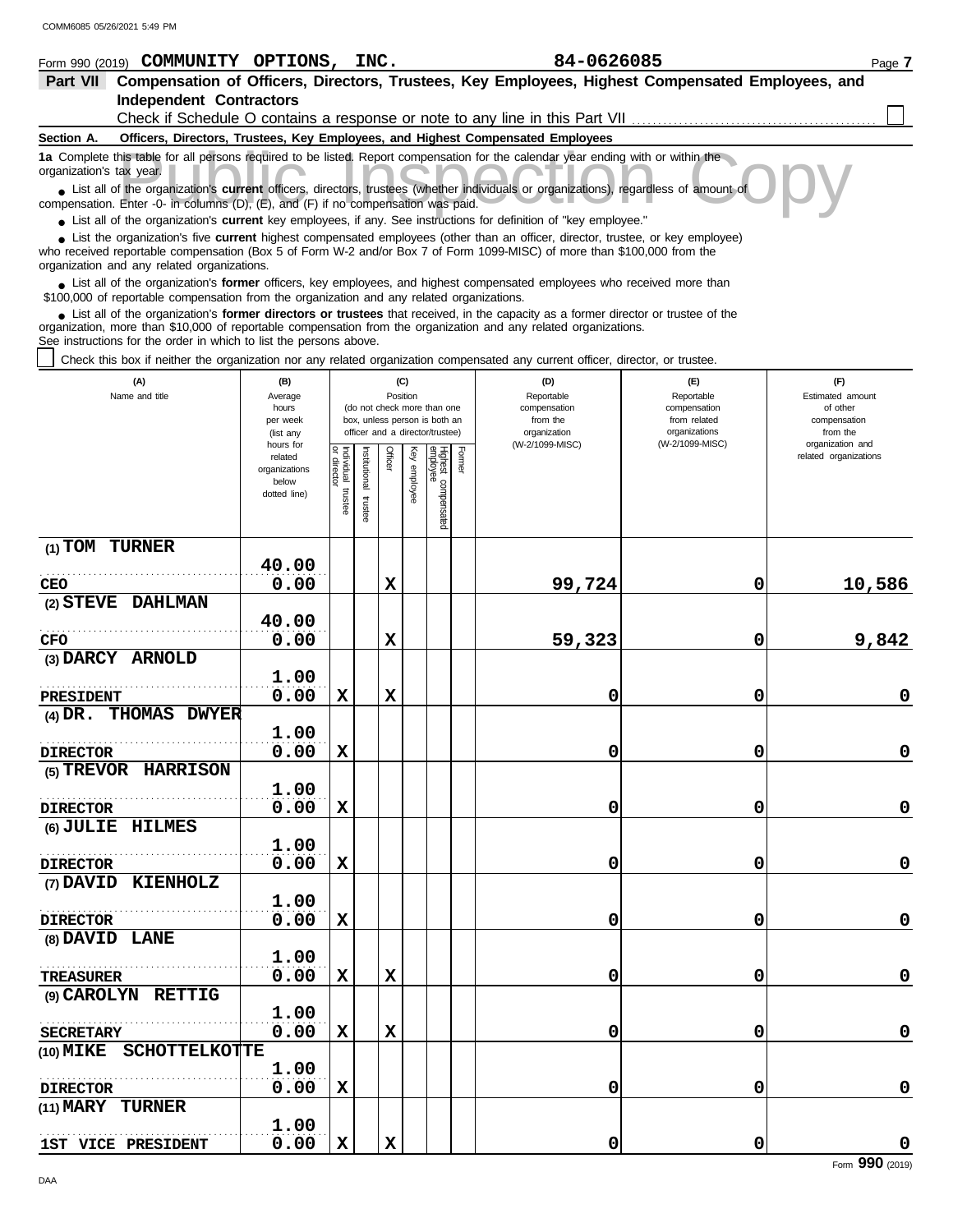|              | COMM6085 05/26/2021 5:49 PM<br>Form 990 (2019) | COMMUNITY OPTIONS,                                                   |                                                                |                                   | INC.                  |                |                 |                                                                                                 |        | 84-0626085                                                                                                                                                                                                                                                                                                                              |                                                                    |                                                                 | Page 8              |
|--------------|------------------------------------------------|----------------------------------------------------------------------|----------------------------------------------------------------|-----------------------------------|-----------------------|----------------|-----------------|-------------------------------------------------------------------------------------------------|--------|-----------------------------------------------------------------------------------------------------------------------------------------------------------------------------------------------------------------------------------------------------------------------------------------------------------------------------------------|--------------------------------------------------------------------|-----------------------------------------------------------------|---------------------|
|              | Part VII                                       |                                                                      |                                                                |                                   |                       |                |                 |                                                                                                 |        | Section A. Officers, Directors, Trustees, Key Employees, and Highest Compensated Employees (continued)                                                                                                                                                                                                                                  |                                                                    |                                                                 |                     |
|              | (A)<br>Name and title                          |                                                                      | (B)<br>Average<br>hours<br>per week<br>(list any               |                                   |                       |                | (C)<br>Position | (do not check more than one<br>box, unless person is both an<br>officer and a director/trustee) |        | (D)<br>Reportable<br>compensation<br>from the<br>organization                                                                                                                                                                                                                                                                           | (E)<br>Reportable<br>compensation<br>from related<br>organizations | (F)<br>Estimated amount<br>of other<br>compensation<br>from the |                     |
|              |                                                |                                                                      | hours for<br>related<br>organizations<br>below<br>dotted line) | Individual trustee<br>or director | Institutional trustee | <b>Officer</b> | Ķey<br>employee | Highest compensated<br>employee                                                                 | Former | (W-2/1099-MISC)                                                                                                                                                                                                                                                                                                                         | (W-2/1099-MISC)                                                    | organization and<br>related organizations                       |                     |
| (12)         |                                                | <b>MARY WEST</b>                                                     |                                                                |                                   |                       |                |                 |                                                                                                 |        |                                                                                                                                                                                                                                                                                                                                         |                                                                    |                                                                 |                     |
|              | 2ND VICE PRESIDENT                             |                                                                      | 1.00<br>0.00                                                   | X                                 |                       | X              |                 |                                                                                                 |        | 0                                                                                                                                                                                                                                                                                                                                       | 0                                                                  |                                                                 | 0                   |
|              |                                                |                                                                      |                                                                |                                   |                       |                |                 |                                                                                                 |        |                                                                                                                                                                                                                                                                                                                                         |                                                                    |                                                                 |                     |
|              |                                                |                                                                      |                                                                |                                   |                       |                |                 |                                                                                                 |        |                                                                                                                                                                                                                                                                                                                                         |                                                                    |                                                                 |                     |
|              |                                                |                                                                      |                                                                |                                   |                       |                |                 |                                                                                                 |        |                                                                                                                                                                                                                                                                                                                                         |                                                                    |                                                                 |                     |
|              |                                                |                                                                      |                                                                |                                   |                       |                |                 |                                                                                                 |        |                                                                                                                                                                                                                                                                                                                                         |                                                                    |                                                                 |                     |
|              |                                                |                                                                      |                                                                |                                   |                       |                |                 |                                                                                                 |        |                                                                                                                                                                                                                                                                                                                                         |                                                                    |                                                                 |                     |
|              |                                                |                                                                      |                                                                |                                   |                       |                |                 |                                                                                                 |        |                                                                                                                                                                                                                                                                                                                                         |                                                                    |                                                                 |                     |
|              |                                                |                                                                      |                                                                |                                   |                       |                |                 |                                                                                                 |        |                                                                                                                                                                                                                                                                                                                                         |                                                                    |                                                                 |                     |
|              |                                                |                                                                      |                                                                |                                   |                       |                |                 |                                                                                                 | u      | 159,047                                                                                                                                                                                                                                                                                                                                 |                                                                    |                                                                 | 20,428              |
|              |                                                | c Total from continuation sheets to Part VII, Section A              |                                                                |                                   |                       |                |                 |                                                                                                 | u      |                                                                                                                                                                                                                                                                                                                                         |                                                                    |                                                                 |                     |
| d<br>2       |                                                |                                                                      |                                                                |                                   |                       |                |                 |                                                                                                 |        | 159,047<br>Total number of individuals (including but not limited to those listed above) who received more than \$100,000 of                                                                                                                                                                                                            |                                                                    |                                                                 | 20,428              |
|              |                                                | reportable compensation from the organization $\mathbf{u}$ 0         |                                                                |                                   |                       |                |                 |                                                                                                 |        |                                                                                                                                                                                                                                                                                                                                         |                                                                    |                                                                 | <b>Yes</b><br>No    |
| 3            |                                                |                                                                      |                                                                |                                   |                       |                |                 |                                                                                                 |        | Did the organization list any former officer, director, trustee, key employee, or highest compensated                                                                                                                                                                                                                                   |                                                                    |                                                                 |                     |
| 4            |                                                |                                                                      |                                                                |                                   |                       |                |                 |                                                                                                 |        | For any individual listed on line 1a, is the sum of reportable compensation and other compensation from the                                                                                                                                                                                                                             |                                                                    | 3                                                               | x                   |
|              |                                                |                                                                      |                                                                |                                   |                       |                |                 |                                                                                                 |        | organization and related organizations greater than \$150,000? If "Yes," complete Schedule J for such<br>individual with a construction of the construction of the construction of the construction of the construction of the construction of the construction of the construction of the construction of the construction of the cons |                                                                    | 4                                                               | X                   |
| 5            |                                                |                                                                      |                                                                |                                   |                       |                |                 |                                                                                                 |        | Did any person listed on line 1a receive or accrue compensation from any unrelated organization or individual                                                                                                                                                                                                                           |                                                                    |                                                                 |                     |
|              |                                                | Section B. Independent Contractors                                   |                                                                |                                   |                       |                |                 |                                                                                                 |        |                                                                                                                                                                                                                                                                                                                                         |                                                                    | 5                                                               | X                   |
| 1            |                                                |                                                                      |                                                                |                                   |                       |                |                 |                                                                                                 |        | Complete this table for your five highest compensated independent contractors that received more than \$100,000 of                                                                                                                                                                                                                      |                                                                    |                                                                 |                     |
|              |                                                |                                                                      | (A)<br>Name and business address                               |                                   |                       |                |                 |                                                                                                 |        | compensation from the organization. Report compensation for the calendar year ending with or within the organization's tax year.                                                                                                                                                                                                        | (B)<br>Description of services                                     |                                                                 | (C)<br>Compensation |
|              |                                                |                                                                      |                                                                |                                   |                       |                |                 |                                                                                                 |        |                                                                                                                                                                                                                                                                                                                                         |                                                                    |                                                                 |                     |
|              |                                                |                                                                      |                                                                |                                   |                       |                |                 |                                                                                                 |        |                                                                                                                                                                                                                                                                                                                                         |                                                                    |                                                                 |                     |
|              |                                                |                                                                      |                                                                |                                   |                       |                |                 |                                                                                                 |        |                                                                                                                                                                                                                                                                                                                                         |                                                                    |                                                                 |                     |
|              |                                                |                                                                      |                                                                |                                   |                       |                |                 |                                                                                                 |        |                                                                                                                                                                                                                                                                                                                                         |                                                                    |                                                                 |                     |
| $\mathbf{2}$ |                                                | received more than \$100,000 of compensation from the organization u |                                                                |                                   |                       |                |                 |                                                                                                 |        | Total number of independent contractors (including but not limited to those listed above) who                                                                                                                                                                                                                                           | 0                                                                  |                                                                 |                     |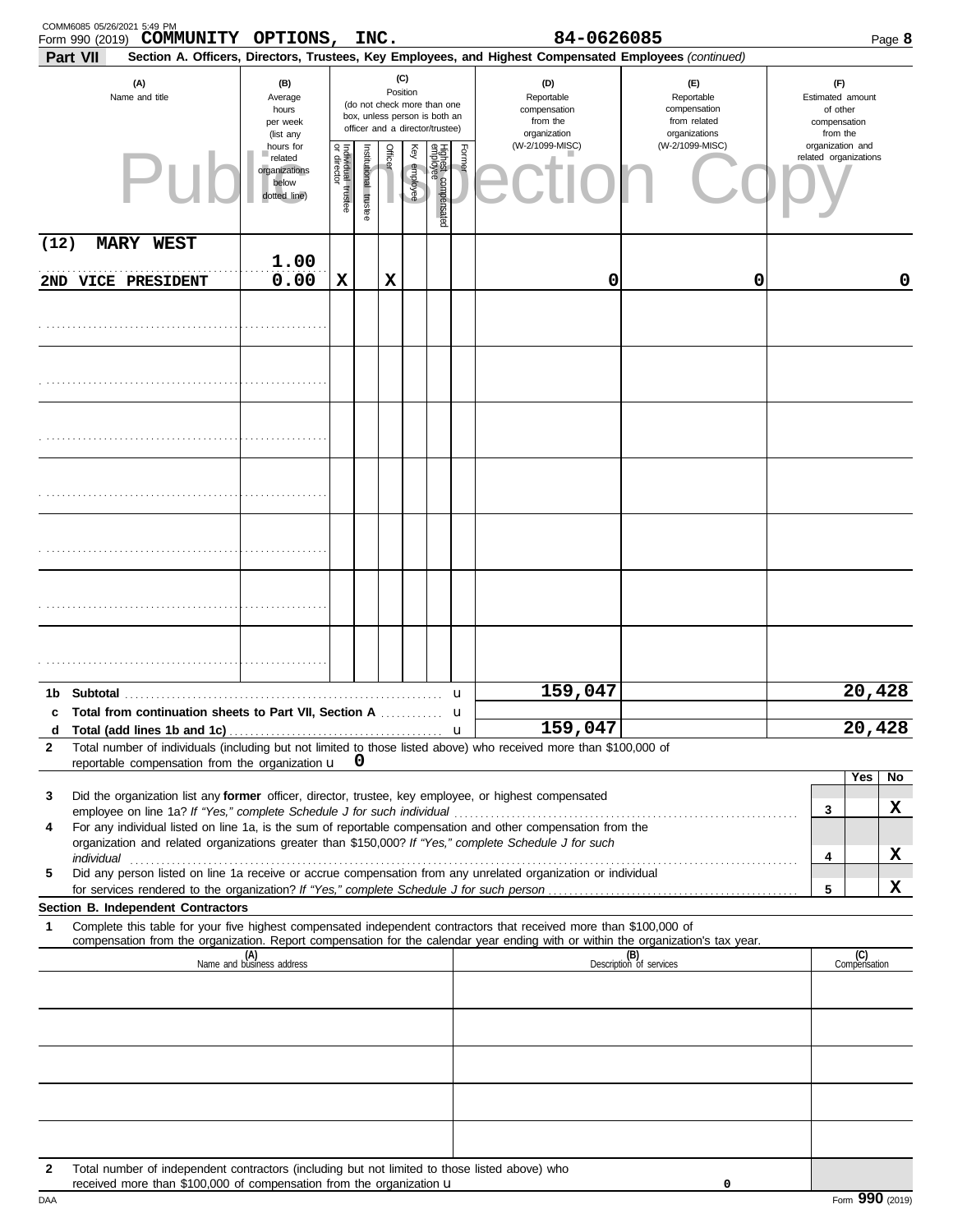#### COMM6085 05/26/2021 5:49 PMForm 990 (2019) Page **9 COMMUNITY OPTIONS, INC. 84-0626085 Part VIII Statement of Revenue** Check if Schedule O contains a response or note to any line in this Part VIII **(A) (B) (C) (D)** Total revenue Related or exempt Unrelated Revenue excluded<br>
function revenue business revenue from tax under business revenue sections 512-514 Prated campaigns  $\frac{1}{16}$  **1a SECCLION** COPY Contributions, Gifts, Grants **1a Contributions, Gifts, Grants and Other Similar Amounts 1a** Federated campaigns . . . . . . . . . . . . . . . **1b b** Membership dues . . . . . . . . . . . . . . . . . . . **4,026 1c c** Fundraising events . . . . . . . . . . . . . . . **1d d** Related organizations . . . . . . . . . . . . . . **203,667 1e e** Government grants (contributions) . . . . . . . . . . . . . **f** All other contributions, gifts, grants, and similar amounts not included above . . . . . . . **167,063 1f 1g** \$ . . . . . . . . . . . . . . . . . . . . . **1,436 g** Noncash contributions included in lines 1a-1f . . . . . **374,756** u **h Total.** Add lines 1a–1f . . . . . . . . . . . . . . . . . . . . . . . . . . . . . . . . . . . . . . . . Business Code . . . . . . . . . . . . . . . . . . . . . . . . . . . . . . . . . . . . . . . . . . . . . . . . . . . . . . . **2a MEDICAID PAYMENTS 6,503,962 6,503,962** Program Service<br>Revenue **Program Service** . . . . . . . . . . . . . . . . . . . . . . . . . . . . . . . . . . . . . . . . . . . . . . . . . . . . . . . **RESIDENTIAL FEES 696,086 696,086 b c** . . . . . . . . . . . . . . . . . . . . . . . . . . . . . . . . . . . . . . . . . . . . . . . . . . . . . . . **STATE PAYMENTS 692,366 692,366 d** . . . . . . . . . . . . . . . . . . . . . . . . . . . . . . . . . . . . . . . . . . . . . . . . . . . . . . . **OTHER 135,854 135,854 e** . . . . . . . . . . . . . . . . . . . . . . . . . . . . . . . . . . . . . . . . . . . . . . . . . . . . . . . **VOCATIONAL REVENUE 30,486 30,486 f** All other program service revenue . . . . . . . . . . . . . . . . . . . . **8,058,754 g Total.** Add lines 2a–2f . . . . . . . . . . . . . . . . . . . . . . . . . . . . . . . . . . . . . . . . u Investment income (including dividends, interest, and **3** other similar amounts) u . . . . . . . . . . . . . . . . . . . . . . . . . . . . . . . . . . . . . . . . **4** Income from investment of tax-exempt bond proceeds ....... u

|                          |     | trivestment income (including dividends, interest, and<br>other similar amounts) |     |                              |                 |               | u                    | 1,153     |           |       | 1,153  |
|--------------------------|-----|----------------------------------------------------------------------------------|-----|------------------------------|-----------------|---------------|----------------------|-----------|-----------|-------|--------|
|                          | 4   | Income from investment of tax-exempt bond proceeds                               |     |                              |                 |               | u                    |           |           |       |        |
|                          | 5   |                                                                                  |     |                              |                 |               | u                    |           |           |       |        |
|                          |     |                                                                                  |     | (i) Real                     |                 | (ii) Personal |                      |           |           |       |        |
|                          |     | 6a Gross rents                                                                   | 6a  |                              | 3,500           |               |                      |           |           |       |        |
|                          |     | <b>b</b> Less: rental expenses                                                   | 6b  |                              | 3,931           |               |                      |           |           |       |        |
|                          |     | <b>c</b> Rental inc. or (loss)                                                   | 6с  |                              | $-431$          |               |                      |           |           |       |        |
|                          | d   |                                                                                  |     |                              |                 |               |                      | $-431$    |           |       | $-431$ |
|                          |     | <b>7a</b> Gross amount from                                                      |     | (i) Securities               |                 | (ii) Other    | u                    |           |           |       |        |
|                          |     | sales of assets                                                                  |     |                              |                 |               | 30,000               |           |           |       |        |
|                          |     | other than inventory                                                             | 7a  |                              |                 |               |                      |           |           |       |        |
| Other Revenue            |     | <b>b</b> Less: cost or other                                                     |     |                              |                 |               | 9,870                |           |           |       |        |
|                          |     | basis and sales exps.                                                            | 7b. |                              |                 |               | 20,130               |           |           |       |        |
|                          |     | c Gain or (loss)                                                                 | 7c  |                              |                 |               |                      |           |           |       |        |
|                          |     |                                                                                  |     |                              |                 |               | u                    | 20,130    |           |       | 20,130 |
|                          |     | 8a Gross income from fundraising events                                          |     |                              |                 |               |                      |           |           |       |        |
|                          |     | (not including $$$ 4,026                                                         |     |                              |                 |               |                      |           |           |       |        |
|                          |     | of contributions reported on line 1c).                                           |     |                              |                 |               |                      |           |           |       |        |
|                          |     | See Part IV, line 18                                                             |     |                              | 8а              |               | 5,000                |           |           |       |        |
|                          |     | <b>b</b> Less: direct expenses <i>minimum</i>                                    |     |                              | 8b              |               | 3,990                |           |           |       |        |
|                          |     |                                                                                  |     |                              |                 |               |                      | 1,010     |           |       | 1,010  |
|                          |     | 9a Gross income from gaming activities.                                          |     |                              |                 |               |                      |           |           |       |        |
|                          |     | See Part IV, line 19                                                             |     |                              | 9а              |               |                      |           |           |       |        |
|                          |     | <b>b</b> Less: direct expenses                                                   |     |                              | 9 <sub>b</sub>  |               |                      |           |           |       |        |
|                          |     | c Net income or (loss) from gaming activities                                    |     |                              |                 |               | $\mathbf u$          |           |           |       |        |
|                          |     | 10a Gross sales of inventory, less                                               |     |                              |                 |               |                      |           |           |       |        |
|                          |     | returns and allowances                                                           |     |                              | 10a             |               |                      |           |           |       |        |
|                          |     | <b>b</b> Less: $cost$ of goods $sol$                                             |     |                              | 10 <sub>b</sub> |               |                      |           |           |       |        |
|                          |     | <b>c</b> Net income or (loss) from sales of inventory                            |     |                              |                 |               | u                    |           |           |       |        |
|                          |     |                                                                                  |     |                              |                 |               | <b>Business Code</b> |           |           |       |        |
|                          | 11a |                                                                                  |     | INTEREST ON NOTES RECEIVABLE |                 |               | 624100               | 5,427     |           | 5,427 |        |
|                          | b   |                                                                                  |     |                              |                 |               |                      |           |           |       |        |
|                          |     |                                                                                  |     |                              |                 |               |                      |           |           |       |        |
| Miscellaneous<br>Revenue | d   |                                                                                  |     |                              |                 |               |                      |           |           |       |        |
|                          |     |                                                                                  |     |                              |                 |               |                      | 5,427     |           |       |        |
|                          |     |                                                                                  |     |                              |                 |               | $\mathbf{u}$         | 8,460,799 | 8,058,754 | 5,427 | 21,862 |
|                          |     |                                                                                  |     |                              |                 |               |                      |           |           |       | 0.00   |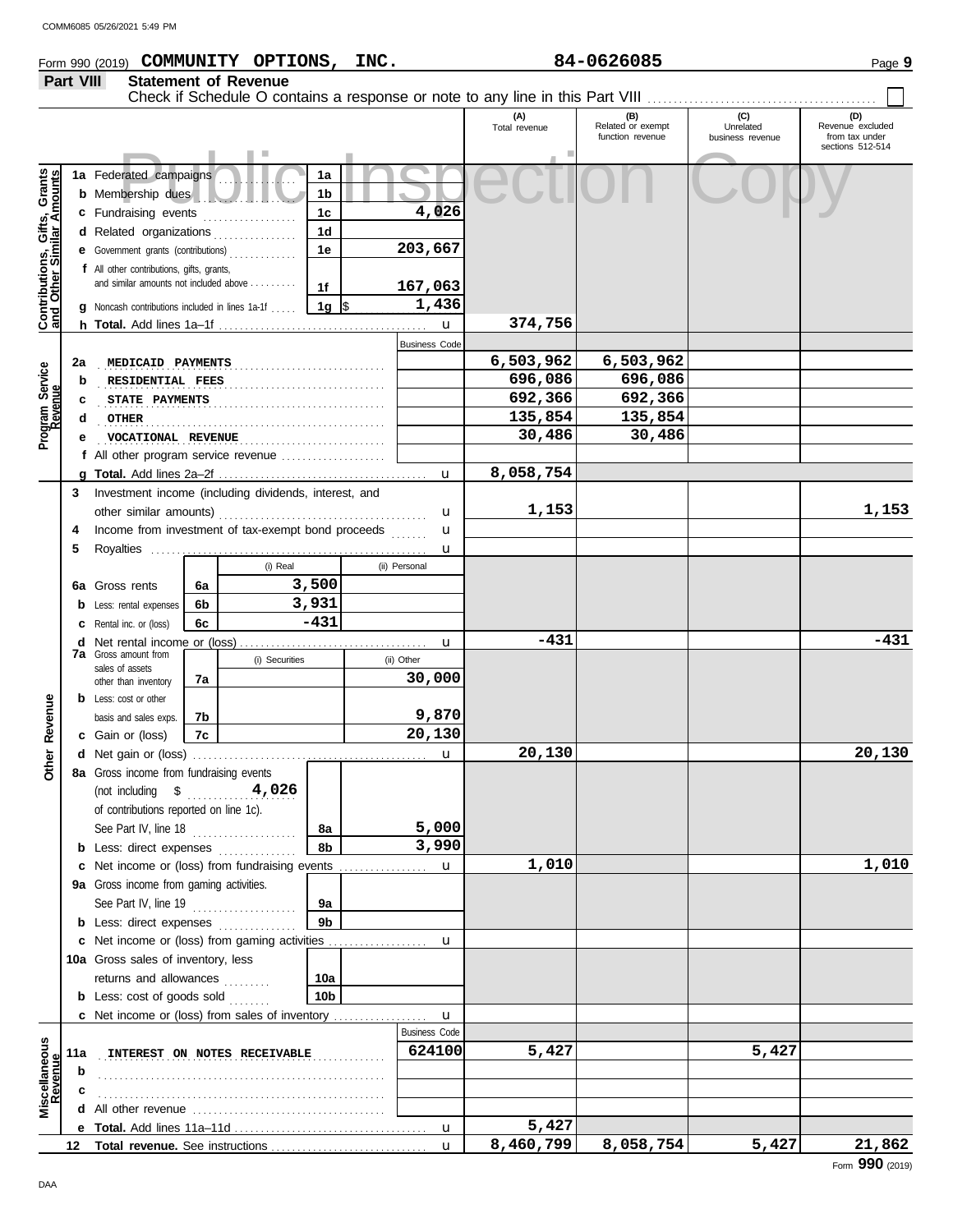#### of the assistance to domestic organizations<br>
Convernments. See Part IV, line 21<br>
The convernments See Part IV, line 21<br>
The copyright of the assistance to domestic<br>
Convernments. See Part IV, line 21 **Part IX Statement of Functional Expenses** Form 990 (2019) Page **10 COMMUNITY OPTIONS, INC. 84-0626085** *Section 501(c)(3) and 501(c)(4) organizations must complete all columns. All other organizations must complete column (A). Do not include amounts reported on lines 6b, 7b, 8b, 9b, and 10b of Part VIII.* **1 2 3 4 5 6 7 8 9 10 11 a** Management . . . . . . . . . . . . . . . . . . . . . . . . . . . . . . . . . **b** Legal . . . . . . . . . . . . . . . . . . . . . . . . . . . . . . . . . . . . . . . . . **c** Accounting . . . . . . . . . . . . . . . . . . . . . . . . . . . . . . . . . . . **d** Lobbying . . . . . . . . . . . . . . . . . . . . . . . . . . . . . . . . . . . . . **e f g** Other. (If line 11g amount exceeds 10% of line 25, column **12** Advertising and promotion . . . . . . . . . . . . . . . . . . . **13 14 15 16 17** Grants and other assistance to domestic organizations and domestic governments. See Part IV, line 21 Grants and other assistance to domestic individuals. See Part IV, line 22 Grants and other assistance to foreign organizations, foreign governments, and foreign individuals. See Part IV, lines 15 and 16 Benefits paid to or for members . . . . . . . . . . . . . . . . Compensation of current officers, directors, trustees, and key employees . . . . . . . . . . . . . . . . . Compensation not included above to disqualified persons (as defined under section 4958(f)(1)) and persons described in section 4958(c)(3)(B) . . . . . . . . Other salaries and wages ..................... Pension plan accruals and contributions (include section 401(k) and 403(b) employer contributions) Other employee benefits ..................... Payroll taxes . . . . . . . . . . . . . . . . . . . . . . . . . . . . . . . . . Fees for services (nonemployees): Professional fundraising services. See Part IV, line 17 Investment management fees ................ Office expenses . . . . . . . . . . . . . . . . . . . . . . . . . . . . . . Information technology . . . . . . . . . . . . . . . . . . . . . . . Royalties . . . . . . . . . . . . . . . . . . . . . . . . . . . . . . . . . . . . . Occupancy . . . . . . . . . . . . . . . . . . . . . . . . . . . . . . . . . . . Travel . . . . . . . . . . . . . . . . . . . . . . . . . . . . . . . . . . . . . . . . **(A) (B) (C) (D)** Total expenses Program service Management and expenses expenses (D)<br>Fundraising expenses Check if Schedule O contains a response or note to any line in this Part IX (A) amount, list line 11g expenses on Schedule O.) . . . . . . . . . **X 176,635 56,859 119,776 4,289,388 3,947,943 341,445 746,266 692,865 53,401 467,566 432,499 35,067 2,295 2,295 16,700 16,700 928,378 887,694 40,684 274,820 256,916 17,904 403,647 396,155 7,492 165,518 156,560 8,958** COMM6085 05/26/2021 5:49 PM

| 19 | Conferences, conventions, and meetings                                                                                                                                                                                     | 4,411     | 2,983     | 1,428   |   |
|----|----------------------------------------------------------------------------------------------------------------------------------------------------------------------------------------------------------------------------|-----------|-----------|---------|---|
| 20 | Interest                                                                                                                                                                                                                   | 92,094    | 88,794    | 3,300   |   |
| 21 | Payments to affiliates                                                                                                                                                                                                     |           |           |         |   |
| 22 | Depreciation, depletion, and amortization<br>.                                                                                                                                                                             | 281,156   | 277,562   | 3,594   |   |
| 23 | Insurance                                                                                                                                                                                                                  | 125,179   | 113,724   | 11,455  |   |
| 24 | Other expenses. Itemize expenses not covered<br>above (List miscellaneous expenses on line 24e. If<br>line 24e amount exceeds 10% of line 25, column<br>(A) amount, list line 24e expenses on Schedule O.)                 |           |           |         |   |
| a  | FOOD                                                                                                                                                                                                                       | 252,546   | 251,328   | 1,218   |   |
| b  | DUES AND SUBSCRIPTIONS                                                                                                                                                                                                     | 66,763    | 25,199    | 41,564  |   |
| С  | <b>OTHER</b>                                                                                                                                                                                                               | 52,259    | 50,068    | 2,191   |   |
| d  | <b>IN-KIND</b>                                                                                                                                                                                                             | 1,436     | 1,436     |         |   |
| е  | All other expenses                                                                                                                                                                                                         |           |           |         |   |
| 25 | Total functional expenses. Add lines 1 through 24e                                                                                                                                                                         | 8,347,057 | 7,638,585 | 708,472 | O |
| 26 | Joint costs. Complete this line only if the<br>organization reported in column (B) joint costs<br>from a combined educational campaign and<br>fundraising solicitation. Check here <b>u</b><br>$\overline{\phantom{a}}$ if |           |           |         |   |

**18**

Payments of travel or entertainment expenses for any federal, state, or local public officials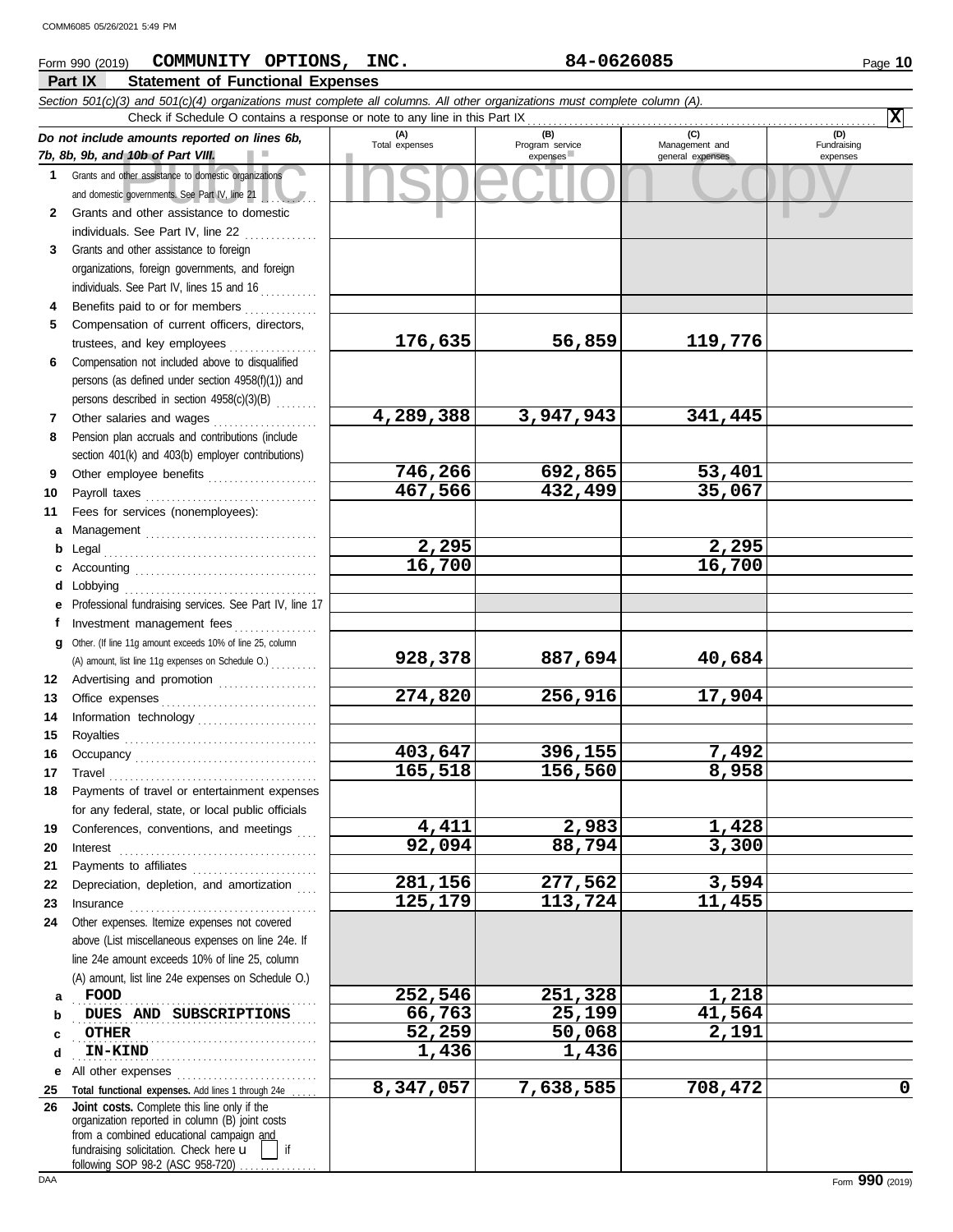| 84-0626085<br>INC.<br><b>OPTIONS</b><br>COMMUNITY<br>Form 990 (2019) | Page |
|----------------------------------------------------------------------|------|
|----------------------------------------------------------------------|------|

# **Part X Balance Sheet**<br>**Part X Balance Sheet**

Check if Schedule O contains a response or note to any line in this Part X . . . . . . . . . . . . . . . . . . . . . . . . . . . . . . . . . . . . . . . . . . . . . . . . . . . . . . . . . . . . . . . . . . .

|                            |                                                                                                                                                                                                                                      |                 |           | (A)               |                         | (B)         |
|----------------------------|--------------------------------------------------------------------------------------------------------------------------------------------------------------------------------------------------------------------------------------|-----------------|-----------|-------------------|-------------------------|-------------|
|                            |                                                                                                                                                                                                                                      |                 |           | Beginning of year |                         | End of year |
| 1                          | Cash-non-interest-bearing                                                                                                                                                                                                            |                 |           | 3,374             | $\mathbf{1}$            | 3,572       |
| $\mathbf{2}$               |                                                                                                                                                                                                                                      |                 |           | 1,130,410         | $\overline{2}$          | 2,354,023   |
| 3                          | Pledges and grants receivable, net <b>with a set of the set of the set of the set of the set of the set of the set of the set of the set of the set of the set of the set of the set of the set of the set of the set of the set</b> |                 |           |                   | $\mathbf{3}$            |             |
| 4                          | Accounts receivable, net                                                                                                                                                                                                             |                 |           | 795,054           | $\overline{\mathbf{4}}$ | 900,435     |
| 5                          | Loans and other receivables from any current or former officer, director,                                                                                                                                                            |                 |           |                   |                         |             |
|                            | trustee, key employee, creator or founder, substantial contributor, or 35%                                                                                                                                                           |                 |           |                   |                         |             |
|                            | controlled entity or family member of any of these persons                                                                                                                                                                           |                 | 5         |                   |                         |             |
| 6                          | Loans and other receivables from other disqualified persons (as defined                                                                                                                                                              |                 |           |                   |                         |             |
|                            | under section $4958(f)(1)$ ), and persons described in section $4958(c)(3)(B)$                                                                                                                                                       |                 |           | 6                 |                         |             |
| Assets<br>7                |                                                                                                                                                                                                                                      |                 |           | 147,884           | $\overline{7}$          | 46,001      |
| 8                          | Inventories for sale or use                                                                                                                                                                                                          |                 |           |                   | 8                       |             |
| 9                          | Prepaid expenses and deferred charges                                                                                                                                                                                                |                 |           | 29,035            | 9                       | 33,733      |
|                            | 10a Land, buildings, and equipment: cost or other                                                                                                                                                                                    |                 |           |                   |                         |             |
|                            |                                                                                                                                                                                                                                      |                 | 7,640,557 |                   |                         |             |
| b                          | Less: accumulated depreciation                                                                                                                                                                                                       | 10 <sub>b</sub> | 4,488,120 | 3,202,037         | 10 <sub>c</sub>         | 3, 152, 437 |
| 11                         | Investments-publicly traded securities                                                                                                                                                                                               |                 |           |                   | 11                      |             |
| 12                         | Investments-other securities. See Part IV, line 11                                                                                                                                                                                   |                 | 12        |                   |                         |             |
| 13                         |                                                                                                                                                                                                                                      |                 | 13        |                   |                         |             |
| 14                         | Intangible assets                                                                                                                                                                                                                    |                 | 14        |                   |                         |             |
| 15                         | Other assets. See Part IV, line 11                                                                                                                                                                                                   |                 |           | 1,087,471         | 15                      | 875,000     |
| 16                         |                                                                                                                                                                                                                                      |                 |           | 6,395,265         | 16                      | 7,365,201   |
| 17                         |                                                                                                                                                                                                                                      |                 |           | 782,822           | 17                      | 868,749     |
| 18                         | Grants payable                                                                                                                                                                                                                       |                 |           |                   | 18                      |             |
| 19                         | Deferred revenue                                                                                                                                                                                                                     |                 |           |                   | 19                      |             |
| 20                         | Tax-exempt bond liabilities                                                                                                                                                                                                          | 296,700         | 20        | 268,848           |                         |             |
| 21                         | Escrow or custodial account liability. Complete Part IV of Schedule D                                                                                                                                                                |                 | 21        |                   |                         |             |
| 22                         | Loans and other payables to any current or former officer, director,                                                                                                                                                                 |                 |           |                   |                         |             |
| Liabilities                | trustee, key employee, creator or founder, substantial contributor, or 35%                                                                                                                                                           |                 |           |                   |                         |             |
|                            | controlled entity or family member of any of these persons                                                                                                                                                                           |                 |           |                   | 22                      |             |
| 23                         | Secured mortgages and notes payable to unrelated third parties                                                                                                                                                                       |                 |           | 1,403,705         | 23                      | 2,409,070   |
| 24                         | Unsecured notes and loans payable to unrelated third parties                                                                                                                                                                         |                 |           |                   | 24                      |             |
| 25                         | Other liabilities (including federal income tax, payables to related third                                                                                                                                                           |                 |           |                   |                         |             |
|                            | parties, and other liabilities not included on lines 17-24). Complete Part X                                                                                                                                                         |                 |           |                   |                         |             |
|                            | of Schedule D                                                                                                                                                                                                                        |                 |           | 35,444            | 25                      | 40,669      |
| 26                         |                                                                                                                                                                                                                                      |                 |           | 2,518,671         | 26                      | 3,587,336   |
|                            | Organizations that follow FASB ASC 958, check here $\mathbf{u}$ $\overline{\mathbf{X}}$                                                                                                                                              |                 |           |                   |                         |             |
|                            | and complete lines 27, 28, 32, and 33.                                                                                                                                                                                               |                 |           |                   |                         |             |
| 27                         | Net assets without donor restrictions                                                                                                                                                                                                |                 |           | 3,814,935         | 27                      | 3,701,650   |
| <b>Fund Balances</b><br>28 | Net assets with donor restrictions                                                                                                                                                                                                   |                 |           | 61,659            | 28                      | 76,215      |
|                            | Organizations that do not follow FASB ASC 958, check here u                                                                                                                                                                          |                 |           |                   |                         |             |
|                            | and complete lines 29 through 33.                                                                                                                                                                                                    |                 |           |                   |                         |             |
| 29                         | Capital stock or trust principal, or current funds                                                                                                                                                                                   |                 |           |                   | 29                      |             |
| 30                         |                                                                                                                                                                                                                                      |                 |           |                   | 30                      |             |
| 31                         | Retained earnings, endowment, accumulated income, or other funds                                                                                                                                                                     |                 |           |                   | 31                      |             |
| Net Assets or<br>32        |                                                                                                                                                                                                                                      |                 |           | 3,876,594         |                         | 3,777,865   |
|                            | Total net assets or fund balances                                                                                                                                                                                                    |                 |           | 6,395,265         | 32                      | 7,365,201   |

Form **990** (2019)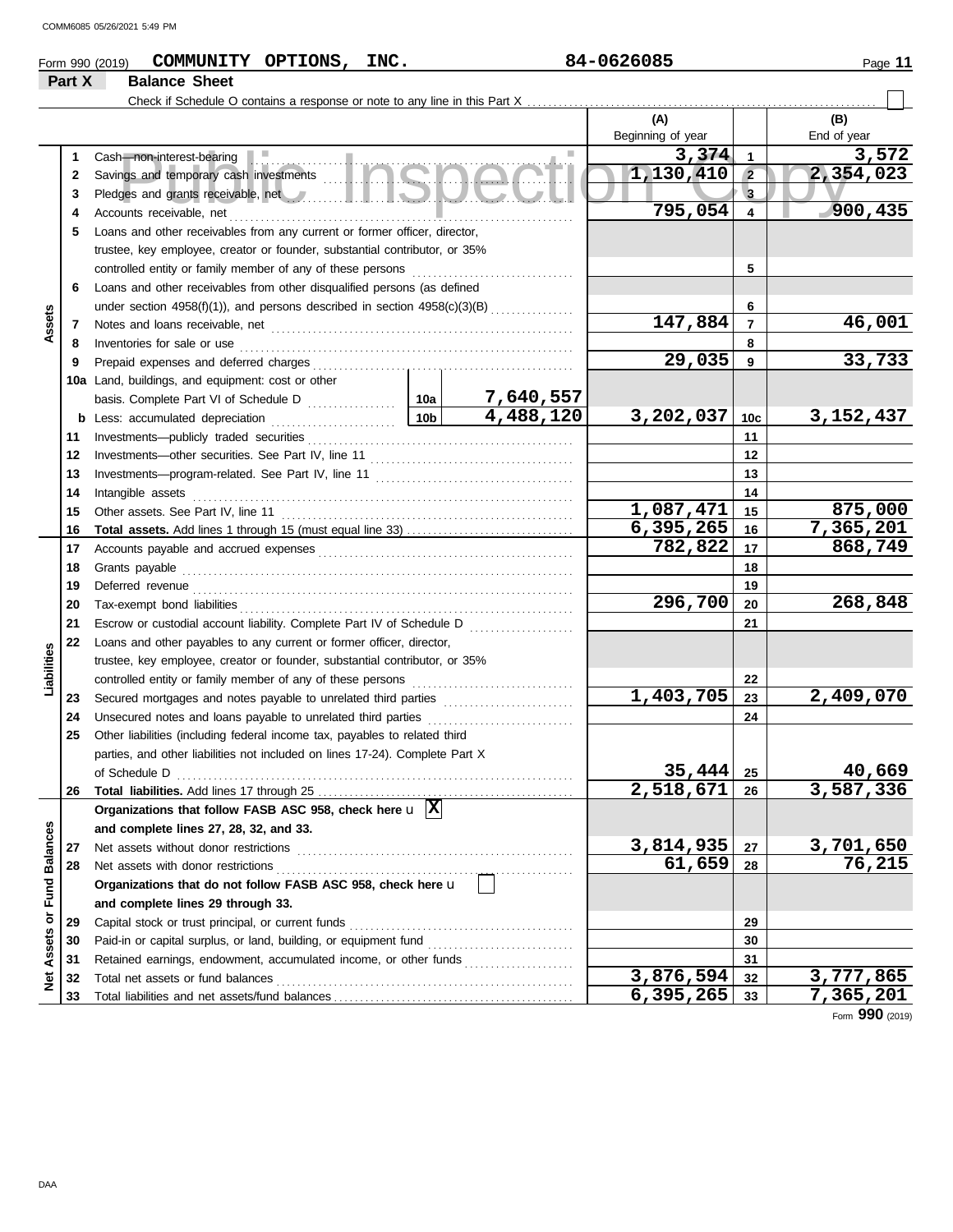|    | 84-0626085<br>Form 990 (2019) COMMUNITY OPTIONS, INC.                                                                                                                                                                          |                |                |            | Page 12 |
|----|--------------------------------------------------------------------------------------------------------------------------------------------------------------------------------------------------------------------------------|----------------|----------------|------------|---------|
|    | Part XI<br><b>Reconciliation of Net Assets</b>                                                                                                                                                                                 |                |                |            |         |
|    |                                                                                                                                                                                                                                |                |                |            |         |
| 1  |                                                                                                                                                                                                                                | $\overline{1}$ | 8,460,799      |            |         |
| 2  |                                                                                                                                                                                                                                | $\overline{2}$ | 8,347,057      |            |         |
| 3  |                                                                                                                                                                                                                                | $\overline{3}$ |                | 113,742    |         |
| 4  | Revenue less expenses. Subtract line 2 from line 1<br>Net assets or fund balances at beginning of year (must equal Part X, line 32, column (A))                                                                                | $\overline{4}$ | 3,876,594      |            |         |
| 5  |                                                                                                                                                                                                                                | $\overline{5}$ |                |            |         |
| 6  | Donated services and use of facilities <b>constructed and intervention of the service of facilities</b>                                                                                                                        | 6              |                |            |         |
| 7  | Investment expenses                                                                                                                                                                                                            | $\overline{7}$ |                |            |         |
| 8  | Prior period adjustments [11] production of the contract of the contract of the contract of the contract of the contract of the contract of the contract of the contract of the contract of the contract of the contract of th | 8              |                |            |         |
| 9  |                                                                                                                                                                                                                                | $\overline{9}$ |                | $-212,471$ |         |
| 10 | Net assets or fund balances at end of year. Combine lines 3 through 9 (must equal Part X, line                                                                                                                                 |                |                |            |         |
|    | 32, column (B))                                                                                                                                                                                                                | 10             | 3,777,865      |            |         |
|    | <b>Financial Statements and Reporting</b><br>Part XII                                                                                                                                                                          |                |                |            |         |
|    |                                                                                                                                                                                                                                |                |                |            |         |
|    |                                                                                                                                                                                                                                |                |                | <b>Yes</b> | No      |
| 1. | X <br>Other<br>Accounting method used to prepare the Form 990:<br>Cash<br>Accrual                                                                                                                                              |                |                |            |         |
|    | If the organization changed its method of accounting from a prior year or checked "Other," explain in                                                                                                                          |                |                |            |         |
|    | Schedule O.                                                                                                                                                                                                                    |                |                |            |         |
|    | 2a Were the organization's financial statements compiled or reviewed by an independent accountant?                                                                                                                             |                | 2a             |            | x       |
|    | If "Yes," check a box below to indicate whether the financial statements for the year were compiled or                                                                                                                         |                |                |            |         |
|    | reviewed on a separate basis, consolidated basis, or both:                                                                                                                                                                     |                |                |            |         |
|    | Separate basis<br>  Consolidated basis<br>Both consolidated and separate basis<br>$\Box$                                                                                                                                       |                |                |            |         |
|    | b Were the organization's financial statements audited by an independent accountant?                                                                                                                                           |                | 2 <sub>b</sub> | X          |         |
|    | If "Yes," check a box below to indicate whether the financial statements for the year were audited on a                                                                                                                        |                |                |            |         |
|    | separate basis, consolidated basis, or both:                                                                                                                                                                                   |                |                |            |         |
|    | lxl<br>Separate basis<br>Consolidated basis<br>Both consolidated and separate basis                                                                                                                                            |                |                |            |         |
|    | c If "Yes" to line 2a or 2b, does the organization have a committee that assumes responsibility for oversight of                                                                                                               |                |                |            |         |
|    | the audit, review, or compilation of its financial statements and selection of an independent accountant?                                                                                                                      |                | 2c             | х          |         |
|    | If the organization changed either its oversight process or selection process during the tax year, explain on                                                                                                                  |                |                |            |         |
|    | Schedule O.                                                                                                                                                                                                                    |                |                |            |         |
|    | 3a As a result of a federal award, was the organization required to undergo an audit or audits as set forth in the                                                                                                             |                |                |            |         |
|    | Single Audit Act and OMB Circular A-133?                                                                                                                                                                                       |                | За             |            | X       |
|    | <b>b</b> If "Yes," did the organization undergo the required audit or audits? If the organization did not undergo the                                                                                                          |                |                |            |         |
|    | required audit or audits, explain why on Schedule O and describe any steps taken to undergo such audits                                                                                                                        |                | 3b             |            |         |

Form **990** (2019)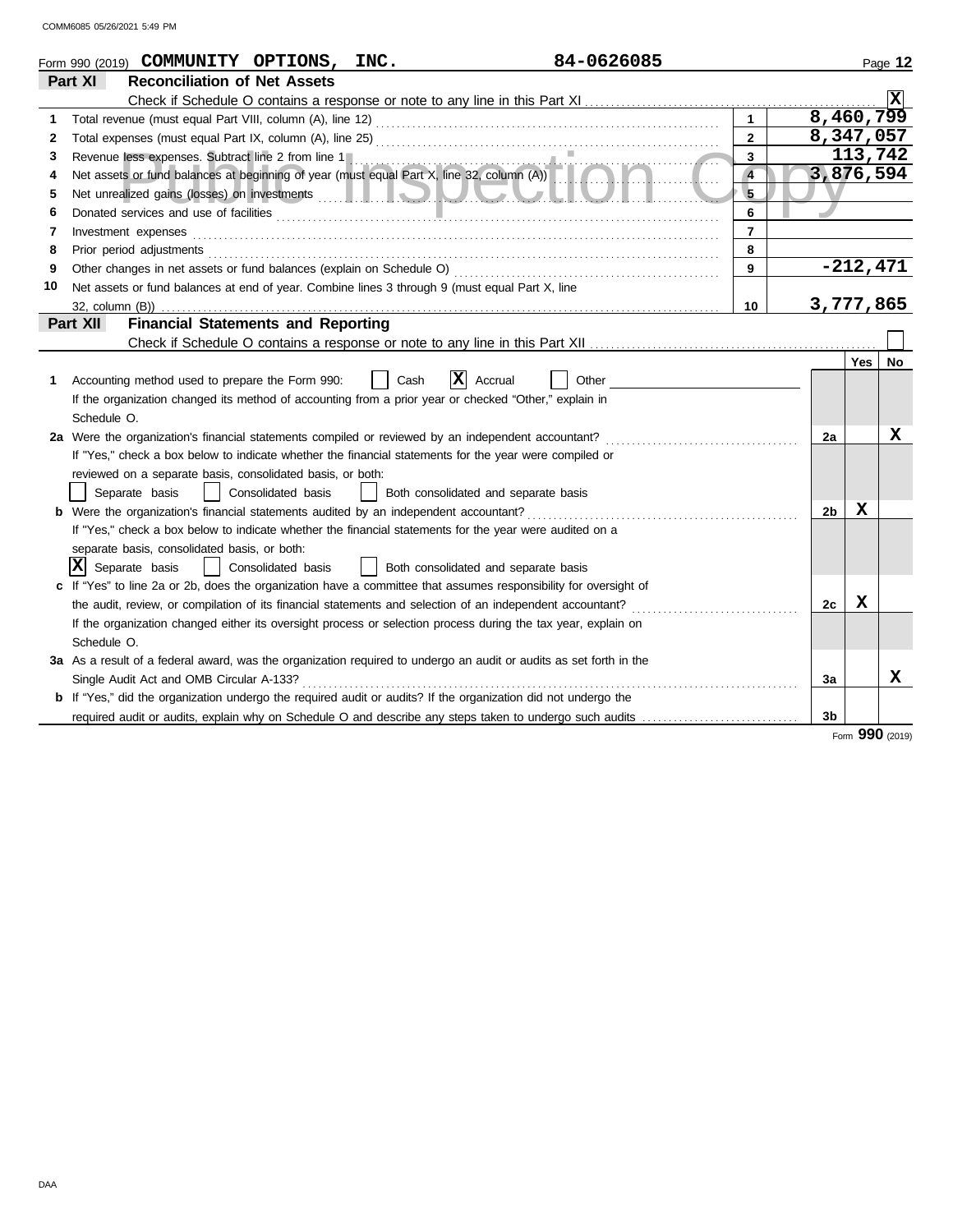| <b>SCHEDULE A</b>          |                                                                                                                                                                                                       | <b>Public Charity Status and Public Support</b>                                                                                                                                                                    |                                       |                                                                                                                                                                                                                                                                | OMB No. 1545-0047                           |  |  |  |
|----------------------------|-------------------------------------------------------------------------------------------------------------------------------------------------------------------------------------------------------|--------------------------------------------------------------------------------------------------------------------------------------------------------------------------------------------------------------------|---------------------------------------|----------------------------------------------------------------------------------------------------------------------------------------------------------------------------------------------------------------------------------------------------------------|---------------------------------------------|--|--|--|
| (Form 990 or 990-EZ)       |                                                                                                                                                                                                       | Complete if the organization is a section 501(c)(3) organization or a section $4947(a)(1)$ nonexempt charitable trust.                                                                                             |                                       |                                                                                                                                                                                                                                                                | 2019                                        |  |  |  |
| Department of the Treasury |                                                                                                                                                                                                       | La Attach to Form 990 or Form 990-EZ.                                                                                                                                                                              |                                       |                                                                                                                                                                                                                                                                | Open to Public                              |  |  |  |
| Internal Revenue Service   |                                                                                                                                                                                                       | <b>u</b> Go to www.irs.gov/Form990 for instructions and the latest information.                                                                                                                                    |                                       |                                                                                                                                                                                                                                                                | Inspection                                  |  |  |  |
| Name of the organization   | ш<br>COMMUNITY OPTIONS, INC.                                                                                                                                                                          |                                                                                                                                                                                                                    |                                       | Employer identification number<br>84-0626085                                                                                                                                                                                                                   |                                             |  |  |  |
| Part I                     |                                                                                                                                                                                                       |                                                                                                                                                                                                                    |                                       | Reason for Public Charity Status (All organizations must complete this part.) See instructions.                                                                                                                                                                |                                             |  |  |  |
|                            |                                                                                                                                                                                                       | The organization is not a private foundation because it is: (For lines 1 through 12, check only one box.)                                                                                                          |                                       |                                                                                                                                                                                                                                                                |                                             |  |  |  |
| 1                          |                                                                                                                                                                                                       | A church, convention of churches, or association of churches described in section 170(b)(1)(A)(i).                                                                                                                 |                                       |                                                                                                                                                                                                                                                                |                                             |  |  |  |
| 2<br>3                     |                                                                                                                                                                                                       | A school described in <b>section 170(b)(1)(A)(ii).</b> (Attach Schedule E (Form 990 or 990-EZ).)                                                                                                                   |                                       |                                                                                                                                                                                                                                                                |                                             |  |  |  |
| 4                          |                                                                                                                                                                                                       | A hospital or a cooperative hospital service organization described in section 170(b)(1)(A)(iii).                                                                                                                  |                                       | A medical research organization operated in conjunction with a hospital described in section 170(b)(1)(A)(iii). Enter the hospital's name,                                                                                                                     |                                             |  |  |  |
| city, and state:           |                                                                                                                                                                                                       |                                                                                                                                                                                                                    |                                       |                                                                                                                                                                                                                                                                |                                             |  |  |  |
| 5                          | An organization operated for the benefit of a college or university owned or operated by a governmental unit described in                                                                             |                                                                                                                                                                                                                    |                                       |                                                                                                                                                                                                                                                                |                                             |  |  |  |
|                            | section 170(b)(1)(A)(iv). (Complete Part II.)                                                                                                                                                         |                                                                                                                                                                                                                    |                                       |                                                                                                                                                                                                                                                                |                                             |  |  |  |
| 6                          |                                                                                                                                                                                                       | A federal, state, or local government or governmental unit described in section 170(b)(1)(A)(v).                                                                                                                   |                                       |                                                                                                                                                                                                                                                                |                                             |  |  |  |
|                            | Ιx<br>An organization that normally receives a substantial part of its support from a governmental unit or from the general public<br>7<br>described in section 170(b)(1)(A)(vi). (Complete Part II.) |                                                                                                                                                                                                                    |                                       |                                                                                                                                                                                                                                                                |                                             |  |  |  |
| 8<br>9                     |                                                                                                                                                                                                       | A community trust described in section 170(b)(1)(A)(vi). (Complete Part II.)                                                                                                                                       |                                       | An agricultural research organization described in section 170(b)(1)(A)(ix) operated in conjunction with a land-grant college                                                                                                                                  |                                             |  |  |  |
| university:                |                                                                                                                                                                                                       | or university or a non-land-grant college of agriculture (see instructions). Enter the name, city, and state of the college or                                                                                     |                                       |                                                                                                                                                                                                                                                                |                                             |  |  |  |
| 10                         |                                                                                                                                                                                                       |                                                                                                                                                                                                                    |                                       | An organization that normally receives: (1) more than 33 1/3% of its support from contributions, membership fees, and gross                                                                                                                                    |                                             |  |  |  |
|                            |                                                                                                                                                                                                       | receipts from activities related to its exempt functions—subject to certain exceptions, and (2) no more than 33 1/3% of its                                                                                        |                                       |                                                                                                                                                                                                                                                                |                                             |  |  |  |
|                            |                                                                                                                                                                                                       | support from gross investment income and unrelated business taxable income (less section 511 tax) from businesses<br>acquired by the organization after June 30, 1975. See section 509(a)(2). (Complete Part III.) |                                       |                                                                                                                                                                                                                                                                |                                             |  |  |  |
| 11                         |                                                                                                                                                                                                       | An organization organized and operated exclusively to test for public safety. See section 509(a)(4).                                                                                                               |                                       |                                                                                                                                                                                                                                                                |                                             |  |  |  |
| 12                         |                                                                                                                                                                                                       |                                                                                                                                                                                                                    |                                       | An organization organized and operated exclusively for the benefit of, to perform the functions of, or to carry out the purposes                                                                                                                               |                                             |  |  |  |
|                            |                                                                                                                                                                                                       |                                                                                                                                                                                                                    |                                       | of one or more publicly supported organizations described in section 509(a)(1) or section 509(a)(2). See section 509(a)(3).<br>Check the box in lines 12a through 12d that describes the type of supporting organization and complete lines 12e, 12f, and 12g. |                                             |  |  |  |
| a                          |                                                                                                                                                                                                       |                                                                                                                                                                                                                    |                                       | Type I. A supporting organization operated, supervised, or controlled by its supported organization(s), typically by giving                                                                                                                                    |                                             |  |  |  |
|                            |                                                                                                                                                                                                       | the supported organization(s) the power to regularly appoint or elect a majority of the directors or trustees of the                                                                                               |                                       |                                                                                                                                                                                                                                                                |                                             |  |  |  |
|                            |                                                                                                                                                                                                       | supporting organization. You must complete Part IV, Sections A and B.                                                                                                                                              |                                       |                                                                                                                                                                                                                                                                |                                             |  |  |  |
| b                          |                                                                                                                                                                                                       | Type II. A supporting organization supervised or controlled in connection with its supported organization(s), by having                                                                                            |                                       |                                                                                                                                                                                                                                                                |                                             |  |  |  |
|                            |                                                                                                                                                                                                       | organization(s). You must complete Part IV, Sections A and C.                                                                                                                                                      |                                       | control or management of the supporting organization vested in the same persons that control or manage the supported                                                                                                                                           |                                             |  |  |  |
| c                          |                                                                                                                                                                                                       |                                                                                                                                                                                                                    |                                       | Type III functionally integrated. A supporting organization operated in connection with, and functionally integrated with,                                                                                                                                     |                                             |  |  |  |
|                            |                                                                                                                                                                                                       | its supported organization(s) (see instructions). You must complete Part IV, Sections A, D, and E.                                                                                                                 |                                       |                                                                                                                                                                                                                                                                |                                             |  |  |  |
| d                          |                                                                                                                                                                                                       |                                                                                                                                                                                                                    |                                       | Type III non-functionally integrated. A supporting organization operated in connection with its supported organization(s)<br>that is not functionally integrated. The organization generally must satisfy a distribution requirement and an attentiveness      |                                             |  |  |  |
|                            |                                                                                                                                                                                                       | requirement (see instructions). You must complete Part IV, Sections A and D, and Part V.                                                                                                                           |                                       |                                                                                                                                                                                                                                                                |                                             |  |  |  |
| е                          |                                                                                                                                                                                                       | Check this box if the organization received a written determination from the IRS that it is a Type I, Type II, Type III                                                                                            |                                       |                                                                                                                                                                                                                                                                |                                             |  |  |  |
| f                          | Enter the number of supported organizations                                                                                                                                                           | functionally integrated, or Type III non-functionally integrated supporting organization.                                                                                                                          |                                       |                                                                                                                                                                                                                                                                |                                             |  |  |  |
| g                          | Provide the following information about the supported organization(s).                                                                                                                                |                                                                                                                                                                                                                    |                                       |                                                                                                                                                                                                                                                                |                                             |  |  |  |
| (i) Name of supported      | (ii) EIN                                                                                                                                                                                              | (iii) Type of organization                                                                                                                                                                                         | (iv) Is the organization              | (v) Amount of monetary                                                                                                                                                                                                                                         | (vi) Amount of                              |  |  |  |
| organization               |                                                                                                                                                                                                       | (described on lines 1-10                                                                                                                                                                                           | listed in your governing<br>document? | support (see                                                                                                                                                                                                                                                   | other support (see                          |  |  |  |
|                            |                                                                                                                                                                                                       | above (see instructions))                                                                                                                                                                                          | Yes<br>No                             | instructions)                                                                                                                                                                                                                                                  | instructions)                               |  |  |  |
| (A)                        |                                                                                                                                                                                                       |                                                                                                                                                                                                                    |                                       |                                                                                                                                                                                                                                                                |                                             |  |  |  |
|                            |                                                                                                                                                                                                       |                                                                                                                                                                                                                    |                                       |                                                                                                                                                                                                                                                                |                                             |  |  |  |
| (B)                        |                                                                                                                                                                                                       |                                                                                                                                                                                                                    |                                       |                                                                                                                                                                                                                                                                |                                             |  |  |  |
|                            |                                                                                                                                                                                                       |                                                                                                                                                                                                                    |                                       |                                                                                                                                                                                                                                                                |                                             |  |  |  |
| (C)                        |                                                                                                                                                                                                       |                                                                                                                                                                                                                    |                                       |                                                                                                                                                                                                                                                                |                                             |  |  |  |
| (D)                        |                                                                                                                                                                                                       |                                                                                                                                                                                                                    |                                       |                                                                                                                                                                                                                                                                |                                             |  |  |  |
|                            |                                                                                                                                                                                                       |                                                                                                                                                                                                                    |                                       |                                                                                                                                                                                                                                                                |                                             |  |  |  |
| (E)                        |                                                                                                                                                                                                       |                                                                                                                                                                                                                    |                                       |                                                                                                                                                                                                                                                                |                                             |  |  |  |
|                            |                                                                                                                                                                                                       |                                                                                                                                                                                                                    |                                       |                                                                                                                                                                                                                                                                |                                             |  |  |  |
| Total                      |                                                                                                                                                                                                       |                                                                                                                                                                                                                    |                                       |                                                                                                                                                                                                                                                                |                                             |  |  |  |
|                            | work Reduction Act Notice, can the Instructions for Ferm 000 or 000 FZ                                                                                                                                |                                                                                                                                                                                                                    |                                       |                                                                                                                                                                                                                                                                | <b>Cohodulo A (Form 000 or 000 EZ) 2010</b> |  |  |  |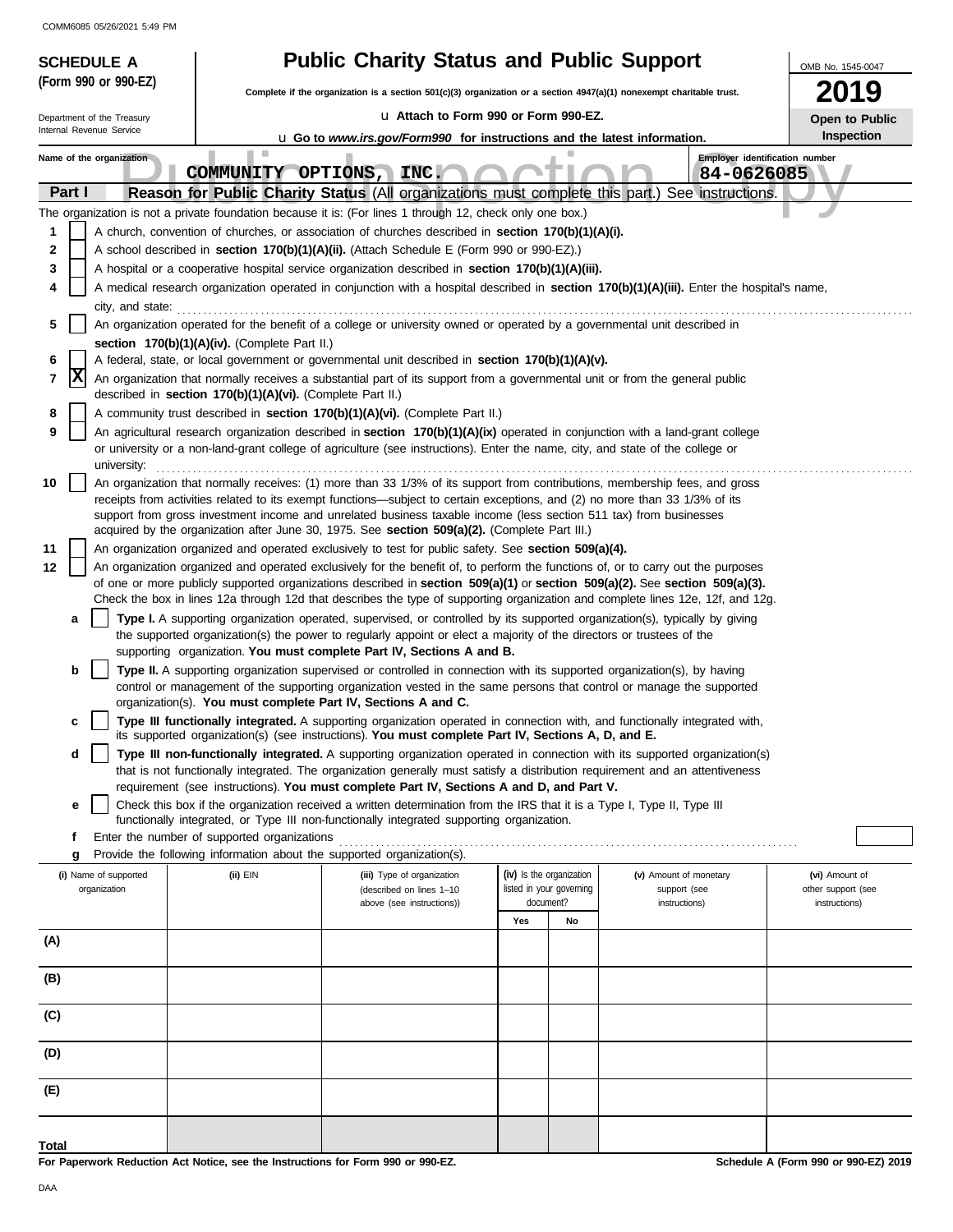|              | Schedule A (Form 990 or 990-EZ) 2019                                                                                                                                                                               |           | COMMUNITY OPTIONS, INC. |            |            | 84-0626085 | Page 2                                        |
|--------------|--------------------------------------------------------------------------------------------------------------------------------------------------------------------------------------------------------------------|-----------|-------------------------|------------|------------|------------|-----------------------------------------------|
|              | Support Schedule for Organizations Described in Sections 170(b)(1)(A)(iv) and 170(b)(1)(A)(vi)<br>Part II                                                                                                          |           |                         |            |            |            |                                               |
|              | (Complete only if you checked the box on line 5, 7, or 8 of Part I or if the organization failed to qualify under                                                                                                  |           |                         |            |            |            |                                               |
|              | Part III. If the organization fails to qualify under the tests listed below, please complete Part III.)                                                                                                            |           |                         |            |            |            |                                               |
|              | Section A. Public Support                                                                                                                                                                                          |           |                         |            |            |            |                                               |
|              | Calendar year (or fiscal year beginning in)<br>$\mathbf{u}$                                                                                                                                                        | (a) 2015  | (b) 2016                | $(c)$ 2017 | $(d)$ 2018 | (e) 2019   | (f) Total                                     |
| 1            | Gifts, grants, contributions, and<br>membership fees received. (Do not<br>include any "unusual grants.")                                                                                                           | 1,731,083 | 435,055                 | 172,540    | 141,691    | 374,756    |                                               |
|              |                                                                                                                                                                                                                    |           |                         |            |            |            | 2,855,125                                     |
| $\mathbf{2}$ | Tax revenues levied for the<br>organization's benefit and either paid<br>to or expended on its behalf                                                                                                              |           |                         |            |            |            |                                               |
| 3            | The value of services or facilities<br>furnished by a governmental unit to the<br>organization without charge<br>in a bha an an an an a                                                                            |           |                         |            |            |            |                                               |
| 4            | Total. Add lines 1 through 3                                                                                                                                                                                       | 1,731,083 | 435,055                 | 172,540    | 141,691    | 374,756    | 2,855,125                                     |
| 5            | The portion of total contributions by<br>each person (other than a<br>governmental unit or publicly<br>supported organization) included on<br>line 1 that exceeds 2% of the amount<br>shown on line 11, column (f) |           |                         |            |            |            |                                               |
| 6            | .<br>Public support. Subtract line 5 from line 4                                                                                                                                                                   |           |                         |            |            |            | 2,855,125                                     |
|              | <b>Section B. Total Support</b>                                                                                                                                                                                    |           |                         |            |            |            |                                               |
|              | Calendar year (or fiscal year beginning in)<br>$\mathbf{u}$                                                                                                                                                        | (a) 2015  | (b) 2016                | $(c)$ 2017 | $(d)$ 2018 | (e) $2019$ | (f) Total                                     |
| 7            | Amounts from line 4                                                                                                                                                                                                | 1,731,083 | 435,055                 | 172,540    | 141,691    | 374,756    | 2,855,125                                     |
| 8            | Gross income from interest, dividends,<br>payments received on securities loans,<br>rents, royalties, and income from<br>similar sources                                                                           | 2,107     | 1,949                   | 1,342      | 219        | 4,653      | 10,270                                        |
| 9            | Net income from unrelated business<br>activities, whether or not the business<br>is regularly carried on                                                                                                           | 17,313    | 12,254                  | 8,139      | 7,987      | 4,427      | 50,120                                        |
| 10           | Other income. Do not include gain or<br>loss from the sale of capital assets<br>(Explain in Part VI.)                                                                                                              |           |                         |            |            | 5,000      | 5,000                                         |
| 11           | Total support. Add lines 7 through 10                                                                                                                                                                              |           |                         |            |            |            | 2,920,515                                     |
| 12           | Gross receipts from related activities, etc. (see instructions)                                                                                                                                                    |           |                         |            |            | 12         | 15,964,264                                    |
| 13           | First five years. If the Form 990 is for the organization's first, second, third, fourth, or fifth tax year as a section 501(c)(3)                                                                                 |           |                         |            |            |            |                                               |
|              | organization, check this box and stop here                                                                                                                                                                         |           |                         |            |            |            |                                               |
|              | Section C. Computation of Public Support Percentage                                                                                                                                                                |           |                         |            |            |            |                                               |
| 14           | Public support percentage for 2019 (line 6, column (f) divided by line 11, column (f) [[[[[[[[[[[[[[[[[[[[[[[                                                                                                      |           |                         |            |            | 14         | 97.76%                                        |
| 15           | Public support percentage from 2018 Schedule A, Part II, line 14                                                                                                                                                   |           |                         |            |            | 15         | 97.68%                                        |
| 16a          | 33 1/3% support test-2019. If the organization did not check the box on line 13, and line 14 is 33 1/3% or more, check this                                                                                        |           |                         |            |            |            |                                               |
|              |                                                                                                                                                                                                                    |           |                         |            |            |            | $\blacktriangleright$ $\overline{\mathbf{X}}$ |
| b            | 33 1/3% support test—2018. If the organization did not check a box on line 13 or 16a, and line 15 is 33 1/3% or more, check                                                                                        |           |                         |            |            |            |                                               |
|              | this box and stop here. The organization qualifies as a publicly supported organization<br>10%-facts-and-circumstances test-2019. If the organization did not check a box on line 13, 16a, or 16b, and line 14 is  |           |                         |            |            |            |                                               |
| 17a          | 10% or more, and if the organization meets the "facts-and-circumstances" test, check this box and stop here. Explain in                                                                                            |           |                         |            |            |            |                                               |
|              | Part VI how the organization meets the "facts-and-circumstances" test. The organization qualifies as a publicly supported                                                                                          |           |                         |            |            |            |                                               |
|              | organization                                                                                                                                                                                                       |           |                         |            |            |            |                                               |
| b            | 10%-facts-and-circumstances test-2018. If the organization did not check a box on line 13, 16a, 16b, or 17a, and line                                                                                              |           |                         |            |            |            |                                               |
|              | 15 is 10% or more, and if the organization meets the "facts-and-circumstances" test, check this box and stop here.                                                                                                 |           |                         |            |            |            |                                               |
|              | Explain in Part VI how the organization meets the "facts-and-circumstances" test. The organization qualifies as a publicly                                                                                         |           |                         |            |            |            |                                               |
|              | supported organization                                                                                                                                                                                             |           |                         |            |            |            |                                               |
| 18           | Private foundation. If the organization did not check a box on line 13, 16a, 16b, 17a, or 17b, check this box and see<br>instructions                                                                              |           |                         |            |            |            |                                               |

**Schedule A (Form 990 or 990-EZ) 2019**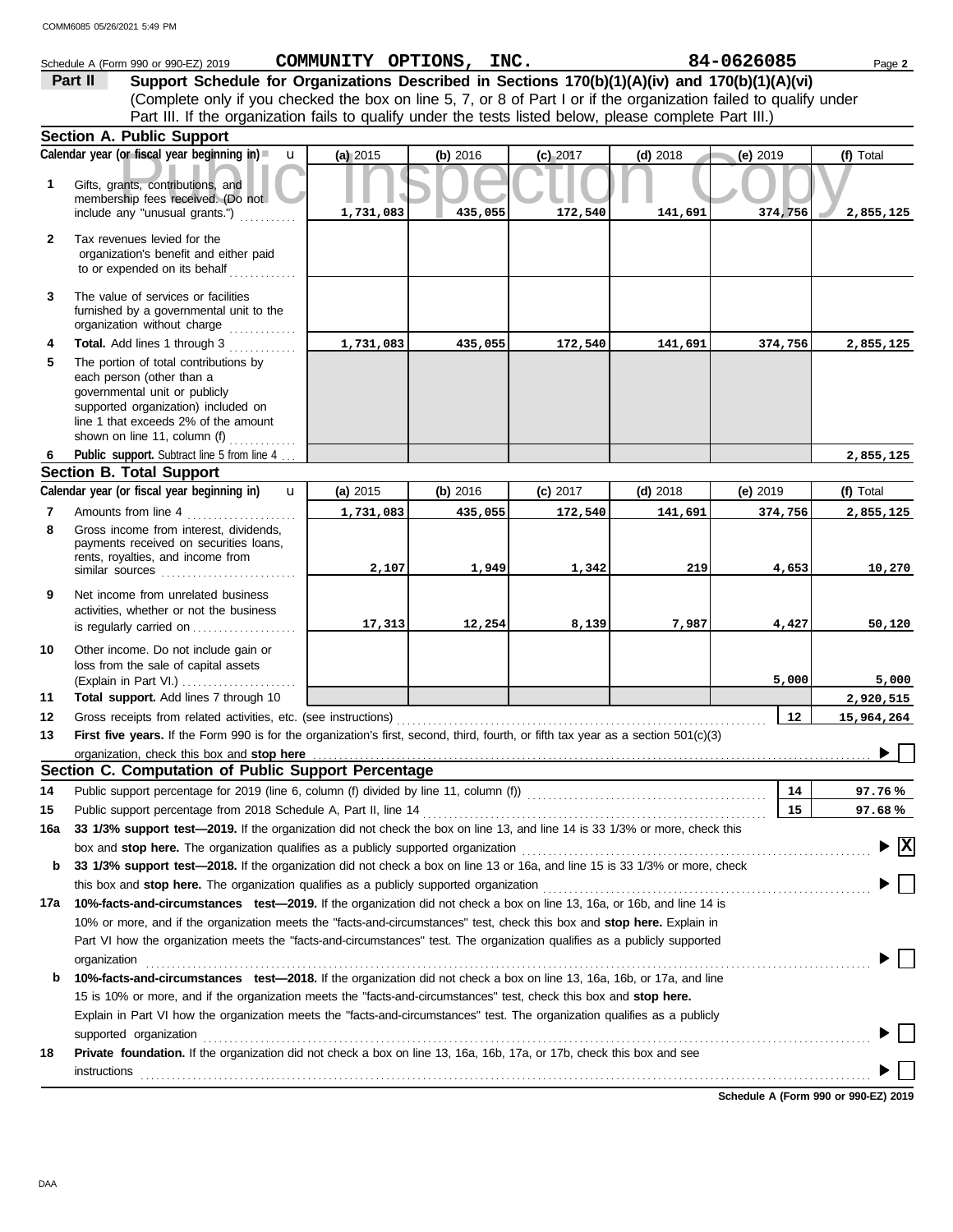|     | Schedule A (Form 990 or 990-EZ) 2019                                                                                                                                                                                                                                          |          | COMMUNITY OPTIONS, INC. |            |            | 84-0626085 | Page 3    |
|-----|-------------------------------------------------------------------------------------------------------------------------------------------------------------------------------------------------------------------------------------------------------------------------------|----------|-------------------------|------------|------------|------------|-----------|
|     | Support Schedule for Organizations Described in Section 509(a)(2)<br>Part III                                                                                                                                                                                                 |          |                         |            |            |            |           |
|     | (Complete only if you checked the box on line 10 of Part I or if the organization failed to qualify under Part II.                                                                                                                                                            |          |                         |            |            |            |           |
|     | If the organization fails to qualify under the tests listed below, please complete Part II.)                                                                                                                                                                                  |          |                         |            |            |            |           |
|     | <b>Section A. Public Support</b>                                                                                                                                                                                                                                              |          |                         |            |            |            |           |
|     | Calendar year (or fiscal year beginning in)<br>$\mathbf{u}$                                                                                                                                                                                                                   | (a) 2015 | (b) 2016                | $(c)$ 2017 | $(d)$ 2018 | (e) 2019   | (f) Total |
| 1   | Gifts, grants, contributions, and membership fees<br>received. (Do not include any "unusual grants.")                                                                                                                                                                         |          |                         |            |            |            |           |
| 2   | Gross receipts from admissions, merchandise<br>sold or services performed, or facilities<br>furnished in any activity that is related to the<br>organization's tax-exempt purpose                                                                                             |          |                         |            |            |            |           |
| 3   | Gross receipts from activities that are not an<br>unrelated trade or business under section 513                                                                                                                                                                               |          |                         |            |            |            |           |
| 4   | Tax revenues levied for the<br>organization's benefit and either paid<br>to or expended on its behalf                                                                                                                                                                         |          |                         |            |            |            |           |
| 5   | The value of services or facilities<br>furnished by a governmental unit to the<br>organization without charge                                                                                                                                                                 |          |                         |            |            |            |           |
| 6   | <b>Total.</b> Add lines 1 through 5<br>and a straight and a straight and a                                                                                                                                                                                                    |          |                         |            |            |            |           |
| 7a  | Amounts included on lines 1, 2, and 3<br>received from disqualified persons                                                                                                                                                                                                   |          |                         |            |            |            |           |
| b   | Amounts included on lines 2 and 3<br>received from other than disqualified<br>persons that exceed the greater of \$5,000<br>or 1% of the amount on line 13 for the year $\ldots$                                                                                              |          |                         |            |            |            |           |
|     | Add lines 7a and 7b                                                                                                                                                                                                                                                           |          |                         |            |            |            |           |
| 8   | Public support. (Subtract line 7c from                                                                                                                                                                                                                                        |          |                         |            |            |            |           |
|     | line 6.) $\ldots$ $\ldots$ $\ldots$ $\ldots$ $\ldots$ $\ldots$ $\ldots$<br><b>Section B. Total Support</b>                                                                                                                                                                    |          |                         |            |            |            |           |
|     | Calendar year (or fiscal year beginning in)<br>$\mathbf{u}$                                                                                                                                                                                                                   |          |                         |            |            |            |           |
|     |                                                                                                                                                                                                                                                                               | (a) 2015 | (b) 2016                | $(c)$ 2017 | $(d)$ 2018 | (e) $2019$ | (f) Total |
| 9   | Amounts from line 6                                                                                                                                                                                                                                                           |          |                         |            |            |            |           |
| 10a | Gross income from interest, dividends,<br>payments received on securities loans, rents,<br>royalties, and income from similar sources                                                                                                                                         |          |                         |            |            |            |           |
| b   | Unrelated business taxable income (less<br>section 511 taxes) from businesses<br>acquired after June 30, 1975                                                                                                                                                                 |          |                         |            |            |            |           |
| c   | Add lines 10a and 10b<br>. <b>.</b> .                                                                                                                                                                                                                                         |          |                         |            |            |            |           |
| 11  | Net income from unrelated business<br>activities not included in line 10b, whether<br>or not the business is regularly carried on                                                                                                                                             |          |                         |            |            |            |           |
| 12  | Other income. Do not include gain or<br>loss from the sale of capital assets                                                                                                                                                                                                  |          |                         |            |            |            |           |
| 13  | Total support. (Add lines 9, 10c, 11,                                                                                                                                                                                                                                         |          |                         |            |            |            |           |
| 14  | First five years. If the Form 990 is for the organization's first, second, third, fourth, or fifth tax year as a section 501(c)(3)                                                                                                                                            |          |                         |            |            |            |           |
|     |                                                                                                                                                                                                                                                                               |          |                         |            |            |            |           |
|     | Section C. Computation of Public Support Percentage                                                                                                                                                                                                                           |          |                         |            |            |            |           |
| 15  | Public support percentage for 2019 (line 8, column (f), divided by line 13, column (f) [[[[[[[[[[[[[[[[[[[[[[                                                                                                                                                                 |          |                         |            |            | 15         | %         |
| 16  |                                                                                                                                                                                                                                                                               |          |                         |            |            | 16         | %         |
|     | Section D. Computation of Investment Income Percentage                                                                                                                                                                                                                        |          |                         |            |            |            |           |
| 17  |                                                                                                                                                                                                                                                                               |          |                         |            |            | 17         | %         |
| 18  | Investment income percentage from 2018 Schedule A, Part III, line 17                                                                                                                                                                                                          |          |                         |            |            | 18         | %         |
| 19a | 33 1/3% support tests—2019. If the organization did not check the box on line 14, and line 15 is more than 33 1/3%, and line                                                                                                                                                  |          |                         |            |            |            |           |
|     |                                                                                                                                                                                                                                                                               |          |                         |            |            |            |           |
| b   | 33 1/3% support tests—2018. If the organization did not check a box on line 14 or line 19a, and line 16 is more than 33 1/3%, and<br>line 18 is not more than 33 1/3%, check this box and stop here. The organization qualifies as a publicly supported organization $\ldots$ |          |                         |            |            |            |           |
| 20  |                                                                                                                                                                                                                                                                               |          |                         |            |            |            |           |

**Schedule A (Form 990 or 990-EZ) 2019**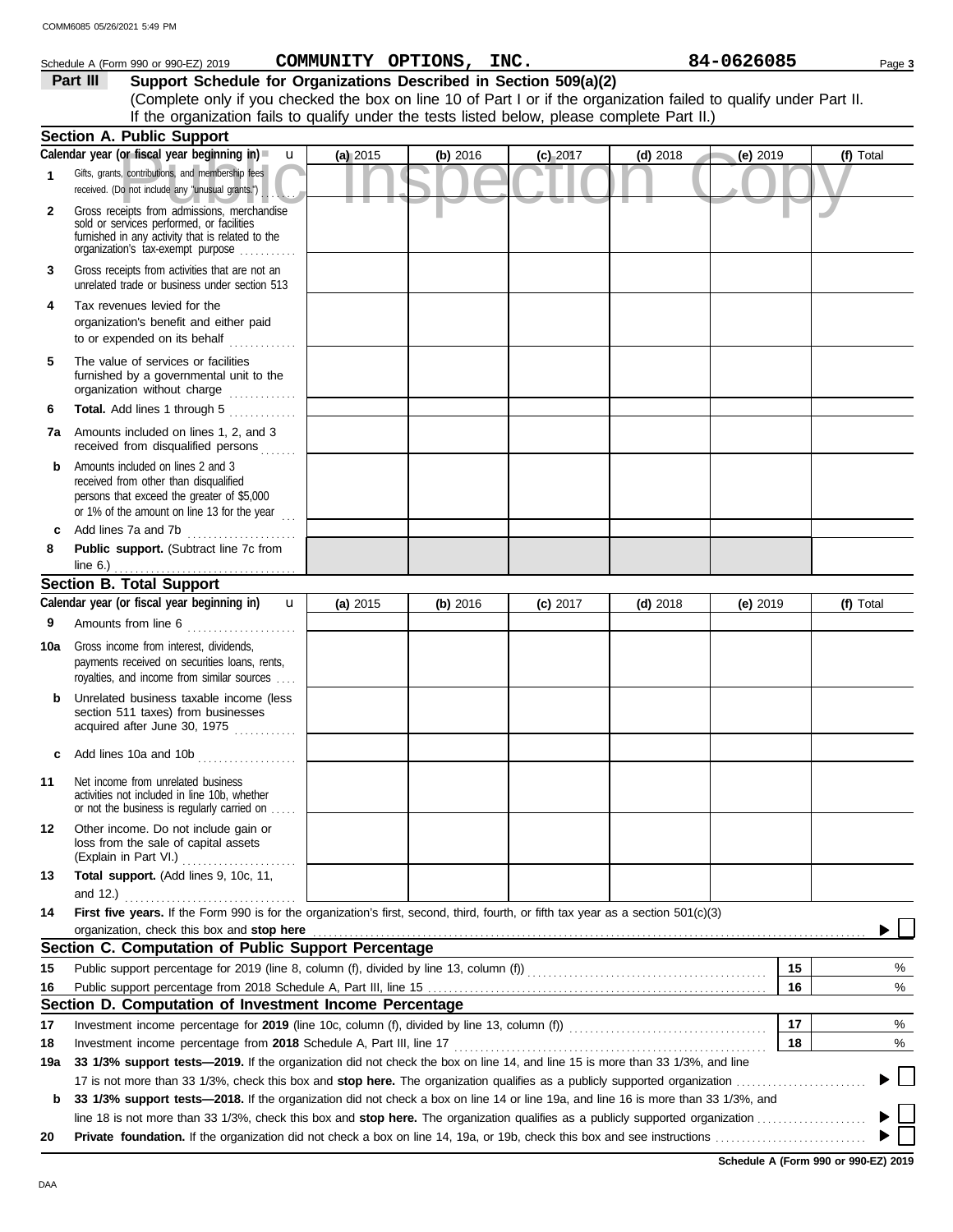|              | COMMUNITY OPTIONS, INC.<br>Schedule A (Form 990 or 990-EZ) 2019                                                                                                                                                            | 84-0626085                                              | Page 4 |
|--------------|----------------------------------------------------------------------------------------------------------------------------------------------------------------------------------------------------------------------------|---------------------------------------------------------|--------|
|              | Part IV<br><b>Supporting Organizations</b>                                                                                                                                                                                 |                                                         |        |
|              | (Complete only if you checked a box in line 12 on Part I. If you checked 12a of Part I, complete Sections A                                                                                                                |                                                         |        |
|              | and B. If you checked 12b of Part I, complete Sections A and C. If you checked 12c of Part I, complete                                                                                                                     |                                                         |        |
|              | Sections A, D, and E. If you checked 12d of Part I, complete Sections A and D, and complete Part V.)                                                                                                                       |                                                         |        |
|              | Section A. All Supporting Organizations                                                                                                                                                                                    |                                                         |        |
| 1            | Are all of the organization's supported organizations listed by name in the organization's governing                                                                                                                       | Yes                                                     | No     |
|              | documents? If "No," describe in Part VI how the supported organizations are designated. If designated by<br>class or purpose, describe the designation. If historic and continuing relationship, explain.                  | 1                                                       |        |
| $\mathbf{2}$ | Did the organization have any supported organization that does not have an IRS determination of status                                                                                                                     |                                                         |        |
|              | under section $509(a)(1)$ or (2)? If "Yes," explain in Part VI how the organization determined that the supported                                                                                                          |                                                         |        |
|              | organization was described in section 509(a)(1) or (2).                                                                                                                                                                    | $\mathbf{2}$                                            |        |
| За           | Did the organization have a supported organization described in section $501(c)(4)$ , (5), or (6)? If "Yes," answer                                                                                                        |                                                         |        |
|              | $(b)$ and $(c)$ below.                                                                                                                                                                                                     | 3a                                                      |        |
| b            | Did the organization confirm that each supported organization qualified under section $501(c)(4)$ , (5), or (6) and                                                                                                        |                                                         |        |
|              | satisfied the public support tests under section $509(a)(2)?$ If "Yes," describe in Part VI when and how the                                                                                                               |                                                         |        |
|              | organization made the determination.                                                                                                                                                                                       | 3b                                                      |        |
| c            | Did the organization ensure that all support to such organizations was used exclusively for section $170(c)(2)(B)$                                                                                                         |                                                         |        |
|              | purposes? If "Yes," explain in Part VI what controls the organization put in place to ensure such use.                                                                                                                     | 3c                                                      |        |
| 4a           | Was any supported organization not organized in the United States ("foreign supported organization")? If                                                                                                                   |                                                         |        |
|              | "Yes," and if you checked 12a or 12b in Part I, answer (b) and (c) below.                                                                                                                                                  | 4a                                                      |        |
| b            | Did the organization have ultimate control and discretion in deciding whether to make grants to the foreign                                                                                                                |                                                         |        |
|              | supported organization? If "Yes," describe in Part VI how the organization had such control and discretion                                                                                                                 |                                                         |        |
|              | despite being controlled or supervised by or in connection with its supported organizations.                                                                                                                               | 4b                                                      |        |
| c            | Did the organization support any foreign supported organization that does not have an IRS determination                                                                                                                    |                                                         |        |
|              | under sections $501(c)(3)$ and $509(a)(1)$ or (2)? If "Yes," explain in Part VI what controls the organization used                                                                                                        |                                                         |        |
|              | to ensure that all support to the foreign supported organization was used exclusively for section $170(c)(2)(B)$                                                                                                           |                                                         |        |
| 5а           | purposes.<br>Did the organization add, substitute, or remove any supported organizations during the tax year? If "Yes,"                                                                                                    | 4c                                                      |        |
|              | answer (b) and (c) below (if applicable). Also, provide detail in Part VI, including (i) the names and EIN                                                                                                                 |                                                         |        |
|              | numbers of the supported organizations added, substituted, or removed; (ii) the reasons for each such action;                                                                                                              |                                                         |        |
|              | (iii) the authority under the organization's organizing document authorizing such action; and (iv) how the action                                                                                                          |                                                         |        |
|              | was accomplished (such as by amendment to the organizing document).                                                                                                                                                        | 5a                                                      |        |
| b            | Type I or Type II only. Was any added or substituted supported organization part of a class already                                                                                                                        |                                                         |        |
|              | designated in the organization's organizing document?                                                                                                                                                                      | 5b                                                      |        |
|              | <b>Substitutions only.</b> Was the substitution the result of an event beyond the organization's control?                                                                                                                  | 5 <sub>c</sub>                                          |        |
| 6            | Did the organization provide support (whether in the form of grants or the provision of services or facilities) to                                                                                                         |                                                         |        |
|              | anyone other than (i) its supported organizations, (ii) individuals that are part of the charitable class benefited                                                                                                        |                                                         |        |
|              | by one or more of its supported organizations, or (iii) other supporting organizations that also support or                                                                                                                |                                                         |        |
|              | benefit one or more of the filing organization's supported organizations? If "Yes," provide detail in Part VI.                                                                                                             | 6                                                       |        |
| 7            | Did the organization provide a grant, loan, compensation, or other similar payment to a substantial contributor                                                                                                            |                                                         |        |
|              | (as defined in section $4958(c)(3)(C)$ ), a family member of a substantial contributor, or a 35% controlled entity                                                                                                         |                                                         |        |
| 8            | with regard to a substantial contributor? If "Yes," complete Part I of Schedule L (Form 990 or 990-EZ).<br>Did the organization make a loan to a disqualified person (as defined in section 4958) not described in line 7? | 7                                                       |        |
|              | If "Yes," complete Part I of Schedule L (Form 990 or 990-EZ).                                                                                                                                                              | 8                                                       |        |
| 9a           | Was the organization controlled directly or indirectly at any time during the tax year by one or more                                                                                                                      |                                                         |        |
|              | disqualified persons as defined in section 4946 (other than foundation managers and organizations described                                                                                                                |                                                         |        |
|              | in section $509(a)(1)$ or $(2)$ ? If "Yes," provide detail in Part VI.                                                                                                                                                     | 9а                                                      |        |
| b            | Did one or more disqualified persons (as defined in line 9a) hold a controlling interest in any entity in which                                                                                                            |                                                         |        |
|              | the supporting organization had an interest? If "Yes," provide detail in Part VI.                                                                                                                                          | 9b                                                      |        |
| c            | Did a disqualified person (as defined in line 9a) have an ownership interest in, or derive any personal benefit                                                                                                            |                                                         |        |
|              | from, assets in which the supporting organization also had an interest? If "Yes," provide detail in Part VI.                                                                                                               | 9c                                                      |        |
| 10a          | Was the organization subject to the excess business holdings rules of section 4943 because of section                                                                                                                      |                                                         |        |
|              | 4943(f) (regarding certain Type II supporting organizations, and all Type III non-functionally integrated                                                                                                                  |                                                         |        |
|              | supporting organizations)? If "Yes," answer 10b below.                                                                                                                                                                     | 10a                                                     |        |
| b            | Did the organization have any excess business holdings in the tax year? (Use Schedule C, Form 4720, to                                                                                                                     |                                                         |        |
|              | determine whether the organization had excess business holdings.)                                                                                                                                                          | 10 <sub>b</sub><br>Schedule A (Form 990 or 990-EZ) 2019 |        |
|              |                                                                                                                                                                                                                            |                                                         |        |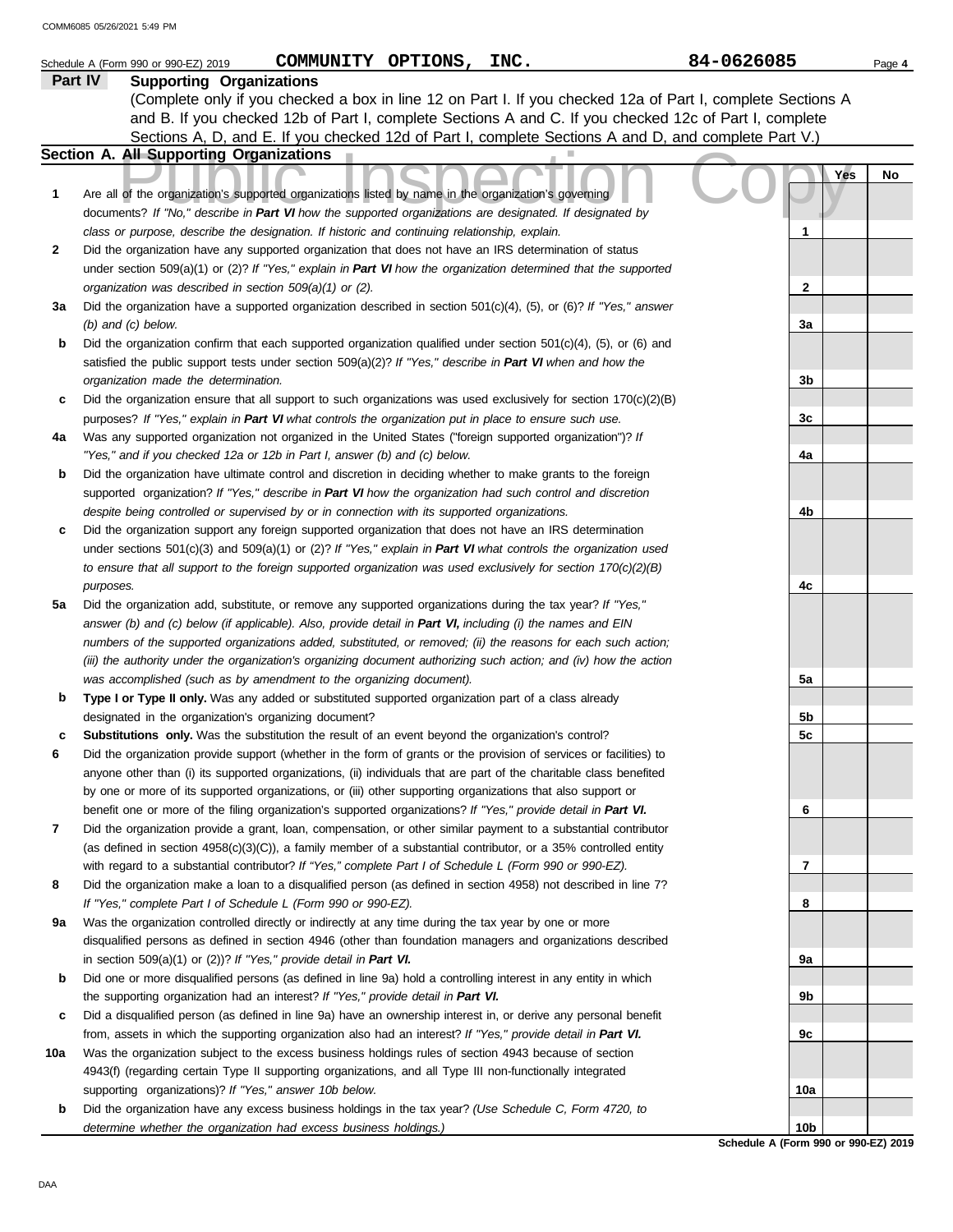|        | COMMUNITY OPTIONS,<br>INC.<br>Schedule A (Form 990 or 990-EZ) 2019                                                                                                                                                                         | 84-0626085             |     | Page 5 |
|--------|--------------------------------------------------------------------------------------------------------------------------------------------------------------------------------------------------------------------------------------------|------------------------|-----|--------|
|        | <b>Part IV</b><br><b>Supporting Organizations (continued)</b>                                                                                                                                                                              |                        |     |        |
|        |                                                                                                                                                                                                                                            |                        | Yes | No     |
| 11     | Has the organization accepted a gift or contribution from any of the following persons?                                                                                                                                                    |                        |     |        |
| а      | A person who directly or indirectly controls, either alone or together with persons described in (b) and (c)                                                                                                                               |                        |     |        |
|        | below, the governing body of a supported organization?                                                                                                                                                                                     | 11a<br>11 <sub>b</sub> |     |        |
| b<br>c | A family member of a person described in (a) above?<br>A 35% controlled entity of a person described in (a) or (b) above? If "Yes" to a, b, or c, provide detail in Part VI.                                                               | 11c                    |     |        |
|        | <b>Section B. Type I Supporting Organizations</b>                                                                                                                                                                                          |                        |     |        |
|        |                                                                                                                                                                                                                                            |                        | Yes | No     |
| 1      | Did the directors, trustees, or membership of one or more supported organizations have the power to                                                                                                                                        |                        |     |        |
|        | regularly appoint or elect at least a majority of the organization's directors or trustees at all times during the                                                                                                                         |                        |     |        |
|        | tax year? If "No," describe in Part VI how the supported organization(s) effectively operated, supervised, or                                                                                                                              |                        |     |        |
|        | controlled the organization's activities. If the organization had more than one supported organization,                                                                                                                                    |                        |     |        |
|        | describe how the powers to appoint and/or remove directors or trustees were allocated among the supported                                                                                                                                  |                        |     |        |
|        | organizations and what conditions or restrictions, if any, applied to such powers during the tax year.                                                                                                                                     | 1.                     |     |        |
| 2      | Did the organization operate for the benefit of any supported organization other than the supported                                                                                                                                        |                        |     |        |
|        | organization(s) that operated, supervised, or controlled the supporting organization? If "Yes," explain in Part                                                                                                                            |                        |     |        |
|        | VI how providing such benefit carried out the purposes of the supported organization(s) that operated,                                                                                                                                     |                        |     |        |
|        | supervised, or controlled the supporting organization.                                                                                                                                                                                     | $\mathbf{2}$           |     |        |
|        | Section C. Type II Supporting Organizations                                                                                                                                                                                                |                        |     |        |
|        |                                                                                                                                                                                                                                            |                        | Yes | No     |
| 1      | Were a majority of the organization's directors or trustees during the tax year also a majority of the directors                                                                                                                           |                        |     |        |
|        | or trustees of each of the organization's supported organization(s)? If "No," describe in Part VI how control                                                                                                                              |                        |     |        |
|        | or management of the supporting organization was vested in the same persons that controlled or managed                                                                                                                                     |                        |     |        |
|        | the supported organization(s).                                                                                                                                                                                                             | 1                      |     |        |
|        | Section D. All Type III Supporting Organizations                                                                                                                                                                                           |                        |     |        |
|        |                                                                                                                                                                                                                                            |                        | Yes | No     |
| 1      | Did the organization provide to each of its supported organizations, by the last day of the fifth month of the                                                                                                                             |                        |     |        |
|        | organization's tax year, (i) a written notice describing the type and amount of support provided during the prior tax                                                                                                                      |                        |     |        |
|        | year, (ii) a copy of the Form 990 that was most recently filed as of the date of notification, and (iii) copies of the<br>organization's governing documents in effect on the date of notification, to the extent not previously provided? |                        |     |        |
| 2      | Were any of the organization's officers, directors, or trustees either (i) appointed or elected by the supported                                                                                                                           | 1                      |     |        |
|        | organization(s) or (ii) serving on the governing body of a supported organization? If "No," explain in Part VI how                                                                                                                         |                        |     |        |
|        | the organization maintained a close and continuous working relationship with the supported organization(s).                                                                                                                                | 2                      |     |        |
| 3      | By reason of the relationship described in (2), did the organization's supported organizations have a                                                                                                                                      |                        |     |        |
|        | significant voice in the organization's investment policies and in directing the use of the organization's                                                                                                                                 |                        |     |        |
|        | income or assets at all times during the tax year? If "Yes," describe in Part VI the role the organization's                                                                                                                               |                        |     |        |
|        | supported organizations played in this regard.                                                                                                                                                                                             | 3                      |     |        |
|        | Section E. Type III Functionally-Integrated Supporting Organizations                                                                                                                                                                       |                        |     |        |
| 1      | Check the box next to the method that the organization used to satisfy the Integral Part Test during the year (see instructions).                                                                                                          |                        |     |        |
| а      | The organization satisfied the Activities Test. Complete line 2 below.                                                                                                                                                                     |                        |     |        |
| b      | The organization is the parent of each of its supported organizations. Complete line 3 below.                                                                                                                                              |                        |     |        |
| c      | The organization supported a governmental entity. Describe in Part VI how you supported a government entity (see instructions).                                                                                                            |                        |     |        |
|        |                                                                                                                                                                                                                                            |                        |     |        |
| 2      | Activities Test. Answer (a) and (b) below.                                                                                                                                                                                                 |                        | Yes | No     |
| а      | Did substantially all of the organization's activities during the tax year directly further the exempt purposes of                                                                                                                         |                        |     |        |
|        | the supported organization(s) to which the organization was responsive? If "Yes," then in Part VI identify                                                                                                                                 |                        |     |        |
|        | those supported organizations and explain how these activities directly furthered their exempt purposes,                                                                                                                                   |                        |     |        |
|        | how the organization was responsive to those supported organizations, and how the organization determined                                                                                                                                  |                        |     |        |
|        | that these activities constituted substantially all of its activities.                                                                                                                                                                     | 2a                     |     |        |
| b      | Did the activities described in (a) constitute activities that, but for the organization's involvement, one or more                                                                                                                        |                        |     |        |
|        | of the organization's supported organization(s) would have been engaged in? If "Yes," explain in Part VI the                                                                                                                               |                        |     |        |
|        | reasons for the organization's position that its supported organization(s) would have engaged in these                                                                                                                                     |                        |     |        |
|        | activities but for the organization's involvement.                                                                                                                                                                                         | 2b                     |     |        |
| 3<br>а | Parent of Supported Organizations. Answer (a) and (b) below.<br>Did the organization have the power to regularly appoint or elect a majority of the officers, directors, or                                                                |                        |     |        |
|        | trustees of each of the supported organizations? Provide details in Part VI.                                                                                                                                                               | За                     |     |        |

**b** Did the organization exercise a substantial degree of direction over the policies, programs, and activities of each

of its supported organizations? *If "Yes," describe in Part VI the role played by the organization in this regard.*

DAA **Schedule A (Form 990 or 990-EZ) 2019 3b**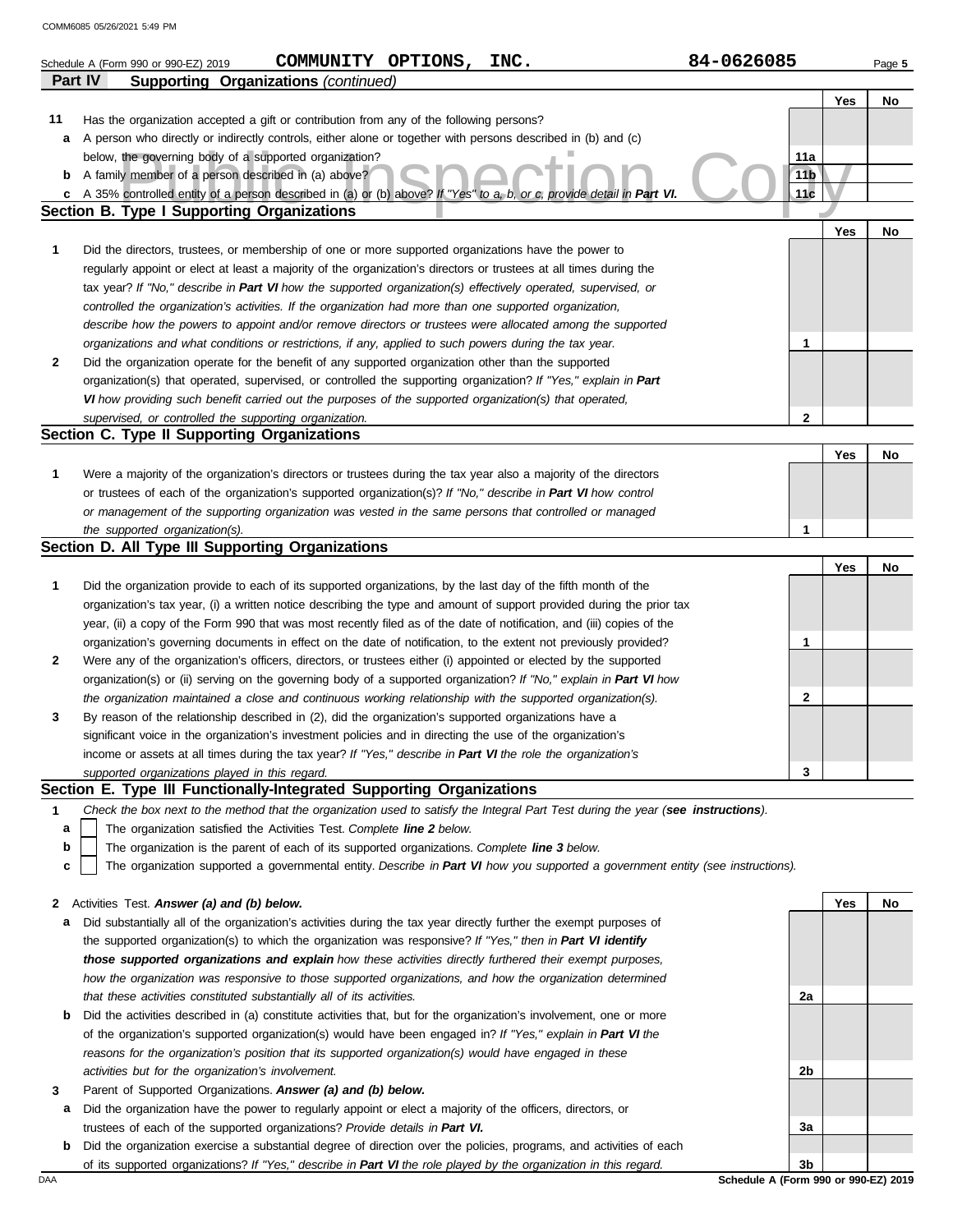| COMMUNITY OPTIONS, INC.<br>Schedule A (Form 990 or 990-EZ) 2019                                                                       |                | 84-0626085     | Page 6                         |
|---------------------------------------------------------------------------------------------------------------------------------------|----------------|----------------|--------------------------------|
| Type III Non-Functionally Integrated 509(a)(3) Supporting Organizations<br>Part V                                                     |                |                |                                |
| Check here if the organization satisfied the Integral Part Test as a qualifying trust on Nov. 20, 1970 (explain in Part VI). See<br>1 |                |                |                                |
| <b>instructions.</b> All other Type III non-functionally integrated supporting organizations must complete Sections A through E.      |                |                |                                |
|                                                                                                                                       |                |                | (B) Current Year               |
| Section A - Adjusted Net Income                                                                                                       |                | (A) Prior Year | (optional)                     |
| ۰<br>Net short-term capital gain<br>1.                                                                                                | $\overline{1}$ |                |                                |
| $\mathbf{2}$<br>Recoveries of prior-year distributions                                                                                | 2 <sup>1</sup> |                |                                |
| 3<br>Other gross income (see instructions)                                                                                            | 3              |                |                                |
| 4<br>Add lines 1 through 3.                                                                                                           | 4              |                |                                |
| 5<br>Depreciation and depletion                                                                                                       | 5              |                |                                |
| 6<br>Portion of operating expenses paid or incurred for production or                                                                 |                |                |                                |
| collection of gross income or for management, conservation, or                                                                        |                |                |                                |
| maintenance of property held for production of income (see instructions)                                                              | 6              |                |                                |
| $\mathbf{7}$                                                                                                                          | $\overline{7}$ |                |                                |
| Other expenses (see instructions)                                                                                                     | 8              |                |                                |
| 8<br>Adjusted Net Income (subtract lines 5, 6, and 7 from line 4)                                                                     |                |                |                                |
| <b>Section B - Minimum Asset Amount</b>                                                                                               |                | (A) Prior Year | (B) Current Year<br>(optional) |
| Aggregate fair market value of all non-exempt-use assets (see<br>1                                                                    |                |                |                                |
| instructions for short tax year or assets held for part of year):                                                                     |                |                |                                |
| Average monthly value of securities<br>a                                                                                              | 1a             |                |                                |
| <b>b</b> Average monthly cash balances                                                                                                | 1 <sub>b</sub> |                |                                |
| Fair market value of other non-exempt-use assets<br>C                                                                                 | 1c             |                |                                |
| <b>Total</b> (add lines 1a, 1b, and 1c)<br>d                                                                                          | 1 <sub>d</sub> |                |                                |
| Discount claimed for blockage or other<br>е                                                                                           |                |                |                                |
| factors (explain in detail in <b>Part VI</b> ):                                                                                       |                |                |                                |
| $\mathbf{2}$<br>Acquisition indebtedness applicable to non-exempt-use assets                                                          | $\mathbf{2}$   |                |                                |
| 3<br>Subtract line 2 from line 1d.                                                                                                    | 3              |                |                                |
| 4<br>Cash deemed held for exempt use. Enter 1-1/2% of line 3 (for greater amount,                                                     |                |                |                                |
| see instructions)                                                                                                                     | 4              |                |                                |
| 5                                                                                                                                     | 5              |                |                                |
| Net value of non-exempt-use assets (subtract line 4 from line 3)<br>6<br>Multiply line 5 by .035.                                     | 6              |                |                                |
| 7                                                                                                                                     | $\overline{7}$ |                |                                |
| Recoveries of prior-year distributions<br>8<br><b>Minimum Asset Amount</b> (add line 7 to line 6)                                     | 8              |                |                                |
|                                                                                                                                       |                |                |                                |
| Section C - Distributable Amount                                                                                                      |                |                | <b>Current Year</b>            |
| Adjusted net income for prior year (from Section A, line 8, Column A)<br>1                                                            | 1              |                |                                |
| $\mathbf{2}$<br>Enter 85% of line 1.                                                                                                  | $\overline{2}$ |                |                                |
| 3<br>Minimum asset amount for prior year (from Section B, line 8, Column A)                                                           | 3              |                |                                |
| 4<br>Enter greater of line 2 or line 3.                                                                                               | 4              |                |                                |
| 5<br>Income tax imposed in prior year                                                                                                 | 5              |                |                                |
| 6<br><b>Distributable Amount.</b> Subtract line 5 from line 4, unless subject to                                                      |                |                |                                |
| emergency temporary reduction (see instructions).                                                                                     | 6              |                |                                |

**7** instructions). Check here if the current year is the organization's first as a non-functionally integrated Type III supporting organization (see

**Schedule A (Form 990 or 990-EZ) 2019**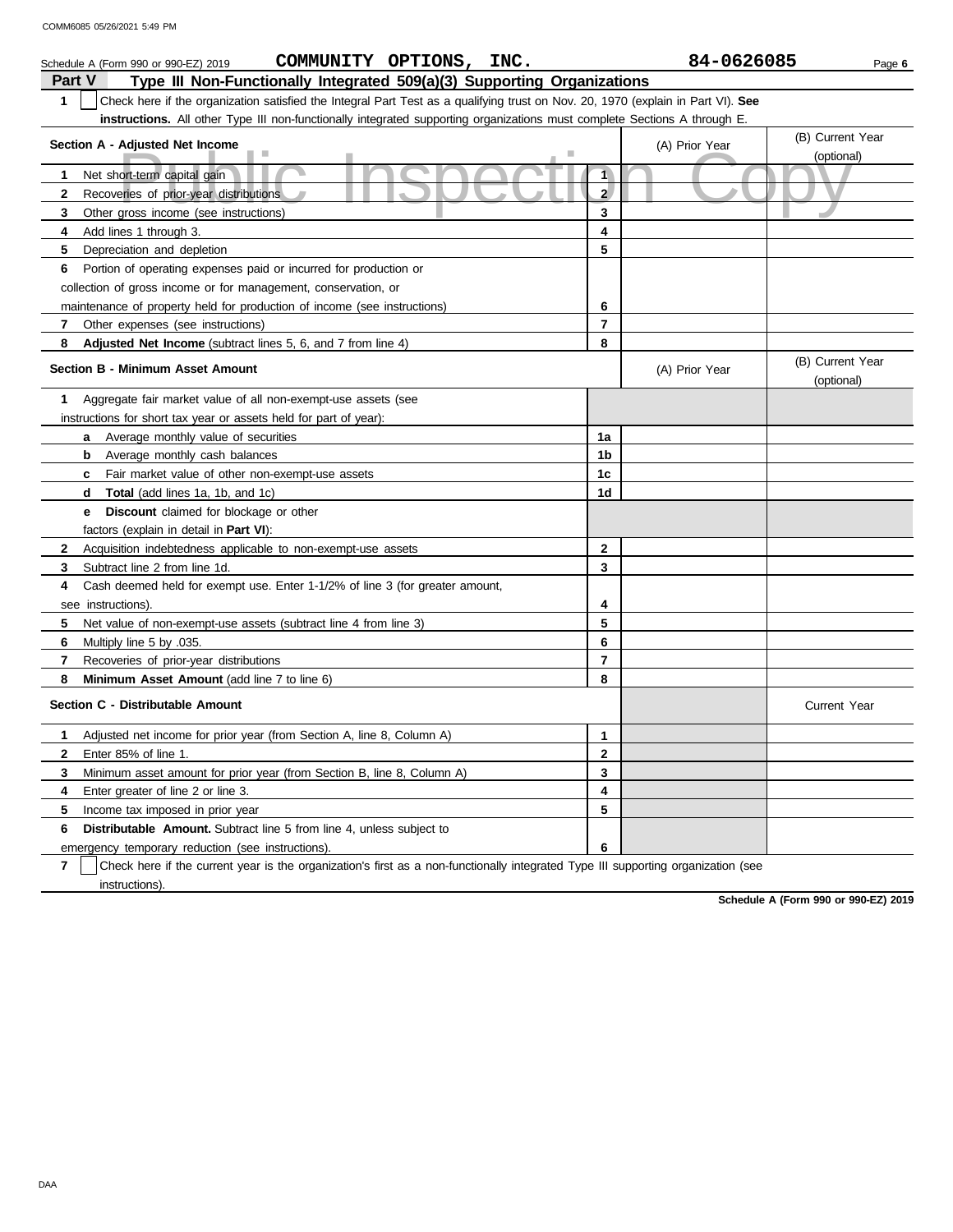| Part V         | COMMUNITY OPTIONS, INC.<br>Schedule A (Form 990 or 990-EZ) 2019<br>Type III Non-Functionally Integrated 509(a)(3) Supporting Organizations (continued) |                                    | 84-0626085                                   | Page 7                                           |
|----------------|--------------------------------------------------------------------------------------------------------------------------------------------------------|------------------------------------|----------------------------------------------|--------------------------------------------------|
|                | <b>Section D - Distributions</b>                                                                                                                       |                                    |                                              | <b>Current Year</b>                              |
| 1              | Amounts paid to supported organizations to accomplish exempt purposes                                                                                  |                                    |                                              |                                                  |
| $\mathbf{2}$   | Amounts paid to perform activity that directly furthers exempt purposes of supported<br>organizations, in excess of income from activity               |                                    |                                              |                                                  |
| 3              | Administrative expenses paid to accomplish exempt purposes of supported organizations                                                                  |                                    |                                              |                                                  |
| 4              | Amounts paid to acquire exempt-use assets                                                                                                              |                                    |                                              |                                                  |
| 5              | Qualified set-aside amounts (prior IRS approval required)                                                                                              |                                    |                                              |                                                  |
| 6              | Other distributions (describe in <b>Part VI</b> ). See instructions.                                                                                   |                                    |                                              |                                                  |
| $\overline{7}$ | Total annual distributions. Add lines 1 through 6.                                                                                                     |                                    |                                              |                                                  |
| 8              | Distributions to attentive supported organizations to which the organization is responsive                                                             |                                    |                                              |                                                  |
|                | (provide details in <b>Part VI</b> ). See instructions.                                                                                                |                                    |                                              |                                                  |
| 9              | Distributable amount for 2019 from Section C, line 6                                                                                                   |                                    |                                              |                                                  |
| 10             | Line 8 amount divided by line 9 amount                                                                                                                 |                                    |                                              |                                                  |
|                | <b>Section E - Distribution Allocations (see instructions)</b>                                                                                         | (i)<br><b>Excess Distributions</b> | (i)<br><b>Underdistributions</b><br>Pre-2019 | (iii)<br><b>Distributable</b><br>Amount for 2019 |
| 1              | Distributable amount for 2019 from Section C, line 6                                                                                                   |                                    |                                              |                                                  |
| $\mathbf{2}$   | Underdistributions, if any, for years prior to 2019<br>(reasonable cause required-explain in Part VI). See<br>instructions.                            |                                    |                                              |                                                  |
| 3              | Excess distributions carryover, if any, to 2019                                                                                                        |                                    |                                              |                                                  |
|                |                                                                                                                                                        |                                    |                                              |                                                  |
|                |                                                                                                                                                        |                                    |                                              |                                                  |
|                |                                                                                                                                                        |                                    |                                              |                                                  |
|                |                                                                                                                                                        |                                    |                                              |                                                  |
|                |                                                                                                                                                        |                                    |                                              |                                                  |
|                | f Total of lines 3a through e                                                                                                                          |                                    |                                              |                                                  |
|                | <b>g</b> Applied to underdistributions of prior years                                                                                                  |                                    |                                              |                                                  |
|                | h Applied to 2019 distributable amount                                                                                                                 |                                    |                                              |                                                  |
|                | Carryover from 2014 not applied (see instructions)                                                                                                     |                                    |                                              |                                                  |
|                | Remainder. Subtract lines 3g, 3h, and 3i from 3f.                                                                                                      |                                    |                                              |                                                  |
| 4              | Distributions for 2019 from                                                                                                                            |                                    |                                              |                                                  |
|                | \$<br>Section D, line 7:                                                                                                                               |                                    |                                              |                                                  |
|                | a Applied to underdistributions of prior years                                                                                                         |                                    |                                              |                                                  |
|                | <b>b</b> Applied to 2019 distributable amount                                                                                                          |                                    |                                              |                                                  |
|                | <b>c</b> Remainder. Subtract lines 4a and 4b from 4.                                                                                                   |                                    |                                              |                                                  |
| 5              | Remaining underdistributions for years prior to 2019, if                                                                                               |                                    |                                              |                                                  |
|                | any. Subtract lines 3g and 4a from line 2. For result                                                                                                  |                                    |                                              |                                                  |
|                | greater than zero, explain in Part VI. See instructions.                                                                                               |                                    |                                              |                                                  |
| 6              | Remaining underdistributions for 2019. Subtract lines 3h                                                                                               |                                    |                                              |                                                  |
|                | and 4b from line 1. For result greater than zero, explain in                                                                                           |                                    |                                              |                                                  |
|                | Part VI. See instructions.                                                                                                                             |                                    |                                              |                                                  |
| 7              | Excess distributions carryover to 2020. Add lines 3j                                                                                                   |                                    |                                              |                                                  |
|                | and 4c.                                                                                                                                                |                                    |                                              |                                                  |
| 8              | Breakdown of line 7:                                                                                                                                   |                                    |                                              |                                                  |
|                | a Excess from 2015                                                                                                                                     |                                    |                                              |                                                  |
|                |                                                                                                                                                        |                                    |                                              |                                                  |
|                |                                                                                                                                                        |                                    |                                              |                                                  |
|                | d Excess from 2018                                                                                                                                     |                                    |                                              |                                                  |
|                | e Excess from 2019                                                                                                                                     |                                    |                                              |                                                  |

**Schedule A (Form 990 or 990-EZ) 2019**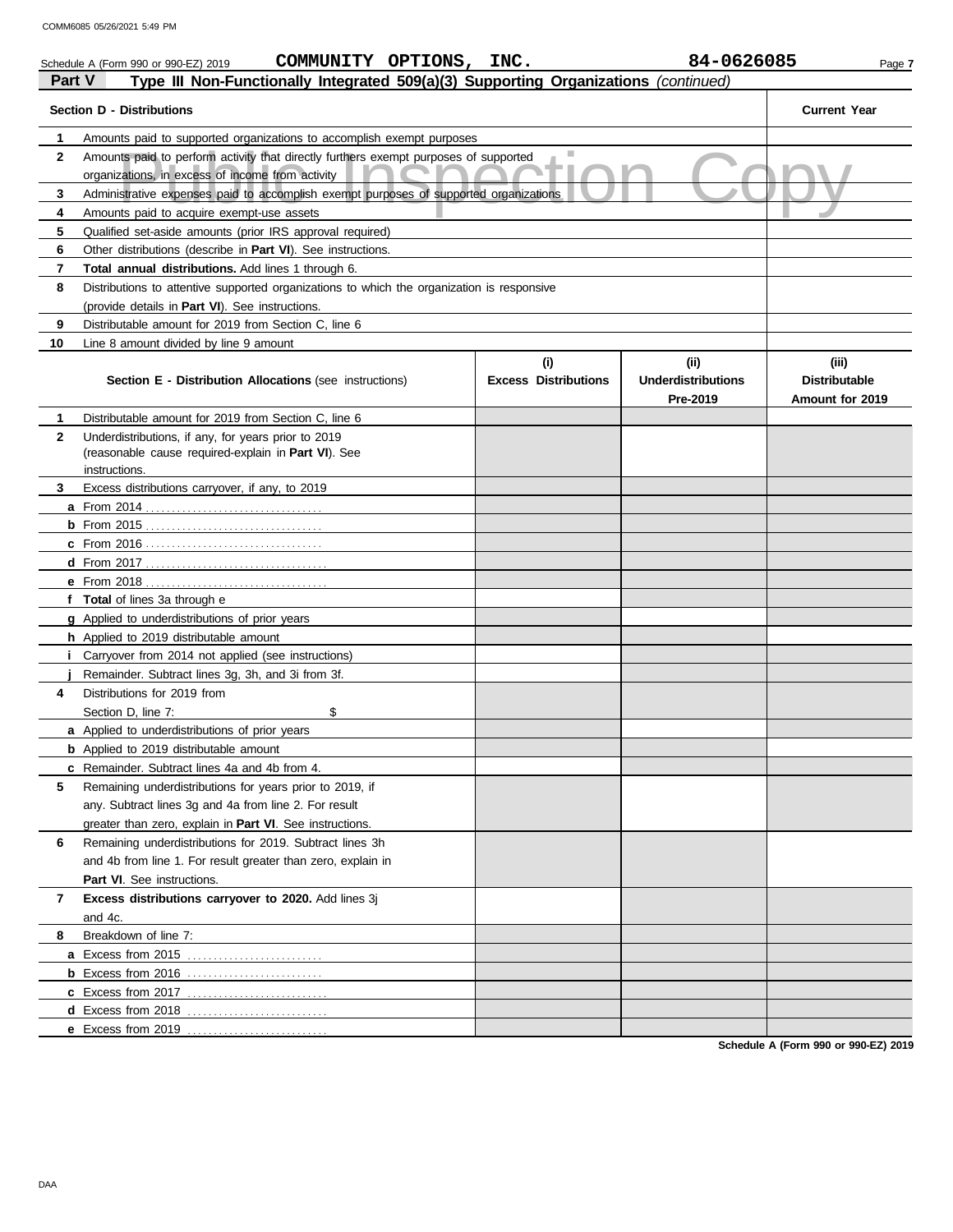|         | Schedule A (Form 990 or 990-EZ) 2019 |                                                                                                                                                                                                                                                                                                                                                                                                                                                                                           | COMMUNITY OPTIONS, INC. |  | 84-0626085 | Page 8 |
|---------|--------------------------------------|-------------------------------------------------------------------------------------------------------------------------------------------------------------------------------------------------------------------------------------------------------------------------------------------------------------------------------------------------------------------------------------------------------------------------------------------------------------------------------------------|-------------------------|--|------------|--------|
| Part VI |                                      | Supplemental Information. Provide the explanations required by Part II, line 10; Part II, line 17a or 17b; Part<br>III, line 12; Part IV, Section A, lines 1, 2, 3b, 3c, 4b, 4c, 5a, 6, 9a, 9b, 9c, 11a, 11b, and 11c; Part IV, Section<br>B, lines 1 and 2; Part IV, Section C, line 1; Part IV, Section D, lines 2 and 3; Part IV, Section E, lines 1c, 2a, 2b,<br>3a, and 3b; Part V, line 1; Part V, Section B, line 1e; Part V, Section D, lines 5, 6, and 8; and Part V, Section E, |                         |  |            |        |
|         |                                      | lines 2, 5, and 6. Also complete this part for any additional information. (See instructions.)                                                                                                                                                                                                                                                                                                                                                                                            |                         |  |            |        |
|         |                                      |                                                                                                                                                                                                                                                                                                                                                                                                                                                                                           |                         |  |            |        |
|         |                                      |                                                                                                                                                                                                                                                                                                                                                                                                                                                                                           |                         |  |            |        |
|         |                                      |                                                                                                                                                                                                                                                                                                                                                                                                                                                                                           |                         |  |            |        |
|         |                                      |                                                                                                                                                                                                                                                                                                                                                                                                                                                                                           |                         |  |            |        |
|         |                                      |                                                                                                                                                                                                                                                                                                                                                                                                                                                                                           |                         |  |            |        |
|         |                                      |                                                                                                                                                                                                                                                                                                                                                                                                                                                                                           |                         |  |            |        |
|         |                                      |                                                                                                                                                                                                                                                                                                                                                                                                                                                                                           |                         |  |            |        |
|         |                                      |                                                                                                                                                                                                                                                                                                                                                                                                                                                                                           |                         |  |            |        |
|         |                                      |                                                                                                                                                                                                                                                                                                                                                                                                                                                                                           |                         |  |            |        |
|         |                                      |                                                                                                                                                                                                                                                                                                                                                                                                                                                                                           |                         |  |            |        |
|         |                                      |                                                                                                                                                                                                                                                                                                                                                                                                                                                                                           |                         |  |            |        |
|         |                                      |                                                                                                                                                                                                                                                                                                                                                                                                                                                                                           |                         |  |            |        |
|         |                                      |                                                                                                                                                                                                                                                                                                                                                                                                                                                                                           |                         |  |            |        |
|         |                                      |                                                                                                                                                                                                                                                                                                                                                                                                                                                                                           |                         |  |            |        |
|         |                                      |                                                                                                                                                                                                                                                                                                                                                                                                                                                                                           |                         |  |            |        |
|         |                                      |                                                                                                                                                                                                                                                                                                                                                                                                                                                                                           |                         |  |            |        |
|         |                                      |                                                                                                                                                                                                                                                                                                                                                                                                                                                                                           |                         |  |            |        |
|         |                                      |                                                                                                                                                                                                                                                                                                                                                                                                                                                                                           |                         |  |            |        |
|         |                                      |                                                                                                                                                                                                                                                                                                                                                                                                                                                                                           |                         |  |            |        |
|         |                                      |                                                                                                                                                                                                                                                                                                                                                                                                                                                                                           |                         |  |            |        |
|         |                                      |                                                                                                                                                                                                                                                                                                                                                                                                                                                                                           |                         |  |            |        |
|         |                                      |                                                                                                                                                                                                                                                                                                                                                                                                                                                                                           |                         |  |            |        |
|         |                                      |                                                                                                                                                                                                                                                                                                                                                                                                                                                                                           |                         |  |            |        |
|         |                                      |                                                                                                                                                                                                                                                                                                                                                                                                                                                                                           |                         |  |            |        |
|         |                                      |                                                                                                                                                                                                                                                                                                                                                                                                                                                                                           |                         |  |            |        |
|         |                                      |                                                                                                                                                                                                                                                                                                                                                                                                                                                                                           |                         |  |            |        |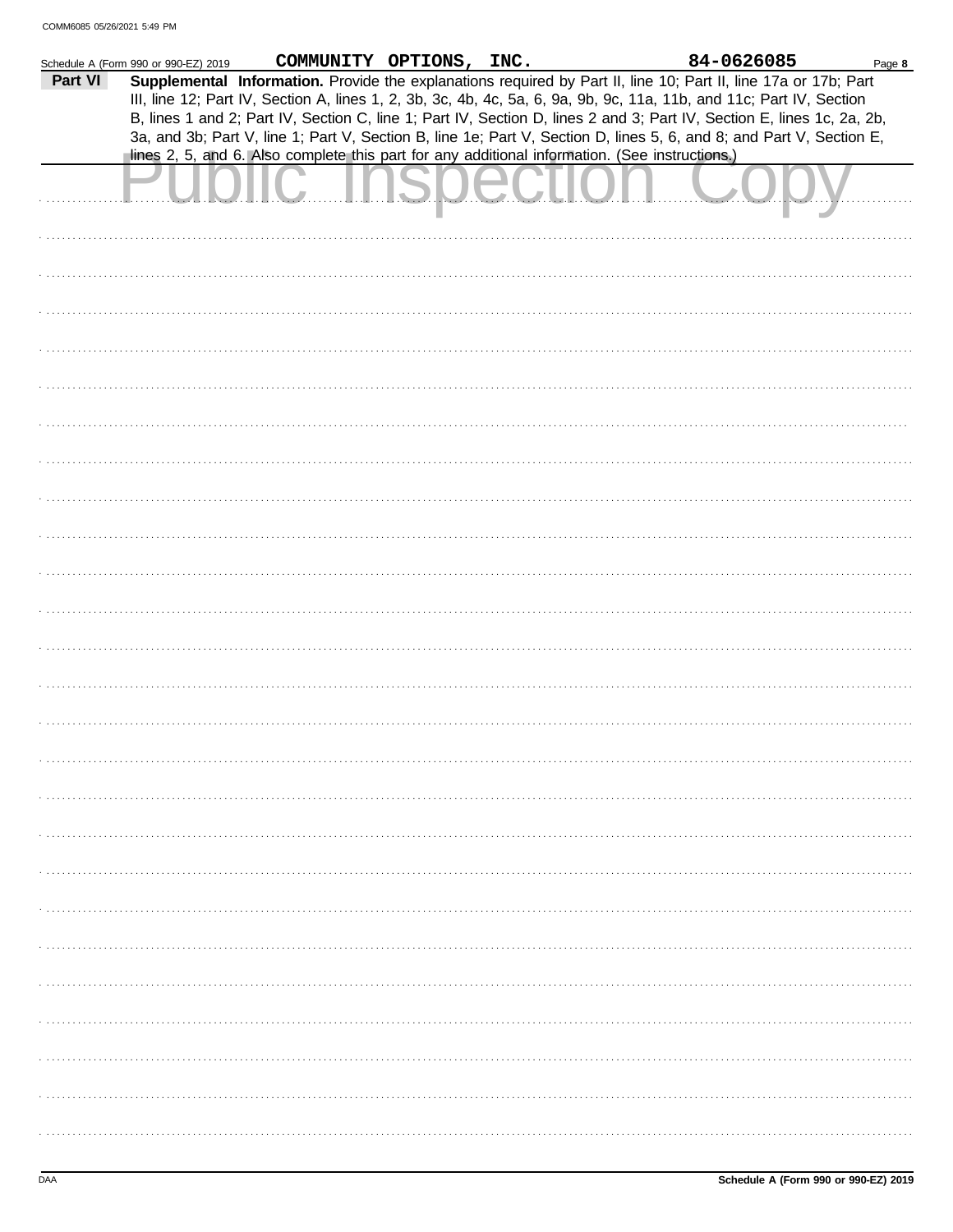| <b>Schedule B</b><br>(Form 990, 990-EZ,                              | <b>Schedule of Contributors</b>                                                                                                                                                                             | OMB No. 1545-0047              |  |  |  |  |  |
|----------------------------------------------------------------------|-------------------------------------------------------------------------------------------------------------------------------------------------------------------------------------------------------------|--------------------------------|--|--|--|--|--|
| or 990-PF)<br>Department of the Treasury<br>Internal Revenue Service | u Attach to Form 990, Form 990-EZ, or Form 990-PF.<br>u Go to www.irs.gov/Form990 for the latest information.                                                                                               | 2019                           |  |  |  |  |  |
| Name of the organization                                             |                                                                                                                                                                                                             | Employer identification number |  |  |  |  |  |
| COMMUNITY                                                            | 84-0626085<br>OPTIONS,<br>INC.<br>Organization type (check one):                                                                                                                                            |                                |  |  |  |  |  |
| Filers of:                                                           | Section:                                                                                                                                                                                                    |                                |  |  |  |  |  |
| Form 990 or 990-EZ                                                   | IХ<br>3 ) (enter number) organization<br>501(c)                                                                                                                                                             |                                |  |  |  |  |  |
|                                                                      | $4947(a)(1)$ nonexempt charitable trust not treated as a private foundation                                                                                                                                 |                                |  |  |  |  |  |
|                                                                      | 527 political organization                                                                                                                                                                                  |                                |  |  |  |  |  |
| Form 990-PF                                                          | 501(c)(3) exempt private foundation                                                                                                                                                                         |                                |  |  |  |  |  |
|                                                                      | 4947(a)(1) nonexempt charitable trust treated as a private foundation                                                                                                                                       |                                |  |  |  |  |  |
|                                                                      | 501(c)(3) taxable private foundation                                                                                                                                                                        |                                |  |  |  |  |  |
|                                                                      |                                                                                                                                                                                                             |                                |  |  |  |  |  |
| instructions.                                                        | Check if your organization is covered by the General Rule or a Special Rule.<br>Note: Only a section 501(c)(7), (8), or (10) organization can check boxes for both the General Rule and a Special Rule. See |                                |  |  |  |  |  |
| <b>General Rule</b>                                                  |                                                                                                                                                                                                             |                                |  |  |  |  |  |
|                                                                      |                                                                                                                                                                                                             |                                |  |  |  |  |  |

For an organization filing Form 990, 990-EZ, or 990-PF that received, during the year, contributions totaling \$5,000 or more (in money or property) from any one contributor. Complete Parts I and II. See instructions for determining a contributor's total contributions.

### **Special Rules**

| $\overline{X}$ For an organization described in section 501(c)(3) filing Form 990 or 990-EZ that met the 33 <sup>1</sup> /3% support test of the |
|--------------------------------------------------------------------------------------------------------------------------------------------------|
| regulations under sections 509(a)(1) and 170(b)(1)(A)(vi), that checked Schedule A (Form 990 or 990-EZ), Part II, line                           |
| 13, 16a, or 16b, and that received from any one contributor, during the year, total contributions of the greater of (1)                          |
| \$5,000; or (2) 2% of the amount on (i) Form 990, Part VIII, line 1h; or (ii) Form 990-EZ, line 1. Complete Parts I and II.                      |

literary, or educational purposes, or for the prevention of cruelty to children or animals. Complete Parts I (entering For an organization described in section 501(c)(7), (8), or (10) filing Form 990 or 990-EZ that received from any one contributor, during the year, total contributions of more than \$1,000 *exclusively* for religious, charitable, scientific, "N/A" in column (b) instead of the contributor name and address), II, and III.

For an organization described in section 501(c)(7), (8), or (10) filing Form 990 or 990-EZ that received from any one contributor, during the year, contributions *exclusively* for religious, charitable, etc., purposes, but no such contributions totaled more than \$1,000. If this box is checked, enter here the total contributions that were received during the year for an *exclusively* religious, charitable, etc., purpose. Don't complete any of the parts unless the **General Rule** applies to this organization because it received *nonexclusively* religious, charitable, etc., contributions totaling \$5,000 or more during the year . . . . . . . . . . . . . . . . . . . . . . . . . . . . . . . . . . . . . . . . . . . . . . . . . . . . . . . . . . . . . . . . . . . . . . . . . . . . . . . . .

990-EZ, or 990-PF), but it **must** answer "No" on Part IV, line 2, of its Form 990; or check the box on line H of its Form 990-EZ or on its Form 990-PF, Part I, line 2, to certify that it doesn't meet the filing requirements of Schedule B (Form 990, 990-EZ, or 990-PF). **Caution:** An organization that isn't covered by the General Rule and/or the Special Rules doesn't file Schedule B (Form 990,

**For Paperwork Reduction Act Notice, see the instructions for Form 990, 990-EZ, or 990-PF.**

▶

 $\mathfrak s$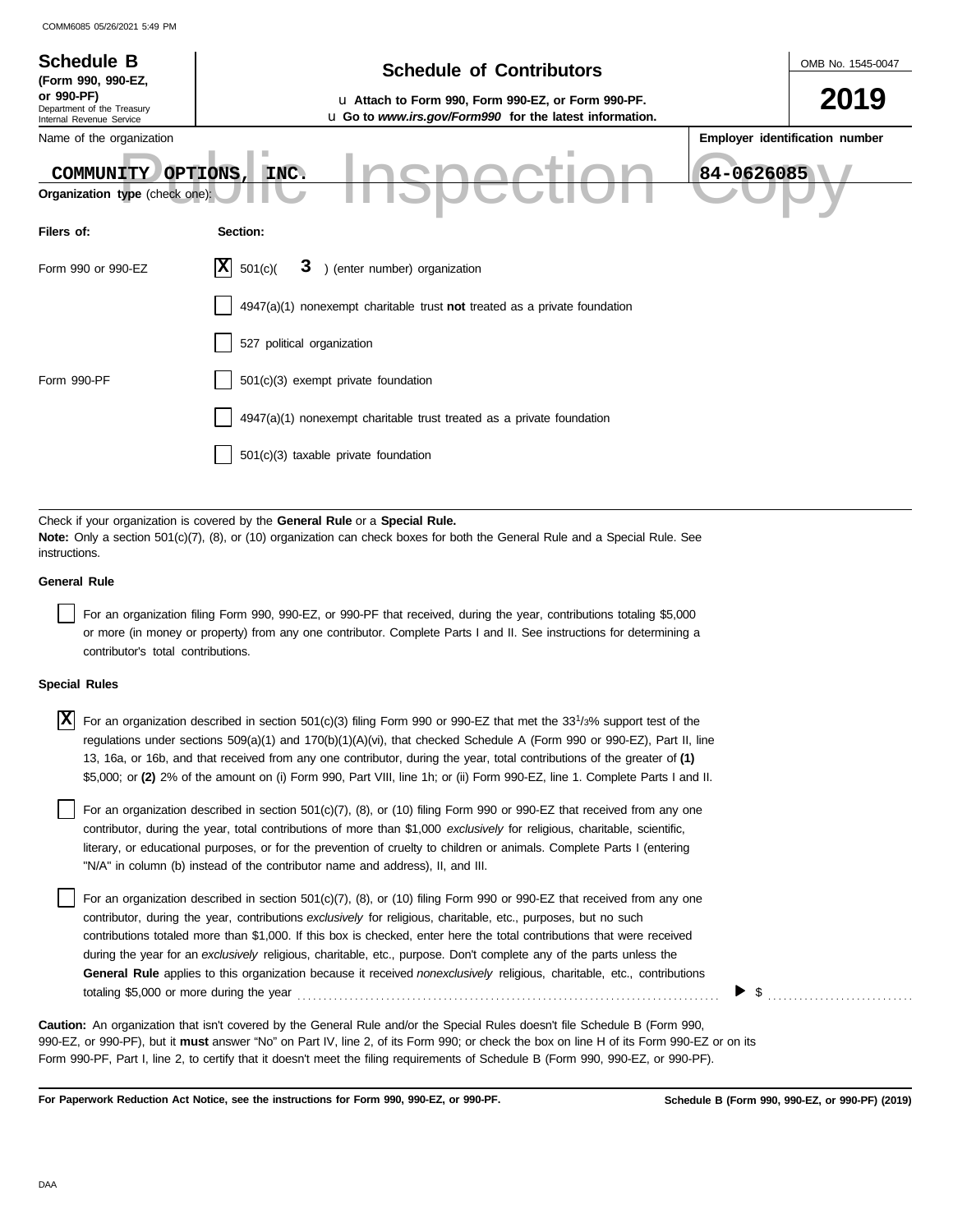|                      | COMM6085 05/26/2021 5:49 PM                                                                    |                                   |                                                                                                                    |  |  |  |  |
|----------------------|------------------------------------------------------------------------------------------------|-----------------------------------|--------------------------------------------------------------------------------------------------------------------|--|--|--|--|
|                      | Schedule B (Form 990, 990-EZ, or 990-PF) (2019)                                                |                                   | PAGE 1 OF 1<br>Page 2                                                                                              |  |  |  |  |
| Name of organization |                                                                                                |                                   | Employer identification number                                                                                     |  |  |  |  |
|                      | COMMUNITY<br>OPTIONS,<br>INC.                                                                  |                                   | 84-0626085                                                                                                         |  |  |  |  |
| Part I               | Contributors (see instructions). Use duplicate copies of Part I if additional space is needed. |                                   |                                                                                                                    |  |  |  |  |
| (a)<br>No.           | (b)<br>п<br>Name, address, and ZIP + 4                                                         | (c)<br><b>Total contributions</b> | (d)<br>Type of contribution                                                                                        |  |  |  |  |
| $\mathbf{1}$         |                                                                                                | 12,500<br>\$                      | $\overline{\mathbf{x}}$<br>Person<br>Payroll<br><b>Noncash</b><br>(Complete Part II for<br>noncash contributions.) |  |  |  |  |
| (a)                  | (b)                                                                                            | (c)                               | (d)                                                                                                                |  |  |  |  |
| No.                  | Name, address, and ZIP + 4                                                                     | <b>Total contributions</b>        | Type of contribution                                                                                               |  |  |  |  |
| $\mathbf{2}$         |                                                                                                | 20,000<br>\$                      | х<br>Person<br>Payroll<br><b>Noncash</b><br>(Complete Part II for<br>noncash contributions.)                       |  |  |  |  |
| (a)                  | (b)                                                                                            | (c)                               | (d)                                                                                                                |  |  |  |  |
| No.                  | Name, address, and ZIP + 4                                                                     | <b>Total contributions</b>        | Type of contribution                                                                                               |  |  |  |  |
| $\mathbf{3}$         |                                                                                                | 10,000<br>\$                      | х<br>Person<br>Payroll<br><b>Noncash</b><br>(Complete Part II for<br>noncash contributions.)                       |  |  |  |  |
| (a)                  | (b)                                                                                            | (c)                               | (d)                                                                                                                |  |  |  |  |
| No.                  | Name, address, and ZIP + 4                                                                     | <b>Total contributions</b>        | Type of contribution                                                                                               |  |  |  |  |
| 4                    |                                                                                                | 20,000<br>\$                      | X<br>Person<br>Payroll<br>Noncash<br>(Complete Part II for<br>noncash contributions.)                              |  |  |  |  |
| (a)                  | (b)                                                                                            | (c)                               | (d)                                                                                                                |  |  |  |  |
| No.                  | Name, address, and ZIP + 4                                                                     | <b>Total contributions</b>        | Type of contribution                                                                                               |  |  |  |  |
| $\overline{5}$       |                                                                                                | 10,000<br>\$                      | х<br>Person<br>Payroll<br><b>Noncash</b><br>(Complete Part II for<br>noncash contributions.)                       |  |  |  |  |
| (a)<br>No.           | (b)<br>Name, address, and ZIP + 4                                                              | (c)<br><b>Total contributions</b> | (d)<br>Type of contribution                                                                                        |  |  |  |  |
|                      |                                                                                                |                                   | Person                                                                                                             |  |  |  |  |

\$ . . . . . . . . . . . . . . . . . . . . . . . . . . . .

. . . . . . . . . . . . . . . . . . . . . . . . . . . . . . . . . . . . . . . . . . . . . . . . . . . . . . . . . . . . . . . . . . . . . . . . . . . . . .

. . . . . . . . . . . . . . . . . . . . . . . . . . . . . . . . . . . . . . . . . . . . . . . . . . . . . . . . . . . . . . . . . . . . . . . . . . . . . .

**Payroll Noncash** (Complete Part II for noncash contributions.)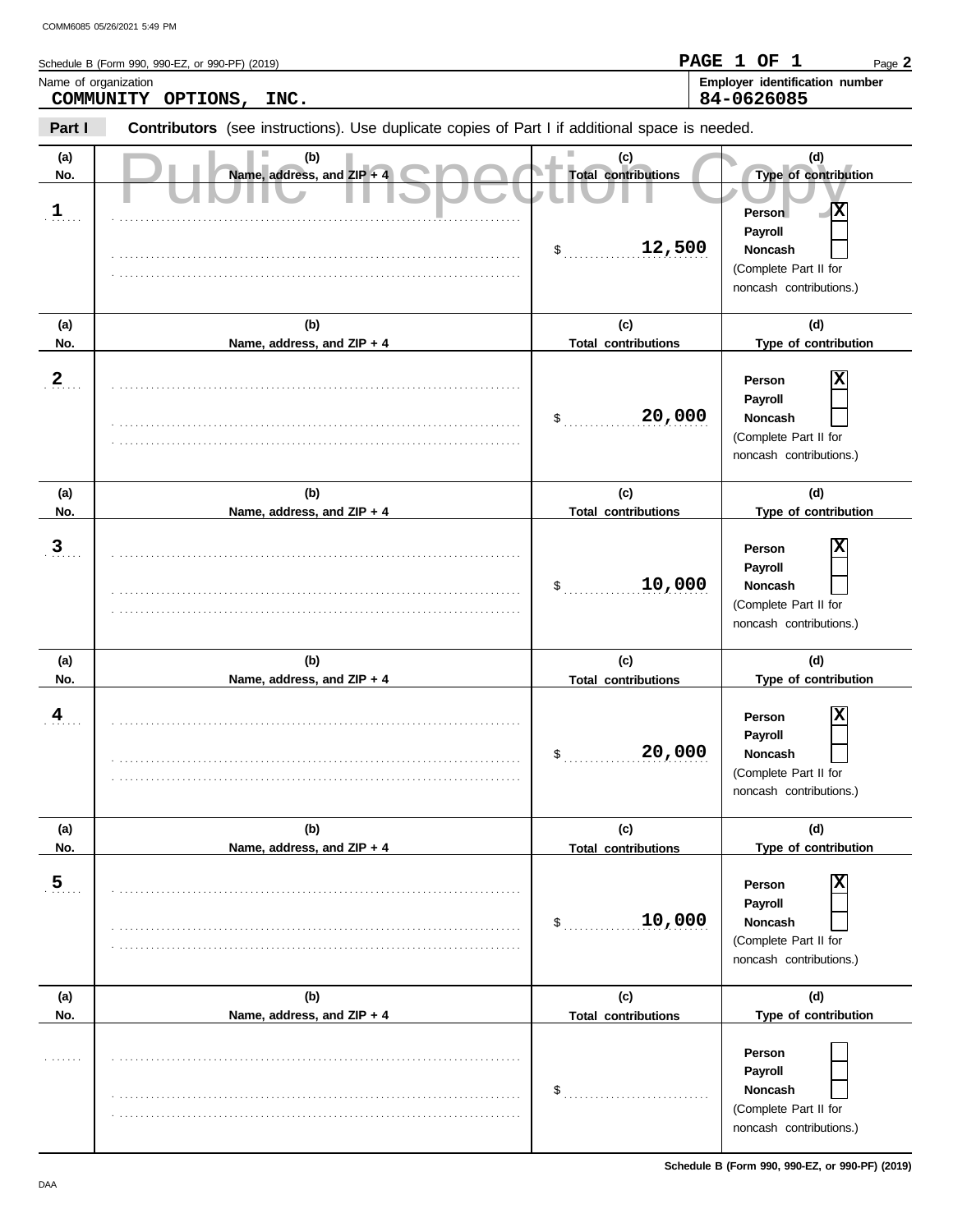|    | <b>SCHEDULE D</b>                                    |                                                                                                                                                                           | Supplemental Financial Statements                                                                                                      |                                | OMB No. 1545-0047                                   |  |  |
|----|------------------------------------------------------|---------------------------------------------------------------------------------------------------------------------------------------------------------------------------|----------------------------------------------------------------------------------------------------------------------------------------|--------------------------------|-----------------------------------------------------|--|--|
|    | (Form 990)                                           |                                                                                                                                                                           | u Complete if the organization answered "Yes" on Form 990,<br>Part IV, line 6, 7, 8, 9, 10, 11a, 11b, 11c, 11d, 11e, 11f, 12a, or 12b. |                                |                                                     |  |  |
|    | Department of the Treasury                           |                                                                                                                                                                           | u Attach to Form 990.                                                                                                                  |                                | Open to Public                                      |  |  |
|    | Internal Revenue Service<br>Name of the organization |                                                                                                                                                                           | <b>u</b> Go to <i>www.irs.gov/Form990</i> for instructions and the latest information.                                                 | Employer identification number | <b>Inspection</b>                                   |  |  |
|    |                                                      |                                                                                                                                                                           |                                                                                                                                        |                                |                                                     |  |  |
|    | COMMUNITY OPTIONS, INC.                              |                                                                                                                                                                           |                                                                                                                                        | 84-0626085                     |                                                     |  |  |
|    | Part I                                               | Organizations Maintaining Donor Advised Funds or Other Similar Funds or Accounts.<br>Complete if the organization answered "Yes" on Form 990, Part IV, line 6.            |                                                                                                                                        |                                |                                                     |  |  |
|    |                                                      |                                                                                                                                                                           | (a) Donor advised funds                                                                                                                |                                | (b) Funds and other accounts                        |  |  |
| 1  |                                                      |                                                                                                                                                                           |                                                                                                                                        |                                |                                                     |  |  |
| 2  |                                                      |                                                                                                                                                                           |                                                                                                                                        |                                |                                                     |  |  |
| 3  |                                                      |                                                                                                                                                                           |                                                                                                                                        |                                |                                                     |  |  |
| 4  |                                                      |                                                                                                                                                                           |                                                                                                                                        |                                |                                                     |  |  |
| 5  |                                                      | Did the organization inform all donors and donor advisors in writing that the assets held in donor advised                                                                |                                                                                                                                        |                                |                                                     |  |  |
|    |                                                      |                                                                                                                                                                           |                                                                                                                                        |                                | Yes<br>No                                           |  |  |
| 6  |                                                      | Did the organization inform all grantees, donors, and donor advisors in writing that grant funds can be used                                                              |                                                                                                                                        |                                |                                                     |  |  |
|    |                                                      | only for charitable purposes and not for the benefit of the donor or donor advisor, or for any other purpose                                                              |                                                                                                                                        |                                |                                                     |  |  |
|    | Part II                                              | <b>Conservation Easements.</b>                                                                                                                                            |                                                                                                                                        |                                | Yes<br>No                                           |  |  |
|    |                                                      | Complete if the organization answered "Yes" on Form 990, Part IV, line 7.                                                                                                 |                                                                                                                                        |                                |                                                     |  |  |
| 1. |                                                      | Purpose(s) of conservation easements held by the organization (check all that apply).                                                                                     |                                                                                                                                        |                                |                                                     |  |  |
|    |                                                      | Preservation of land for public use (for example, recreation or education)                                                                                                | Preservation of a historically important land area                                                                                     |                                |                                                     |  |  |
|    | Protection of natural habitat                        |                                                                                                                                                                           | Preservation of a certified historic structure                                                                                         |                                |                                                     |  |  |
|    | Preservation of open space                           |                                                                                                                                                                           |                                                                                                                                        |                                |                                                     |  |  |
| 2  |                                                      | Complete lines 2a through 2d if the organization held a qualified conservation contribution in the form of a conservation                                                 |                                                                                                                                        |                                |                                                     |  |  |
|    | easement on the last day of the tax year.            |                                                                                                                                                                           |                                                                                                                                        |                                | Held at the End of the Tax Year                     |  |  |
| a  | Total number of conservation easements               |                                                                                                                                                                           |                                                                                                                                        | 2a                             |                                                     |  |  |
| b  |                                                      |                                                                                                                                                                           |                                                                                                                                        | 2b                             |                                                     |  |  |
| c  |                                                      | Number of conservation easements on a certified historic structure included in (a) [[[[[[[[[[[[[[[[[[[[[[[[[]]]]]]]                                                       |                                                                                                                                        | 2c                             |                                                     |  |  |
|    |                                                      | d Number of conservation easements included in (c) acquired after 7/25/06, and not on a                                                                                   |                                                                                                                                        |                                |                                                     |  |  |
|    |                                                      | historic structure listed in the National Register                                                                                                                        |                                                                                                                                        | 2d                             |                                                     |  |  |
| 3  |                                                      | Number of conservation easements modified, transferred, released, extinguished, or terminated by the organization during the                                              |                                                                                                                                        |                                |                                                     |  |  |
|    | tax year <b>u</b>                                    |                                                                                                                                                                           |                                                                                                                                        |                                |                                                     |  |  |
|    |                                                      | Number of states where property subject to conservation easement is located u                                                                                             |                                                                                                                                        |                                |                                                     |  |  |
| 5  |                                                      | Does the organization have a written policy regarding the periodic monitoring, inspection, handling of                                                                    |                                                                                                                                        |                                | $\Box$ Yes $\Box$ No                                |  |  |
|    |                                                      |                                                                                                                                                                           |                                                                                                                                        |                                |                                                     |  |  |
| 6  |                                                      | Staff and volunteer hours devoted to monitoring, inspecting, handling of violations, and enforcing conservation easements during the year                                 |                                                                                                                                        |                                |                                                     |  |  |
| 7  | u <sub></sub>                                        | Amount of expenses incurred in monitoring, inspecting, handling of violations, and enforcing conservation easements during the year                                       |                                                                                                                                        |                                |                                                     |  |  |
|    |                                                      |                                                                                                                                                                           |                                                                                                                                        |                                |                                                     |  |  |
| 8  |                                                      | Does each conservation easement reported on line 2(d) above satisfy the requirements of section 170(h)(4)(B)(i)                                                           |                                                                                                                                        |                                |                                                     |  |  |
|    |                                                      |                                                                                                                                                                           |                                                                                                                                        |                                | Yes<br>No                                           |  |  |
| 9  |                                                      | In Part XIII, describe how the organization reports conservation easements in its revenue and expense statement and                                                       |                                                                                                                                        |                                |                                                     |  |  |
|    |                                                      | balance sheet, and include, if applicable, the text of the footnote to the organization's financial statements that describes the                                         |                                                                                                                                        |                                |                                                     |  |  |
|    |                                                      | organization's accounting for conservation easements.                                                                                                                     |                                                                                                                                        |                                |                                                     |  |  |
|    | Part III                                             | Organizations Maintaining Collections of Art, Historical Treasures, or Other Similar Assets.<br>Complete if the organization answered "Yes" on Form 990, Part IV, line 8. |                                                                                                                                        |                                |                                                     |  |  |
|    |                                                      | 1a If the organization elected, as permitted under FASB ASC 958, not to report in its revenue statement and balance sheet works                                           |                                                                                                                                        |                                |                                                     |  |  |
|    |                                                      | of art, historical treasures, or other similar assets held for public exhibition, education, or research in furtherance of public                                         |                                                                                                                                        |                                |                                                     |  |  |
|    |                                                      | service, provide in Part XIII the text of the footnote to its financial statements that describes these items.                                                            |                                                                                                                                        |                                |                                                     |  |  |
|    |                                                      | <b>b</b> If the organization elected, as permitted under FASB ASC 958, to report in its revenue statement and balance sheet works of                                      |                                                                                                                                        |                                |                                                     |  |  |
|    |                                                      | art, historical treasures, or other similar assets held for public exhibition, education, or research in furtherance of public service,                                   |                                                                                                                                        |                                |                                                     |  |  |
|    |                                                      | provide the following amounts relating to these items:                                                                                                                    |                                                                                                                                        |                                |                                                     |  |  |
|    | (i)                                                  |                                                                                                                                                                           |                                                                                                                                        | u \$                           |                                                     |  |  |
|    | (ii) Assets included in Form 990, Part X             |                                                                                                                                                                           |                                                                                                                                        |                                | $\mathbf{u}$ \$ $\ldots$ $\ldots$ $\ldots$ $\ldots$ |  |  |
| 2  |                                                      | If the organization received or held works of art, historical treasures, or other similar assets for financial gain, provide the                                          |                                                                                                                                        |                                |                                                     |  |  |
|    |                                                      | following amounts required to be reported under FASB ASC 958 relating to these items:                                                                                     |                                                                                                                                        |                                |                                                     |  |  |
| a  |                                                      | Revenue included on Form 990, Part VIII, line 1                                                                                                                           |                                                                                                                                        |                                |                                                     |  |  |
|    |                                                      |                                                                                                                                                                           |                                                                                                                                        |                                |                                                     |  |  |

For Paperwork Reduction Act Notice, see the Instructions for Form 990.<br><sup>DAA</sup>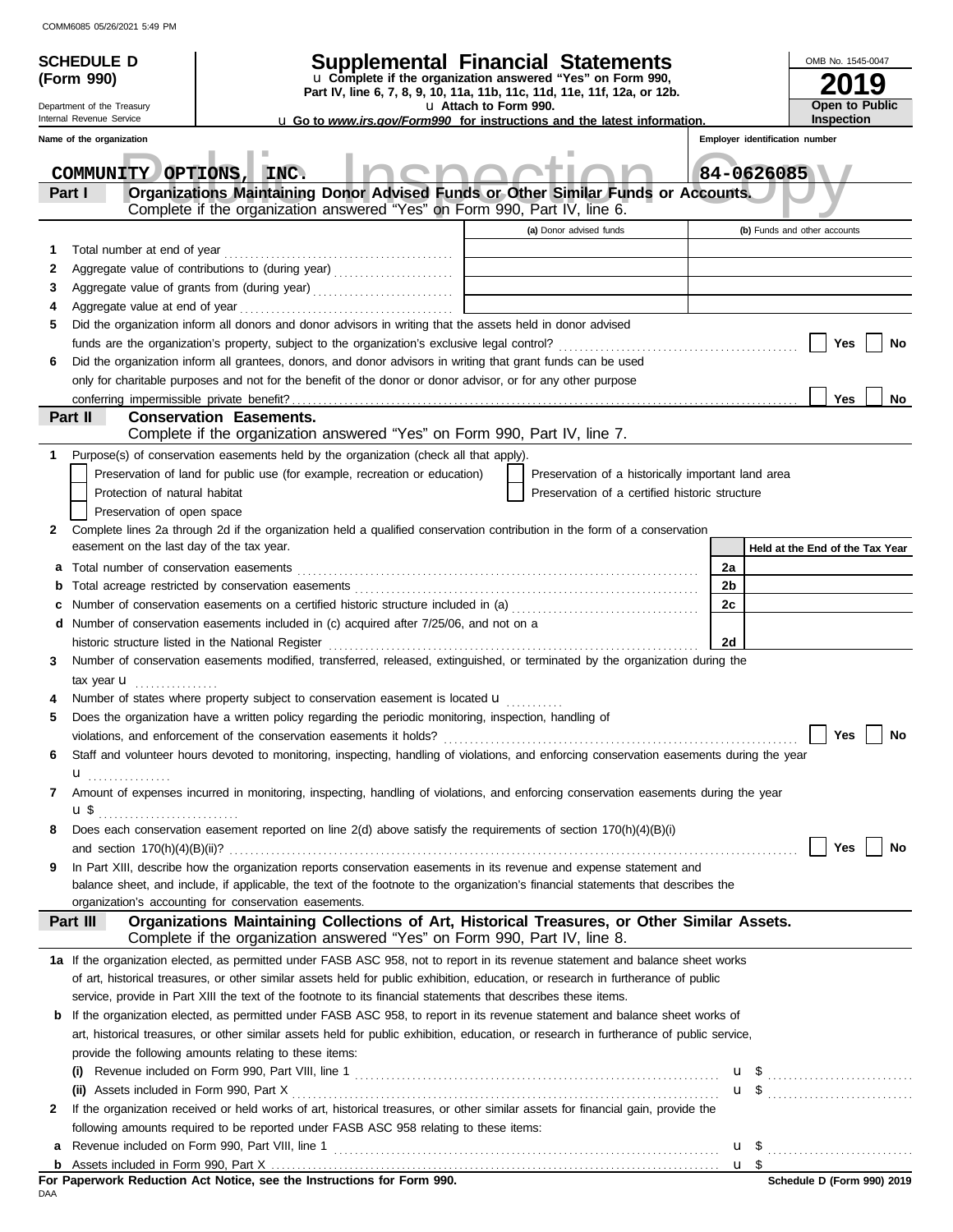|   | Schedule D (Form 990) 2019                                                                                                                                                                                                          | COMMUNITY OPTIONS, INC. |                          |                         | 84-0626085      |                      |                | Page 2              |
|---|-------------------------------------------------------------------------------------------------------------------------------------------------------------------------------------------------------------------------------------|-------------------------|--------------------------|-------------------------|-----------------|----------------------|----------------|---------------------|
|   | Organizations Maintaining Collections of Art, Historical Treasures, or Other Similar Assets (continued)<br>Part III                                                                                                                 |                         |                          |                         |                 |                      |                |                     |
|   | 3 Using the organization's acquisition, accession, and other records, check any of the following that make significant use of its<br>collection items (check all that apply):                                                       |                         |                          |                         |                 |                      |                |                     |
| a | Public exhibition                                                                                                                                                                                                                   | d                       | Loan or exchange program |                         |                 |                      |                |                     |
| b | Scholarly research                                                                                                                                                                                                                  | е                       | Other                    |                         |                 |                      |                |                     |
| c | Preservation for future generations                                                                                                                                                                                                 |                         |                          |                         |                 |                      |                |                     |
|   | Provide a description of the organization's collections and explain how they further the organization's exempt purpose in Part                                                                                                      |                         |                          |                         |                 |                      |                |                     |
|   | XIII.                                                                                                                                                                                                                               |                         |                          |                         |                 |                      |                |                     |
| 5 | During the year, did the organization solicit or receive donations of art, historical treasures, or other similar                                                                                                                   |                         |                          |                         |                 |                      |                |                     |
|   | Yes<br>No<br><b>Escrow and Custodial Arrangements.</b>                                                                                                                                                                              |                         |                          |                         |                 |                      |                |                     |
|   | Part IV<br>Complete if the organization answered "Yes" on Form 990, Part IV, line 9, or reported an amount on Form                                                                                                                  |                         |                          |                         |                 |                      |                |                     |
|   | 990, Part X, line 21.                                                                                                                                                                                                               |                         |                          |                         |                 |                      |                |                     |
|   | 1a Is the organization an agent, trustee, custodian or other intermediary for contributions or other assets not<br>included on Form 990, Part X?                                                                                    |                         |                          |                         |                 |                      | Yes            | No                  |
|   | <b>b</b> If "Yes," explain the arrangement in Part XIII and complete the following table:                                                                                                                                           |                         |                          |                         |                 |                      |                |                     |
|   |                                                                                                                                                                                                                                     |                         |                          |                         |                 |                      | Amount         |                     |
| c | Beginning balance <b>construction and the construction of the construction</b> of the construction of the construction of the construction of the construction of the construction of the construction of the construction of the c |                         |                          |                         |                 | 1c                   |                |                     |
|   |                                                                                                                                                                                                                                     |                         |                          |                         |                 | 1d                   |                |                     |
|   |                                                                                                                                                                                                                                     |                         |                          |                         |                 | 1e                   |                |                     |
|   |                                                                                                                                                                                                                                     |                         |                          |                         |                 | 1f                   |                |                     |
|   |                                                                                                                                                                                                                                     |                         |                          |                         |                 |                      | Yes            | <b>No</b>           |
|   |                                                                                                                                                                                                                                     |                         |                          |                         |                 |                      |                |                     |
|   | Part V<br><b>Endowment Funds.</b>                                                                                                                                                                                                   |                         |                          |                         |                 |                      |                |                     |
|   | Complete if the organization answered "Yes" on Form 990, Part IV, line 10.                                                                                                                                                          |                         |                          |                         |                 |                      |                |                     |
|   |                                                                                                                                                                                                                                     | (a) Current year        | (b) Prior year           | (c) Two years back      |                 | (d) Three years back |                | (e) Four years back |
|   | 1a Beginning of year balance                                                                                                                                                                                                        |                         |                          |                         |                 |                      |                |                     |
|   | <b>b</b> Contributions <b>contributions</b>                                                                                                                                                                                         |                         |                          |                         |                 |                      |                |                     |
|   | c Net investment earnings, gains, and                                                                                                                                                                                               |                         |                          |                         |                 |                      |                |                     |
|   |                                                                                                                                                                                                                                     |                         |                          |                         |                 |                      |                |                     |
|   | d Grants or scholarships                                                                                                                                                                                                            |                         |                          |                         |                 |                      |                |                     |
|   | <b>e</b> Other expenditures for facilities and                                                                                                                                                                                      |                         |                          |                         |                 |                      |                |                     |
|   |                                                                                                                                                                                                                                     |                         |                          |                         |                 |                      |                |                     |
|   | f Administrative expenses                                                                                                                                                                                                           |                         |                          |                         |                 |                      |                |                     |
|   |                                                                                                                                                                                                                                     |                         |                          |                         |                 |                      |                |                     |
| 2 | Provide the estimated percentage of the current year end balance (line 1g, column (a)) held as:                                                                                                                                     |                         |                          |                         |                 |                      |                |                     |
|   | a Board designated or quasi-endowment <b>u</b> %<br>Permanent endowment <b>u</b> %                                                                                                                                                  |                         |                          |                         |                 |                      |                |                     |
| С | Term endowment <b>u</b>                                                                                                                                                                                                             |                         |                          |                         |                 |                      |                |                     |
|   | . %<br>The percentages on lines 2a, 2b, and 2c should equal 100%.                                                                                                                                                                   |                         |                          |                         |                 |                      |                |                     |
|   | 3a Are there endowment funds not in the possession of the organization that are held and administered for the                                                                                                                       |                         |                          |                         |                 |                      |                |                     |
|   | organization by:                                                                                                                                                                                                                    |                         |                          |                         |                 |                      |                | Yes<br>No           |
|   | (i) Unrelated organizations                                                                                                                                                                                                         |                         |                          |                         |                 |                      | 3a(i)          |                     |
|   | (ii) Related organizations                                                                                                                                                                                                          |                         |                          |                         |                 |                      | 3a(ii)         |                     |
|   |                                                                                                                                                                                                                                     |                         |                          |                         |                 |                      | 3b             |                     |
|   | Describe in Part XIII the intended uses of the organization's endowment funds.                                                                                                                                                      |                         |                          |                         |                 |                      |                |                     |
|   | Part VI<br>Land, Buildings, and Equipment.                                                                                                                                                                                          |                         |                          |                         |                 |                      |                |                     |
|   | Complete if the organization answered "Yes" on Form 990, Part IV, line 11a. See Form 990, Part X, line 10.                                                                                                                          |                         |                          |                         |                 |                      |                |                     |
|   | Description of property                                                                                                                                                                                                             | (a) Cost or other basis |                          | (b) Cost or other basis | (c) Accumulated |                      | (d) Book value |                     |
|   |                                                                                                                                                                                                                                     | (investment)            |                          | (other)                 | depreciation    |                      |                |                     |
|   |                                                                                                                                                                                                                                     |                         |                          | 604,605                 |                 |                      |                | 604,605             |
|   |                                                                                                                                                                                                                                     |                         |                          | 5,289,956               | 3,007,721       |                      |                | 2,282,235           |
|   | c Leasehold improvements                                                                                                                                                                                                            |                         |                          |                         |                 |                      |                |                     |
|   |                                                                                                                                                                                                                                     |                         |                          | 1,745,996               | 1,480,399       |                      |                | 265,597             |
|   | e Other                                                                                                                                                                                                                             |                         |                          |                         |                 |                      |                |                     |
|   | Total. Add lines 1a through 1e. (Column (d) must equal Form 990, Part X, column (B), line 10c.)                                                                                                                                     |                         |                          |                         |                 | u                    |                | 3, 152, 437         |

**Schedule D (Form 990) 2019**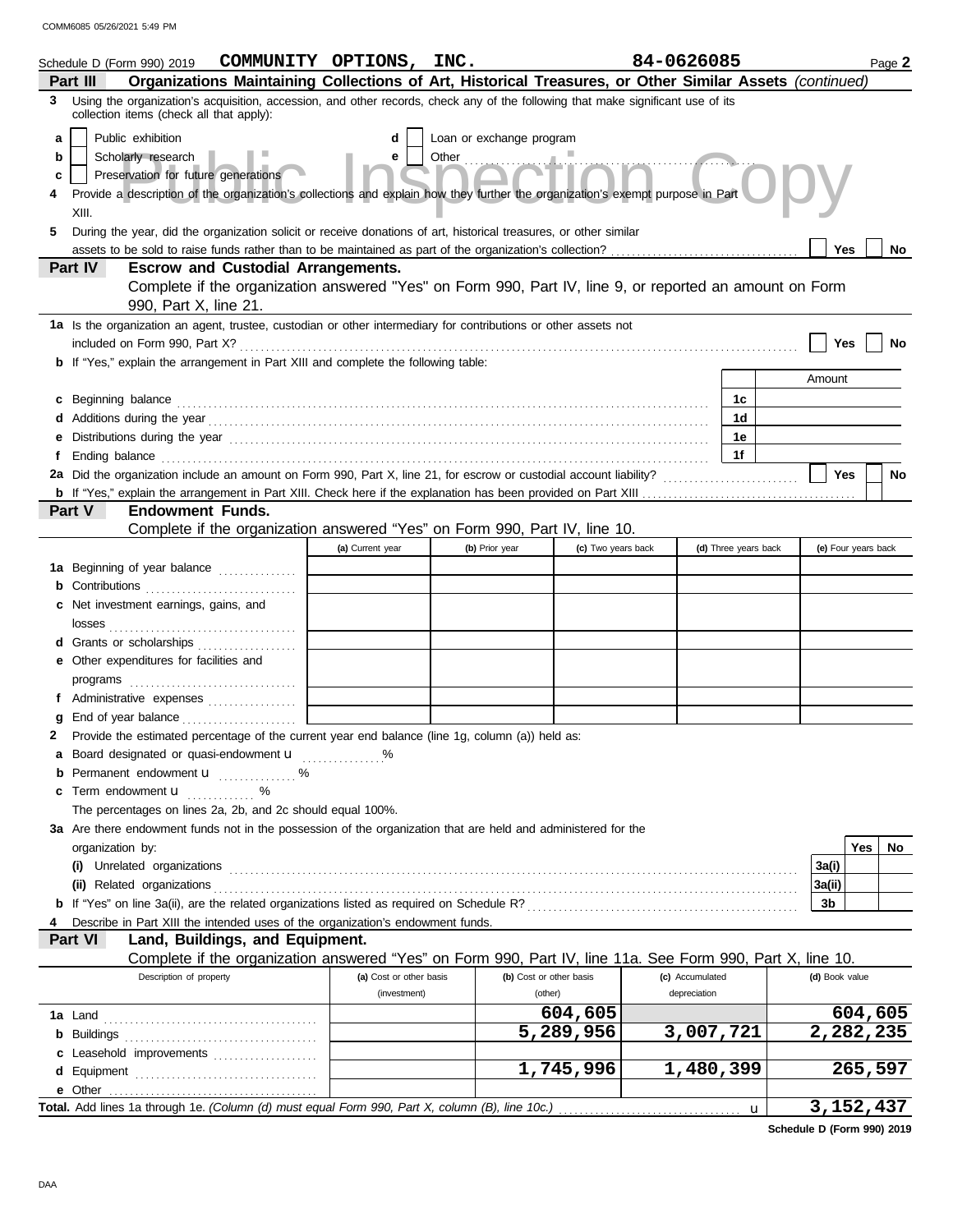|                                               | Schedule D (Form 990) 2019                                         | COMMUNITY OPTIONS, INC.                 |                      |              |                | 84-0626085                                                                                                 | Page 3         |
|-----------------------------------------------|--------------------------------------------------------------------|-----------------------------------------|----------------------|--------------|----------------|------------------------------------------------------------------------------------------------------------|----------------|
| Part VII                                      |                                                                    | <b>Investments - Other Securities.</b>  |                      |              |                |                                                                                                            |                |
|                                               |                                                                    |                                         |                      |              |                | Complete if the organization answered "Yes" on Form 990, Part IV, line 11b. See Form 990, Part X, line 12. |                |
|                                               |                                                                    | (a) Description of security or category |                      |              | (b) Book value | (c) Method of valuation:                                                                                   |                |
|                                               |                                                                    | (including name of security)            |                      |              |                | Cost or end-of-year market value                                                                           |                |
| (1) Financial derivatives<br>(3) Other<br>(A) | (2) Closely held equity interests                                  |                                         |                      |              |                |                                                                                                            |                |
| (B)                                           |                                                                    |                                         |                      |              |                |                                                                                                            |                |
| (C)                                           |                                                                    |                                         |                      |              |                |                                                                                                            |                |
| (D)<br>(E)                                    |                                                                    |                                         |                      |              |                |                                                                                                            |                |
| (F)                                           |                                                                    |                                         |                      |              |                |                                                                                                            |                |
| (G)                                           |                                                                    |                                         |                      |              |                |                                                                                                            |                |
| (H)                                           |                                                                    |                                         |                      |              |                |                                                                                                            |                |
|                                               | Total. (Column (b) must equal Form 990, Part X, col. (B) line 12.) |                                         |                      | u            |                |                                                                                                            |                |
| <b>Part VIII</b>                              |                                                                    | Investments - Program Related.          |                      |              |                |                                                                                                            |                |
|                                               |                                                                    |                                         |                      |              |                | Complete if the organization answered "Yes" on Form 990, Part IV, line 11c. See Form 990, Part X, line 13. |                |
|                                               |                                                                    | (a) Description of investment           |                      |              | (b) Book value | (c) Method of valuation:<br>Cost or end-of-year market value                                               |                |
| (1)                                           |                                                                    |                                         |                      |              |                |                                                                                                            |                |
| (2)                                           |                                                                    |                                         |                      |              |                |                                                                                                            |                |
| (3)                                           |                                                                    |                                         |                      |              |                |                                                                                                            |                |
| (4)                                           |                                                                    |                                         |                      |              |                |                                                                                                            |                |
| (5)                                           |                                                                    |                                         |                      |              |                |                                                                                                            |                |
| (6)                                           |                                                                    |                                         |                      |              |                |                                                                                                            |                |
| (7)                                           |                                                                    |                                         |                      |              |                |                                                                                                            |                |
| (8)<br>(9)                                    |                                                                    |                                         |                      |              |                |                                                                                                            |                |
|                                               | Total. (Column (b) must equal Form 990, Part X, col. (B) line 13.) |                                         |                      | $\mathbf{u}$ |                |                                                                                                            |                |
| Part IX                                       | Other Assets.                                                      |                                         |                      |              |                |                                                                                                            |                |
|                                               |                                                                    |                                         |                      |              |                | Complete if the organization answered "Yes" on Form 990, Part IV, line 11d. See Form 990, Part X, line 15. |                |
|                                               |                                                                    |                                         | (a) Description      |              |                |                                                                                                            | (b) Book value |
| (1)                                           |                                                                    | <b>ASSETS</b>                           | <b>HELD FOR SALE</b> |              |                |                                                                                                            | 875,000        |
| (2)                                           |                                                                    |                                         |                      |              |                |                                                                                                            |                |
| (3)                                           |                                                                    |                                         |                      |              |                |                                                                                                            |                |
| (4)                                           |                                                                    |                                         |                      |              |                |                                                                                                            |                |
| (5)                                           |                                                                    |                                         |                      |              |                |                                                                                                            |                |
| (6)                                           |                                                                    |                                         |                      |              |                |                                                                                                            |                |
| (7)<br>(8)                                    |                                                                    |                                         |                      |              |                |                                                                                                            |                |
| (9)                                           |                                                                    |                                         |                      |              |                |                                                                                                            |                |
|                                               | Total. (Column (b) must equal Form 990, Part X, col. (B) line 15.) |                                         |                      |              |                | $\mathbf{u}$                                                                                               | 875,000        |
| Part X                                        | Other Liabilities.                                                 |                                         |                      |              |                |                                                                                                            |                |
|                                               | line 25.                                                           |                                         |                      |              |                | Complete if the organization answered "Yes" on Form 990, Part IV, line 11e or 11f. See Form 990, Part X,   |                |
| 1.                                            |                                                                    | (a) Description of liability            |                      |              |                |                                                                                                            | (b) Book value |
| (1)                                           | Federal income taxes                                               |                                         |                      |              |                |                                                                                                            |                |
| (2)                                           | <b>INTEREST RATE</b>                                               | <b>SWAP</b>                             |                      |              |                |                                                                                                            | 40,669         |
| (3)                                           |                                                                    |                                         |                      |              |                |                                                                                                            |                |
| (4)                                           |                                                                    |                                         |                      |              |                |                                                                                                            |                |
| (5)                                           |                                                                    |                                         |                      |              |                |                                                                                                            |                |
| (6)                                           |                                                                    |                                         |                      |              |                |                                                                                                            |                |
| (7)                                           |                                                                    |                                         |                      |              |                |                                                                                                            |                |
| (8)<br>(9)                                    |                                                                    |                                         |                      |              |                |                                                                                                            |                |
|                                               | Total. (Column (b) must equal Form 990, Part X, col. (B) line 25.) |                                         |                      |              |                | u                                                                                                          | 40,669         |

Liability for uncertain tax positions. In Part XIII, provide the text of the footnote to the organization's financial statements that reports the **2.** organization's liability for uncertain tax positions under FASB ASC 740. Check here if the text of the footnote has been provided in Part XIII

**X**

DAA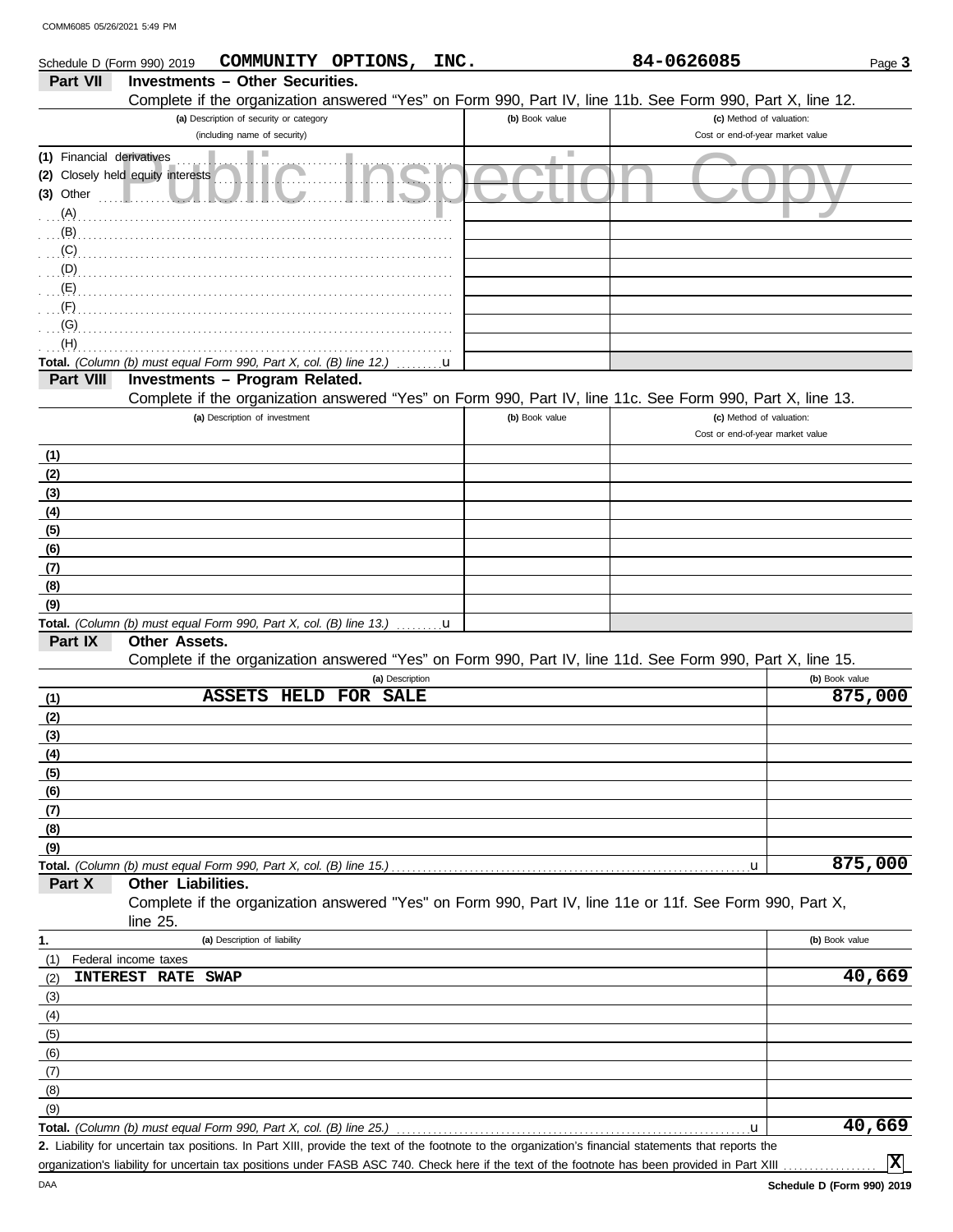|        | Schedule D (Form 990) 2019                                                                                                                                                                                                         | COMMUNITY OPTIONS, INC. |                | 84-0626085 |             | Page 4    |
|--------|------------------------------------------------------------------------------------------------------------------------------------------------------------------------------------------------------------------------------------|-------------------------|----------------|------------|-------------|-----------|
|        | Reconciliation of Revenue per Audited Financial Statements With Revenue per Return.<br>Part XI                                                                                                                                     |                         |                |            |             |           |
|        | Complete if the organization answered "Yes" on Form 990, Part IV, line 12a.                                                                                                                                                        |                         |                |            |             |           |
| 1      | Total revenue, gains, and other support per audited financial statements [11] [11] Total revenue, gains, and other support per audited financial statements                                                                        |                         |                |            | $\mathbf 1$ | 8,473,920 |
| 2      | Amounts included on line 1 but not on Form 990, Part VIII, line 12:                                                                                                                                                                |                         |                |            |             |           |
| a      |                                                                                                                                                                                                                                    |                         | 2a             |            |             |           |
| b      | Donated services and use of facilities                                                                                                                                                                                             |                         | 2b             | 5,200      |             |           |
| c      | Recoveries of prior year grants <b>The Community of the Community of the Community of the Community of the Community</b>                                                                                                           |                         | 2c             |            |             |           |
| d      |                                                                                                                                                                                                                                    |                         | 2d             | 7,921      |             |           |
| е      | Add lines 2a through 2d                                                                                                                                                                                                            |                         |                |            | 2e          | 13,121    |
| З      |                                                                                                                                                                                                                                    |                         |                |            | 3           | 8,460,799 |
| 4      | Amounts included on Form 990, Part VIII, line 12, but not on line 1:                                                                                                                                                               |                         |                |            |             |           |
| a      |                                                                                                                                                                                                                                    |                         | 4a             |            |             |           |
| b      |                                                                                                                                                                                                                                    |                         | 4b             |            |             |           |
| c      | Add lines 4a and 4b                                                                                                                                                                                                                |                         |                |            | 4c          |           |
| 5.     |                                                                                                                                                                                                                                    |                         |                |            | 5           | 8,460,799 |
|        | Reconciliation of Expenses per Audited Financial Statements With Expenses per Return.<br>Part XII                                                                                                                                  |                         |                |            |             |           |
|        | Complete if the organization answered "Yes" on Form 990, Part IV, line 12a.                                                                                                                                                        |                         |                |            |             |           |
| 1      | Total expenses and losses per audited financial statements                                                                                                                                                                         |                         |                |            | 1.          | 8,572,649 |
| 2      | Amounts included on line 1 but not on Form 990, Part IX, line 25:                                                                                                                                                                  |                         |                |            |             |           |
| a      |                                                                                                                                                                                                                                    |                         | 2a             | 5,200      |             |           |
| b      |                                                                                                                                                                                                                                    |                         | 2 <sub>b</sub> |            |             |           |
| c      |                                                                                                                                                                                                                                    |                         | 2c             | 212,471    |             |           |
| d      |                                                                                                                                                                                                                                    |                         | 2d             | 7,921      |             | 225,592   |
| е      | Add lines 2a through 2d <b>Martin Community Community</b> and the set of the set of the set of the set of the set of the set of the set of the set of the set of the set of the set of the set of the set of the set of the set of |                         |                |            | 2e<br>3     | 8,347,057 |
| 3<br>4 | Amounts included on Form 990, Part IX, line 25, but not on line 1:                                                                                                                                                                 |                         |                |            |             |           |
| a      |                                                                                                                                                                                                                                    |                         | 4a             |            |             |           |
| b      |                                                                                                                                                                                                                                    |                         | 4b             |            |             |           |
| c      | Add lines 4a and 4b                                                                                                                                                                                                                |                         |                |            | 4c          |           |
|        |                                                                                                                                                                                                                                    |                         |                |            | 5           | 8,347,057 |
|        | Part XIII<br>Supplemental Information.                                                                                                                                                                                             |                         |                |            |             |           |
|        | Provide the descriptions required for Part II, lines 3, 5, and 9; Part III, lines 1a and 4; Part IV, lines 1b and 2b; Part V, line 4; Part X, line                                                                                 |                         |                |            |             |           |
|        | 2; Part XI, lines 2d and 4b; and Part XII, lines 2d and 4b. Also complete this part to provide any additional information.                                                                                                         |                         |                |            |             |           |
|        | PART X - FIN 48 FOOTNOTE                                                                                                                                                                                                           |                         |                |            |             |           |
|        |                                                                                                                                                                                                                                    |                         |                |            |             |           |
|        | E CENTER IS OPERATED AS A NONPROFIT ORGANIZATION EXEMPT FROM FEDERAL<br>THE.                                                                                                                                                       |                         |                |            |             |           |
|        |                                                                                                                                                                                                                                    |                         |                |            |             |           |
|        | INCOME TAX UNDER SECTION $501(C)(3)$ OF THE INTERNAL REVENUE CODE. THE                                                                                                                                                             |                         |                |            |             |           |
|        |                                                                                                                                                                                                                                    |                         |                |            |             |           |
|        | CENTER RECOGNIZES TAX LIABILITIES WHEN, DESPITE THE CENTER'S BELIEF THAT                                                                                                                                                           |                         |                |            |             |           |
|        |                                                                                                                                                                                                                                    |                         |                |            |             |           |
|        | ITS TAX RETURN POSITIONS ARE SUPPORTABLE, THE CENTER BELIEVES THAT CERTAIN                                                                                                                                                         |                         |                |            |             |           |
|        |                                                                                                                                                                                                                                    |                         |                |            |             |           |
|        | POSITIONS MAY NOT BE FULLY SUSTAINED UPON REVIEW BY TAX AUTHORITIES.                                                                                                                                                               |                         |                |            |             |           |
|        |                                                                                                                                                                                                                                    |                         |                |            |             |           |
|        | BENEFITS FROM TAX POSITIONS ARE MEASURED AT THE LARGEST AMOUNT OF BENEFIT                                                                                                                                                          |                         |                |            |             |           |
|        |                                                                                                                                                                                                                                    |                         |                |            |             |           |
|        | THAT IS GREATER THAN FIFTY PERCENT LIKELY OF BEING REALIZED UPON                                                                                                                                                                   |                         |                |            |             |           |
|        |                                                                                                                                                                                                                                    |                         |                |            |             |           |
|        | SETTLEMENT. THE CENTER HAS CONCLUDED THERE IS NO TAX LIABILITY OR BENEFIT                                                                                                                                                          |                         |                |            |             |           |
|        |                                                                                                                                                                                                                                    |                         |                |            |             |           |
|        | REQUIRED TO BE RECORDED AS OF JUNE 30, 2020. THE CENTER IS SUBJECT TO                                                                                                                                                              |                         |                |            |             |           |
|        | ROUTINE AUDITS BY TAXING JURISDICTIONS; HOWEVER, THERE ARE CURRENTLY NO                                                                                                                                                            |                         |                |            |             |           |
|        |                                                                                                                                                                                                                                    |                         |                |            |             |           |
|        | AUDITS IN PROGRESS FOR ANY TAX PERIODS. THE CENTER BELIEVES IT IS NO                                                                                                                                                               |                         |                |            |             |           |
|        |                                                                                                                                                                                                                                    |                         |                |            |             |           |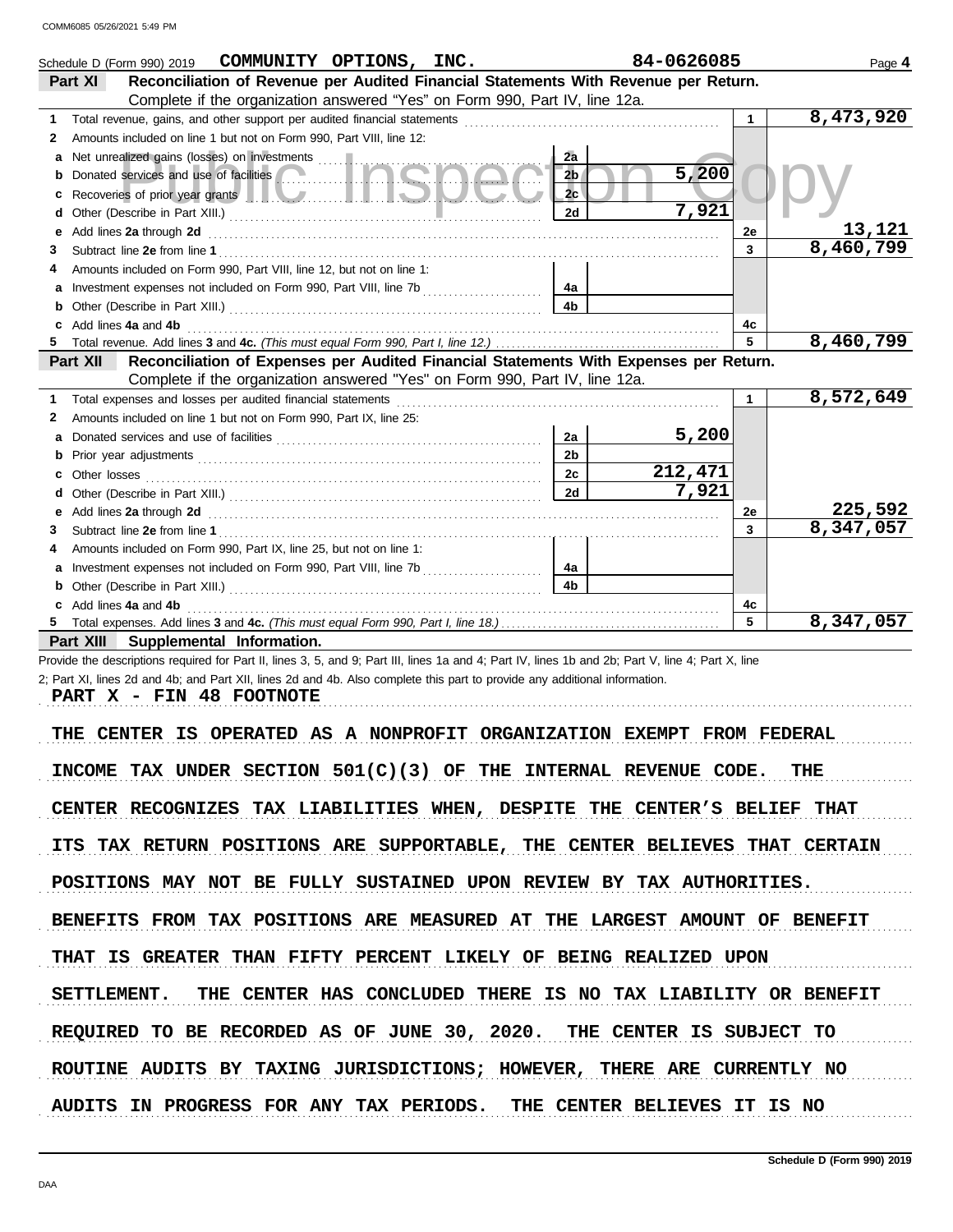| COMMUNITY OPTIONS, INC.<br>Schedule D (Form 990) 2019                     | 84-0626085   | Page 5 |
|---------------------------------------------------------------------------|--------------|--------|
| Supplemental Information (continued)<br>Part XIII                         |              |        |
| LONGER SUBJECT TO INCOME TAX EXAMINATIONS FOR THE YEARS PRIOR TO THE YEAR |              |        |
| ENDED JUNE 30, 2017.<br>ш                                                 |              |        |
| PART XI, LINE 2D - REVENUE AMOUNTS INCLUDED IN FINANCIALS - OTHER         |              |        |
| SPECIAL EVENT                                                             | \$           | 3,990  |
| RENTAL EXPENSE                                                            | $\mathbf{s}$ | 3,931  |
| PART XII, LINE 2D - EXPENSE AMOUNTS INCLUDED IN FINANCIALS - OTHER        |              |        |
| SPECIAL EVENT                                                             | \$           | 3,990  |
| RENTAL EXPENSE                                                            | \$           | 3,931  |
|                                                                           |              |        |
|                                                                           |              |        |
|                                                                           |              |        |
|                                                                           |              |        |
|                                                                           |              |        |
|                                                                           |              |        |
|                                                                           |              |        |
|                                                                           |              |        |
|                                                                           |              |        |
|                                                                           |              |        |
|                                                                           |              |        |
|                                                                           |              |        |
|                                                                           |              |        |
|                                                                           |              |        |
|                                                                           |              |        |
|                                                                           |              |        |
|                                                                           |              |        |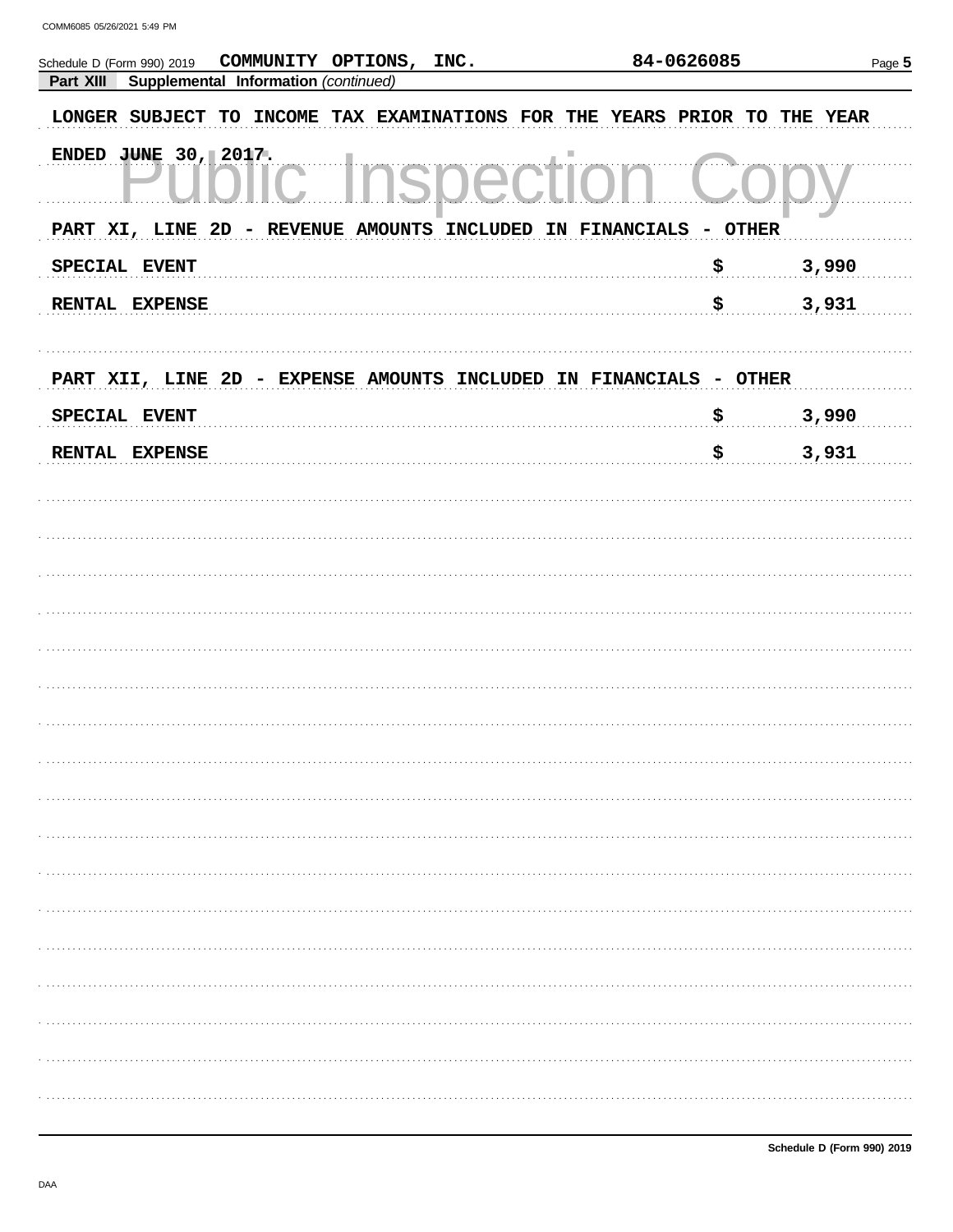| Supplemental Information on Tax-Exempt Bonds<br><b>SCHEDULE K</b><br>(Form 990)<br>u Complete if the organization answered "Yes" on Form 990, Part IV, line 24a. Provide descriptions,<br>explanations, and any additional information in Part VI. |                |               |                                                                                                   |                 |     |                            |            |              | OMB No. 1545-0047<br>2019                    |                                 |                   |                |                         |
|----------------------------------------------------------------------------------------------------------------------------------------------------------------------------------------------------------------------------------------------------|----------------|---------------|---------------------------------------------------------------------------------------------------|-----------------|-----|----------------------------|------------|--------------|----------------------------------------------|---------------------------------|-------------------|----------------|-------------------------|
| Department of the Treasury<br>Internal Revenue Service                                                                                                                                                                                             |                |               | Lu Attach to Form 990.<br>uGo to www.irs.gov/Form990 for instructions and the latest information. |                 |     |                            |            |              |                                              |                                 | <b>Inspection</b> | Open to Public |                         |
| Name of the organization<br>COMMUNITY OPTIONS,                                                                                                                                                                                                     | INC.           |               |                                                                                                   |                 |     |                            |            |              | Employer identification number<br>84-0626085 |                                 |                   |                |                         |
| Part I<br><b>Bond Issues</b>                                                                                                                                                                                                                       |                |               |                                                                                                   |                 |     |                            |            |              |                                              |                                 |                   |                |                         |
| (a) Issuer name                                                                                                                                                                                                                                    | (b) Issuer EIN | (c) CUSIP $#$ | (d) Date issued                                                                                   | (e) Issue price |     | (f) Description of purpose |            | (g) Defeased |                                              | $(h)$ On<br>behalf of<br>issuer |                   |                | (i) Pooled<br>financing |
|                                                                                                                                                                                                                                                    |                |               |                                                                                                   |                 |     |                            |            | Yes          | No                                           | Yes                             | No                | Yes            | No                      |
| A MONTROSE COUNTY, COLORADO                                                                                                                                                                                                                        | 84-6000787     |               | 10/19/07                                                                                          |                 |     | 550,000 SEE PART VI        |            |              | X                                            | X                               |                   |                | $\mathbf X$             |
| в                                                                                                                                                                                                                                                  |                |               |                                                                                                   |                 |     |                            |            |              |                                              |                                 |                   |                |                         |
| С                                                                                                                                                                                                                                                  |                |               |                                                                                                   |                 |     |                            |            |              |                                              |                                 |                   |                |                         |
| D                                                                                                                                                                                                                                                  |                |               |                                                                                                   |                 |     |                            |            |              |                                              |                                 |                   |                |                         |
| Part II<br><b>Proceeds</b>                                                                                                                                                                                                                         |                |               |                                                                                                   |                 |     |                            |            |              |                                              |                                 |                   |                |                         |
|                                                                                                                                                                                                                                                    |                |               | A                                                                                                 |                 |     | в                          | C          |              |                                              |                                 | D                 |                |                         |
| 1 Amount of bonds retired                                                                                                                                                                                                                          |                |               |                                                                                                   | 550,000         |     |                            |            |              |                                              |                                 |                   |                |                         |
|                                                                                                                                                                                                                                                    |                |               |                                                                                                   |                 |     |                            |            |              |                                              |                                 |                   |                |                         |
|                                                                                                                                                                                                                                                    |                |               |                                                                                                   |                 |     |                            |            |              |                                              |                                 |                   |                |                         |
|                                                                                                                                                                                                                                                    |                |               |                                                                                                   |                 |     |                            |            |              |                                              |                                 |                   |                |                         |
|                                                                                                                                                                                                                                                    |                |               |                                                                                                   |                 |     |                            |            |              |                                              |                                 |                   |                |                         |
| 7 Issuance costs from proceeds                                                                                                                                                                                                                     |                |               |                                                                                                   | 11,000          |     |                            |            |              |                                              |                                 |                   |                |                         |
|                                                                                                                                                                                                                                                    |                |               |                                                                                                   |                 |     |                            |            |              |                                              |                                 |                   |                |                         |
|                                                                                                                                                                                                                                                    |                |               |                                                                                                   |                 |     |                            |            |              |                                              |                                 |                   |                |                         |
|                                                                                                                                                                                                                                                    |                |               |                                                                                                   | 539,000         |     |                            |            |              |                                              |                                 |                   |                |                         |
| 11 Other spent proceeds                                                                                                                                                                                                                            |                |               |                                                                                                   |                 |     |                            |            |              |                                              |                                 |                   |                |                         |
|                                                                                                                                                                                                                                                    |                |               |                                                                                                   |                 |     |                            |            |              |                                              |                                 |                   |                |                         |
|                                                                                                                                                                                                                                                    |                |               | 2007                                                                                              |                 |     |                            |            |              |                                              |                                 |                   |                |                         |
|                                                                                                                                                                                                                                                    |                |               | <b>Yes</b>                                                                                        | <b>No</b>       | Yes | No                         | <b>Yes</b> | <b>No</b>    |                                              | Yes                             |                   | No             |                         |
| 14 Were the bonds issued as part of a refunding issue of tax-exempt bonds (or,                                                                                                                                                                     |                |               |                                                                                                   |                 |     |                            |            |              |                                              |                                 |                   |                |                         |
|                                                                                                                                                                                                                                                    |                |               |                                                                                                   | x               |     |                            |            |              |                                              |                                 |                   |                |                         |
| 15 Were the bonds issued as part of a refunding issue of taxable bonds (or, if                                                                                                                                                                     |                |               |                                                                                                   |                 |     |                            |            |              |                                              |                                 |                   |                |                         |
|                                                                                                                                                                                                                                                    |                |               | $\mathbf x$                                                                                       | х               |     |                            |            |              |                                              |                                 |                   |                |                         |
|                                                                                                                                                                                                                                                    |                |               |                                                                                                   |                 |     |                            |            |              |                                              |                                 |                   |                |                         |
| 17 Does the organization maintain adequate books and records to support the                                                                                                                                                                        |                |               | X                                                                                                 |                 |     |                            |            |              |                                              |                                 |                   |                |                         |
|                                                                                                                                                                                                                                                    |                |               |                                                                                                   |                 |     |                            |            |              |                                              |                                 |                   |                |                         |

**For Paperwork Reduction Act Notice, see the Instructions for Form 990.**

**Schedule K (Form 990) 2019**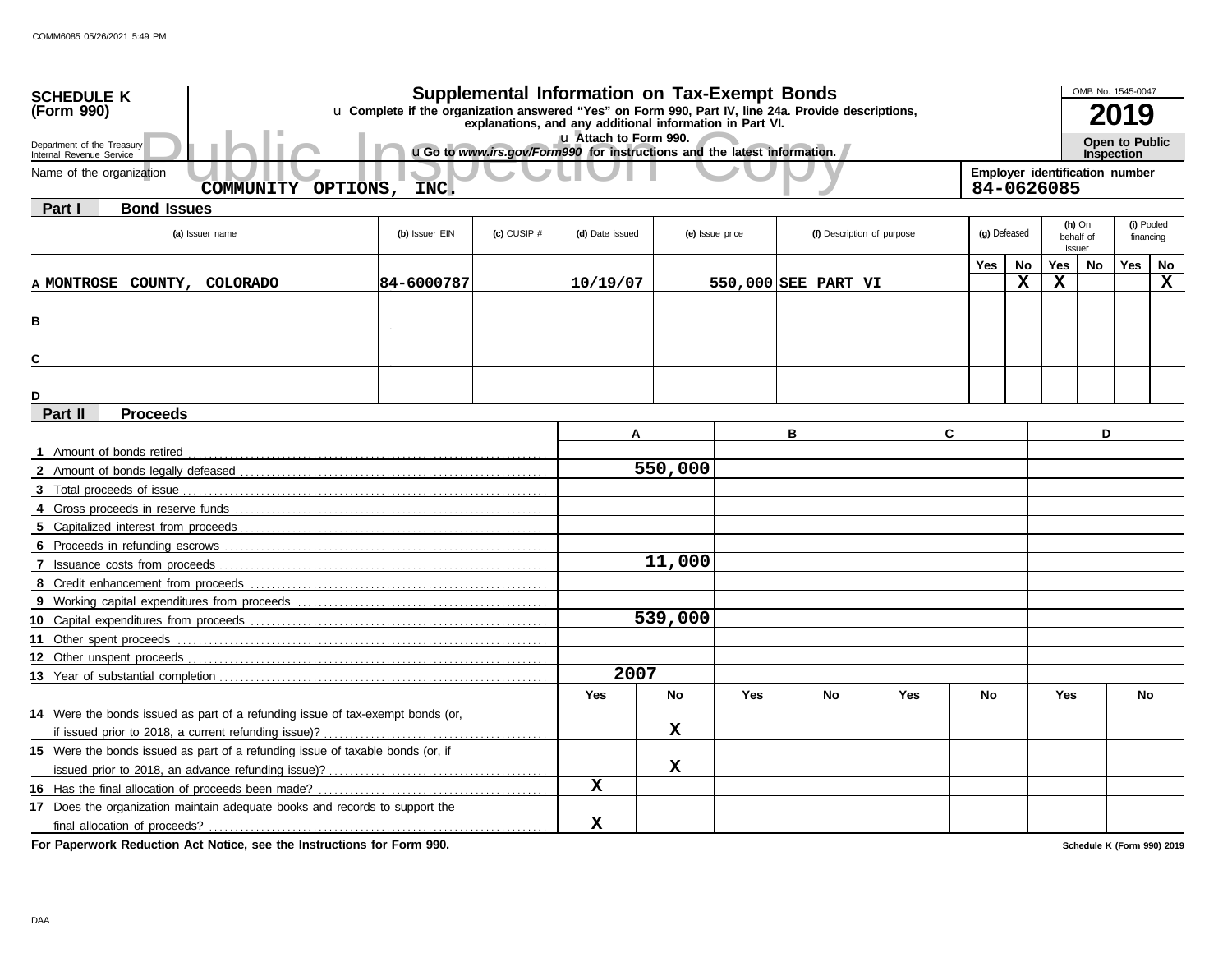#### Schedule K (Form 990) 2019 **COMMUNITY OPTIONS , INC .** 84-0626085 Page 2 **COMMUNITY OPTIONS, INC. 84-0626085**

|                | <b>Private Business Use</b><br>Part III                                                            |             |                         |            |               |            |               |            |               |
|----------------|----------------------------------------------------------------------------------------------------|-------------|-------------------------|------------|---------------|------------|---------------|------------|---------------|
|                |                                                                                                    |             | A                       |            | в             |            | C             |            | D             |
|                | 1 Was the organization a partner in a partnership, or a member of an LLC,                          | <b>Yes</b>  | <b>No</b>               | <b>Yes</b> | <b>No</b>     | <b>Yes</b> | <b>No</b>     | Yes        | <b>No</b>     |
|                | which owned property financed by tax-exempt bonds?                                                 | п           | $\mathbf x$             |            |               |            |               |            |               |
|                | 2 Are there any lease arrangements that may result in private business use of                      |             |                         |            |               |            |               |            |               |
|                |                                                                                                    |             | X.                      |            |               |            |               |            |               |
|                | 3a Are there any management or service contracts that may result in private                        |             |                         |            |               |            |               |            |               |
|                |                                                                                                    |             | X                       |            |               |            |               |            |               |
|                | <b>b</b> If "Yes" to line 3a, does the organization routinely engage bond counsel or other outside |             |                         |            |               |            |               |            |               |
|                | counsel to review any management or service contracts relating to the financed property?           |             |                         |            |               |            |               |            |               |
|                | c Are there any research agreements that may result in private business use of                     |             |                         |            |               |            |               |            |               |
|                |                                                                                                    |             | $\mathbf x$             |            |               |            |               |            |               |
|                | d If "Yes" to line 3c, does the organization routinely engage bond counsel or other                |             |                         |            |               |            |               |            |               |
|                | outside counsel to review any research agreements relating to the financed property?.              |             |                         |            |               |            |               |            |               |
|                | 4 Enter the percentage of financed property used in a private business use by entities             |             |                         |            |               |            |               |            |               |
|                |                                                                                                    |             | %                       |            |               |            | $\frac{0}{0}$ |            | ℅             |
|                | 5 Enter the percentage of financed property used in a private business use as a                    |             |                         |            |               |            |               |            |               |
|                | result of unrelated trade or business activity carried on by your organization,                    |             |                         |            |               |            |               |            |               |
|                | another section 501(c)(3) organization, or a state or local government $\mathbf{u}$                |             | %                       |            | %             |            | %             |            | ℅             |
| 6              |                                                                                                    |             | $\%$                    |            | $\frac{9}{6}$ |            | $\frac{0}{0}$ |            | $\frac{0}{0}$ |
| $\overline{7}$ | Does the bond issue meet the private security or payment test?                                     |             | $\overline{\mathbf{x}}$ |            |               |            |               |            |               |
|                | 8a Has there been a sale or disposition of any of the bond-financed property to a                  |             |                         |            |               |            |               |            |               |
|                | nongovernmental person other than a 501(c)(3) organization since the bonds were issued?            |             | $\mathbf x$             |            |               |            |               |            |               |
|                | <b>b</b> If "Yes" to line 8a, enter the percentage of bond-financed property sold or               |             |                         |            |               |            |               |            |               |
|                |                                                                                                    |             | %                       |            | $\%$          |            | %             |            |               |
|                | c If "Yes" to line 8a, was any remedial action taken pursuant to Regulations                       |             |                         |            |               |            |               |            |               |
|                |                                                                                                    |             |                         |            |               |            |               |            |               |
|                | 9 Has the organization established written procedures to ensure that all                           |             |                         |            |               |            |               |            |               |
|                | nonqualified bonds of the issue are remediated in accordance with the                              |             |                         |            |               |            |               |            |               |
|                | requirements under Regulations sections 1.141-12 and 1.145-2?                                      |             | x                       |            |               |            |               |            |               |
|                | <b>Part IV</b><br>Arbitrage                                                                        |             |                         |            |               |            |               |            |               |
|                |                                                                                                    |             | A                       |            | B             |            | C             |            | D             |
| 1              | Has the issuer filed Form 8038-T, Arbitrage Rebate, Yield Reduction and                            | Yes         | <b>No</b>               | <b>Yes</b> | <b>No</b>     | <b>Yes</b> | <b>No</b>     | <b>Yes</b> | <b>No</b>     |
|                |                                                                                                    |             | X                       |            |               |            |               |            |               |
|                |                                                                                                    |             |                         |            |               |            |               |            |               |
|                |                                                                                                    |             | $\mathbf{x}$            |            |               |            |               |            |               |
|                |                                                                                                    | x           |                         |            |               |            |               |            |               |
|                |                                                                                                    |             | $\mathbf{x}$            |            |               |            |               |            |               |
|                | If "Yes" to line 2c, provide in Part VI the date the rebate computation was                        |             |                         |            |               |            |               |            |               |
|                | performed                                                                                          |             |                         |            |               |            |               |            |               |
| 3              | Is the bond issue a variable rate issue?                                                           | $\mathbf x$ |                         |            |               |            |               |            |               |

**Schedule K (Form 990) 2019**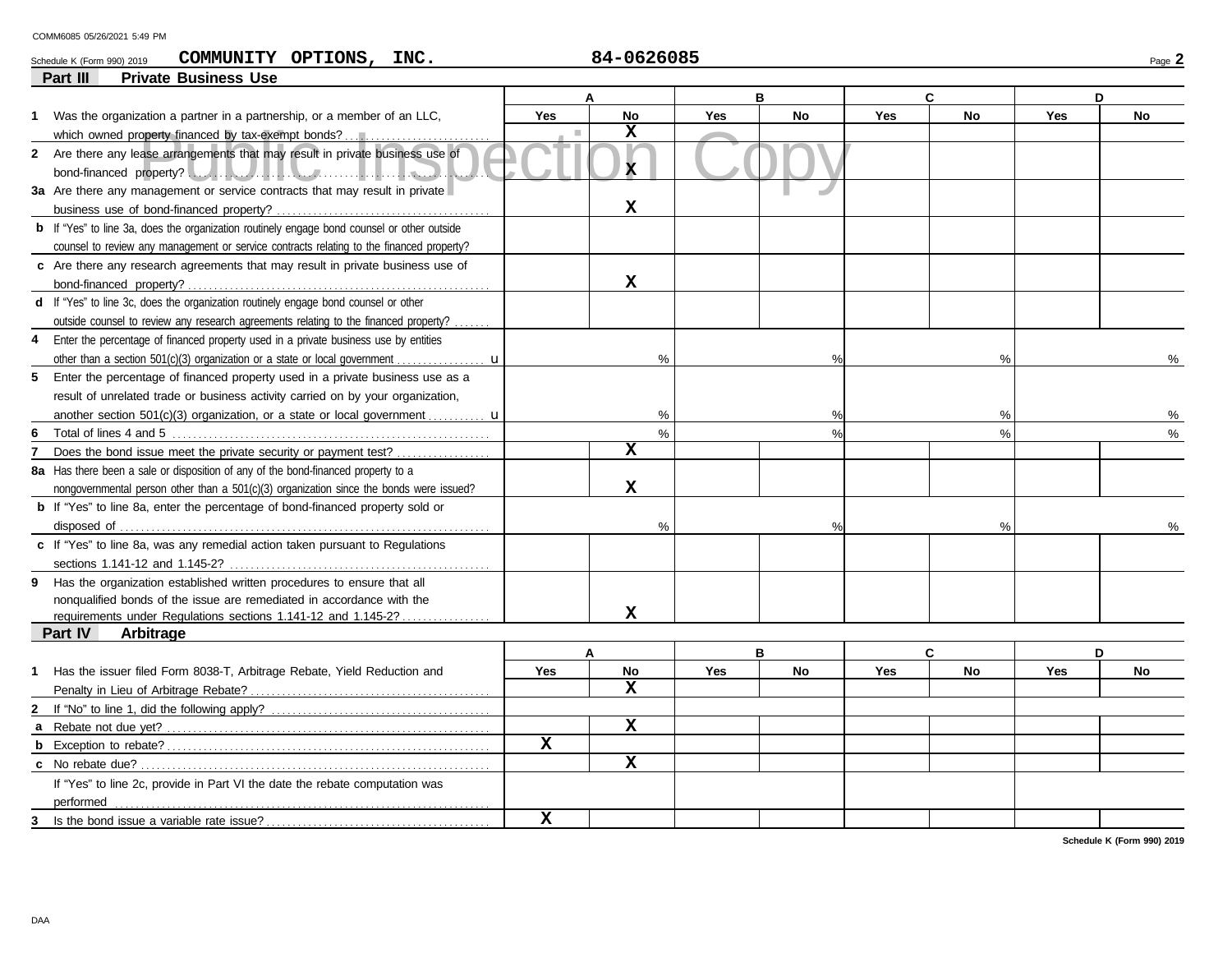### ect to the bond issue?<br>
Public Public Public Public Public Public Public Public Public Public Public Public Public Public Public Publ<br>
Public Public Public Public Public Public Public Public Public Public Public Public Pub **Part VI Part IV Arbitrage** *(continued)* Schedule K (Form 990) 2019 Page **3 COMMUNITY OPTIONS, INC. 84-0626085 Supplemental Information.** Provide additional information for responses to questions on Schedule K. See instructions applicable regulations? . . . . . . . . . . . . . . . . . . . . . . . . . . . . . . . . . . . . . . . . . . . . . . . . . . . . . . . . . . . **Part V Procedures To Undertake Corrective Action** voluntary closing agreement program if self-remediation isn't available under **Yes No Yes No Yes No Yes No A B C D** Has the organization established written procedures to ensure that violations of federal tax requirements are timely identified and corrected through the **7** Has the organization established written procedures to monitor the **d** Was the regulatory safe harbor for establishing the fair market value of the GIC satisfied? **6** Were any gross proceeds invested beyond an available temporary period? **b** Name of provider **c** Term of GIC **5a** Were gross proceeds invested in a guaranteed investment contract (GIC)? **A B C D Yes No Yes No Yes No Yes No** requirements of section 148? **4a** Has the organization or the governmental issuer entered into a qualified hedge with respect to the bond issue? **b** Name of provider **c** Term of hedge . . . . **d** Was the hedge superintegrated? . . . . . . . . . . . . . . . . . . . . . . . . . . . . . . . . . . . . . . . . . . . . . . . . . **e** Was the hedge terminated? . . . . . . . . . . . . . . . . . . . . . . . . . . . . . . . . . . . . . . . . . . . . . . . . . . . . . . **X WELLS FARGO, NA 20.0 X X X X X X SCHEDULE K - PURPOSE OF ISSUE DESCRIPTION MONTROSE COUNTY, COLORADO PURCHASE REAL PROPERTY AND REFINANCE DEBT.**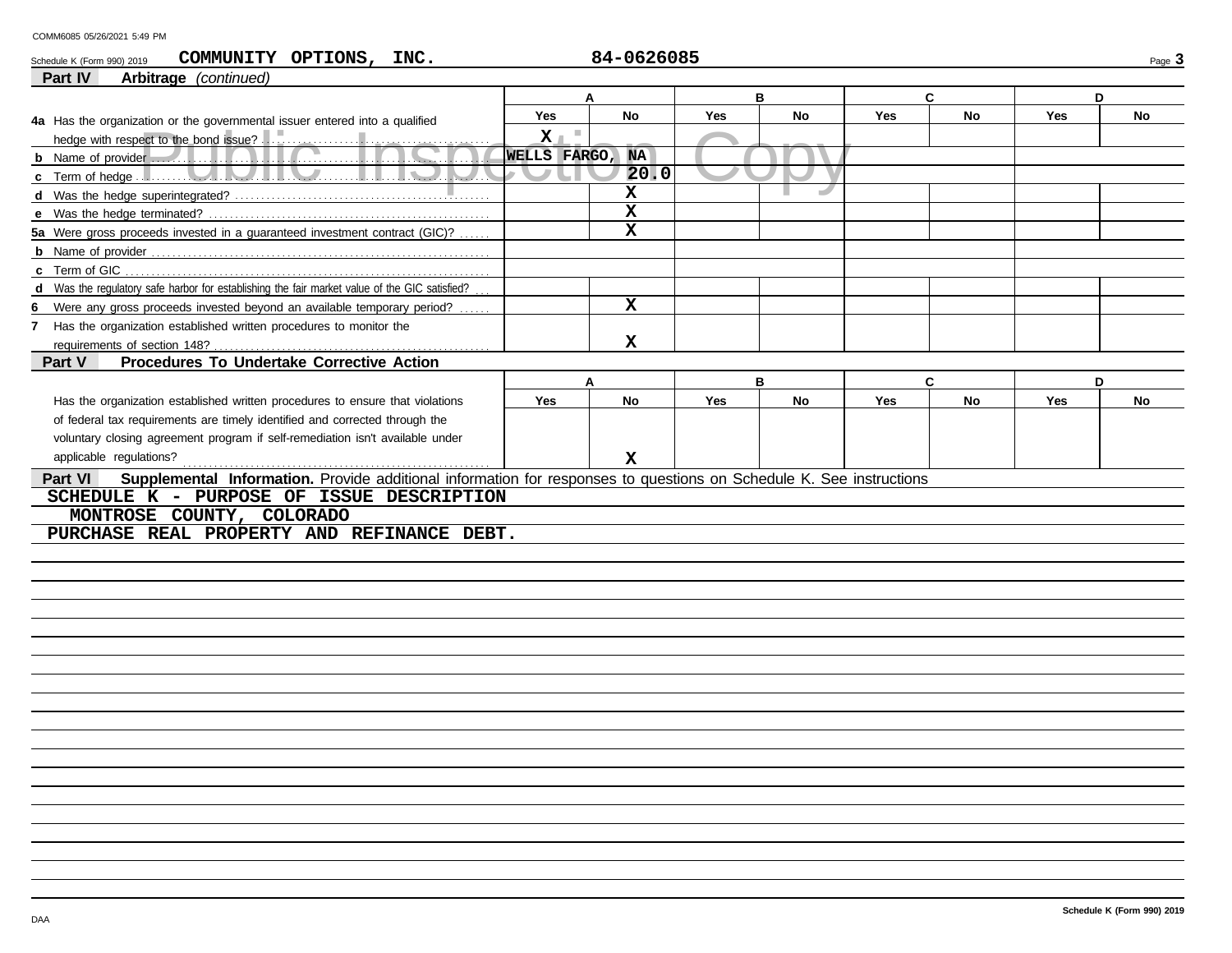| Schedule K (Form 990) 2019 | 84-0626085<br>COMMUNITY OPTIONS, INC.                                                                                                   | Page 4 |
|----------------------------|-----------------------------------------------------------------------------------------------------------------------------------------|--------|
|                            | Part VI Supplemental Information. Provide additional information for responses to questions on Schedule K. See instructions (continued) |        |
|                            |                                                                                                                                         |        |
|                            |                                                                                                                                         |        |
|                            | ш<br>$\mathbb{R}^n$<br><b>Contract</b><br><b>Contractor</b>                                                                             |        |
|                            |                                                                                                                                         |        |
|                            | ×                                                                                                                                       |        |
|                            |                                                                                                                                         |        |
|                            |                                                                                                                                         |        |
|                            |                                                                                                                                         |        |
|                            |                                                                                                                                         |        |
|                            |                                                                                                                                         |        |
|                            |                                                                                                                                         |        |
|                            |                                                                                                                                         |        |
|                            |                                                                                                                                         |        |
|                            |                                                                                                                                         |        |
|                            |                                                                                                                                         |        |
|                            |                                                                                                                                         |        |
|                            |                                                                                                                                         |        |
|                            |                                                                                                                                         |        |
|                            |                                                                                                                                         |        |
|                            |                                                                                                                                         |        |
|                            |                                                                                                                                         |        |
|                            |                                                                                                                                         |        |
|                            |                                                                                                                                         |        |
|                            |                                                                                                                                         |        |
|                            |                                                                                                                                         |        |
|                            |                                                                                                                                         |        |
|                            |                                                                                                                                         |        |
|                            |                                                                                                                                         |        |
|                            |                                                                                                                                         |        |
|                            |                                                                                                                                         |        |
|                            |                                                                                                                                         |        |
|                            |                                                                                                                                         |        |
|                            |                                                                                                                                         |        |
|                            |                                                                                                                                         |        |
|                            |                                                                                                                                         |        |
|                            |                                                                                                                                         |        |
|                            |                                                                                                                                         |        |
|                            |                                                                                                                                         |        |
|                            |                                                                                                                                         |        |
|                            |                                                                                                                                         |        |
|                            |                                                                                                                                         |        |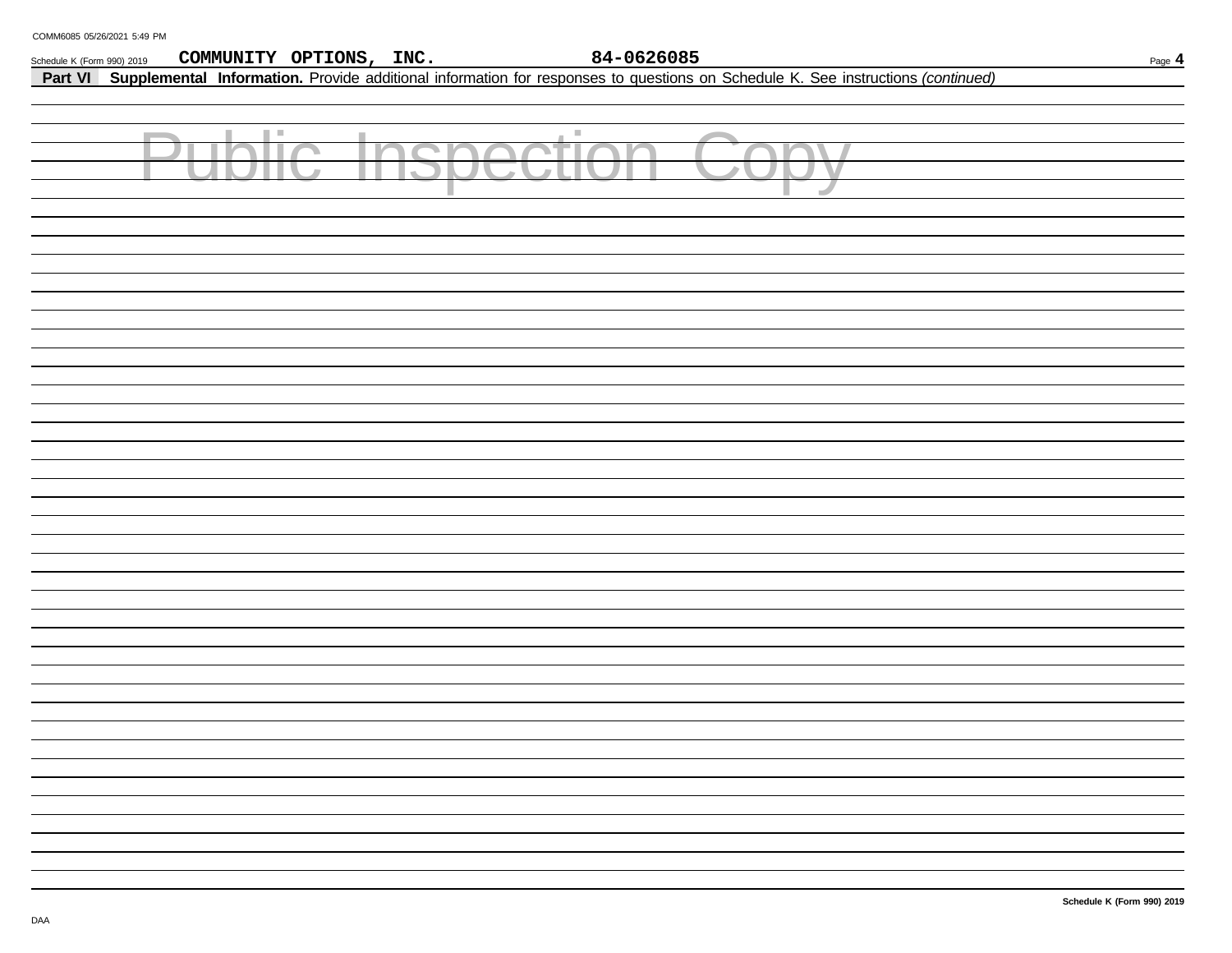| COMM6085 05/26/2021 5:49 PM |
|-----------------------------|
| <b>SCHEDULE L</b>           |
| (Form 990 or 990-EZ)        |

# **Transactions With Interested Persons**

**(Form 990 or 990-EZ) LI Complete if the organization answered "Yes" on Form 990, Part IV, line 25a, 25b, 26, 27, 28a, <b>2019** 

u **Attach to Form 990 or Form 990-EZ.**

u **Go to** *www.irs.gov/Form990* **for instructions and the latest information.**

Name of the organization Department of the Treasury Internal Revenue Service

### **Inspection Employer identification number**

**Open To Public**

OMB No. 1545-0047

|              | COMMUNITY OPTIONS, INC.                                                                                               |                   |                                                  |                         |              |                          |                                |                                                         |  |     |                           |                |             |
|--------------|-----------------------------------------------------------------------------------------------------------------------|-------------------|--------------------------------------------------|-------------------------|--------------|--------------------------|--------------------------------|---------------------------------------------------------|--|-----|---------------------------|----------------|-------------|
| Part I       | <b>Excess Benefit Transactions</b> (section $501(c)(3)$ , section $501(c)(4)$ , and $501(c)(29)$ organizations only). |                   |                                                  |                         |              |                          |                                |                                                         |  |     |                           |                |             |
|              | Complete if the organization answered "Yes" on Form 990, Part IV, line 25a or 25b, or Form 990-EZ, Part V, line 40b.  |                   |                                                  |                         |              |                          |                                |                                                         |  |     |                           |                |             |
| 1            | (a) Name of disqualified person                                                                                       |                   | (b) Relationship between disqualified person and |                         |              |                          | (c) Description of transaction |                                                         |  |     |                           | (d) Corrected? |             |
|              |                                                                                                                       |                   | organization                                     |                         |              |                          |                                | 84-0626085<br>(g) In default? (h) Approved<br>Yes<br>No |  | Yes |                           | No             |             |
| (1)          |                                                                                                                       |                   |                                                  |                         |              |                          |                                |                                                         |  |     |                           |                |             |
| (2)          |                                                                                                                       |                   |                                                  |                         |              |                          |                                |                                                         |  |     |                           |                |             |
| (3)          |                                                                                                                       |                   |                                                  |                         |              |                          |                                |                                                         |  |     |                           |                |             |
| (4)          |                                                                                                                       |                   |                                                  |                         |              |                          |                                |                                                         |  |     |                           |                |             |
| (5)          |                                                                                                                       |                   |                                                  |                         |              |                          |                                |                                                         |  |     |                           |                |             |
| (6)          |                                                                                                                       |                   |                                                  |                         |              |                          |                                |                                                         |  |     |                           |                |             |
| $\mathbf{2}$ | Enter the amount of tax incurred by the organization managers or disqualified persons during the year                 |                   |                                                  |                         |              |                          |                                |                                                         |  |     |                           |                |             |
| 3            |                                                                                                                       |                   |                                                  |                         |              |                          |                                |                                                         |  |     |                           |                |             |
|              |                                                                                                                       |                   |                                                  |                         |              |                          |                                |                                                         |  |     |                           |                |             |
| Part II      | Loans to and/or From Interested Persons.                                                                              |                   |                                                  |                         |              |                          |                                |                                                         |  |     |                           |                |             |
|              | Complete if the organization answered "Yes" on Form 990-EZ, Part V, line 38a or Form 990, Part IV, line 26; or if the |                   |                                                  |                         |              |                          |                                |                                                         |  |     |                           |                |             |
|              | organization reported an amount on Form 990, Part X, line 5, 6, or 22.                                                |                   |                                                  |                         |              |                          |                                |                                                         |  |     |                           |                |             |
|              | (a) Name of interested person                                                                                         | (b) Relationship  | (c) Purpose of                                   | $(d)$ Loan              | (e) Original |                          | (f) Balance due                |                                                         |  |     |                           |                | (i) Written |
|              |                                                                                                                       | with organization | loan                                             | to or from<br>the org.? |              | principal amount         |                                |                                                         |  |     | by board or<br>committee? |                | agreement?  |
|              |                                                                                                                       |                   |                                                  | To From                 |              |                          |                                |                                                         |  | Yes | No                        | Yes            | No          |
|              |                                                                                                                       |                   |                                                  |                         |              |                          |                                |                                                         |  |     |                           |                |             |
| (1)          | the control of the control of the control of the control of the control of                                            |                   |                                                  |                         |              |                          |                                |                                                         |  |     |                           |                |             |
|              |                                                                                                                       |                   |                                                  |                         |              |                          |                                |                                                         |  |     |                           |                |             |
| (2)          | <u> 1989 - Johann Barbara, martxa alemaniar amerikan a</u>                                                            |                   |                                                  |                         |              |                          |                                |                                                         |  |     |                           |                |             |
|              |                                                                                                                       |                   |                                                  |                         |              |                          |                                |                                                         |  |     |                           |                |             |
| (3)          | <u> 1980 - Johann Barn, amerikansk politiker (d. 1980)</u>                                                            |                   |                                                  |                         |              |                          |                                |                                                         |  |     |                           |                |             |
|              |                                                                                                                       |                   |                                                  |                         |              |                          |                                |                                                         |  |     |                           |                |             |
| (4)          |                                                                                                                       |                   |                                                  |                         |              |                          |                                |                                                         |  |     |                           |                |             |
| (5)          |                                                                                                                       |                   |                                                  |                         |              |                          |                                |                                                         |  |     |                           |                |             |
|              | <u> 1980 - Johann Barbara, martxa alemaniar a</u>                                                                     |                   |                                                  |                         |              |                          |                                |                                                         |  |     |                           |                |             |
| (6)          |                                                                                                                       |                   |                                                  |                         |              |                          |                                |                                                         |  |     |                           |                |             |
|              |                                                                                                                       |                   |                                                  |                         |              |                          |                                |                                                         |  |     |                           |                |             |
| (7)          | <u> 1989 - Johann Stoff, Amerikaansk politiker (</u>                                                                  |                   |                                                  |                         |              |                          |                                |                                                         |  |     |                           |                |             |
|              |                                                                                                                       |                   |                                                  |                         |              |                          |                                |                                                         |  |     |                           |                |             |
| (8)          |                                                                                                                       |                   |                                                  |                         |              |                          |                                |                                                         |  |     |                           |                |             |
|              |                                                                                                                       |                   |                                                  |                         |              |                          |                                |                                                         |  |     |                           |                |             |
| (9)          |                                                                                                                       |                   |                                                  |                         |              |                          |                                |                                                         |  |     |                           |                |             |
|              |                                                                                                                       |                   |                                                  |                         |              |                          |                                |                                                         |  |     |                           |                |             |
| (10)         |                                                                                                                       |                   |                                                  |                         |              |                          |                                |                                                         |  |     |                           |                |             |
| <b>Total</b> |                                                                                                                       |                   |                                                  |                         |              | $\mathbf{u} \mathbf{\$}$ |                                |                                                         |  |     |                           |                |             |
| Part III     | Grants or Assistance Benefiting Interested Persons.                                                                   |                   |                                                  |                         |              |                          |                                |                                                         |  |     |                           |                |             |
|              | Complete if the organization answered "Yes" on Form 990, Part IV, line 27.                                            |                   |                                                  |                         |              |                          |                                |                                                         |  |     |                           |                |             |

| (a) Name of interested person | (b) Relationship between interested<br>person and the organization | (c) Amount of assistance | (d) Type of assistance | (e) Purpose of assistance |
|-------------------------------|--------------------------------------------------------------------|--------------------------|------------------------|---------------------------|
| (1)                           |                                                                    |                          |                        |                           |
| (2)                           |                                                                    |                          |                        |                           |
| (3)                           |                                                                    |                          |                        |                           |
| (4)                           |                                                                    |                          |                        |                           |
| (5)                           |                                                                    |                          |                        |                           |
| (6)                           |                                                                    |                          |                        |                           |
| (7)                           |                                                                    |                          |                        |                           |
| (8)                           |                                                                    |                          |                        |                           |
| (9)                           |                                                                    |                          |                        |                           |
| (10)                          |                                                                    |                          |                        |                           |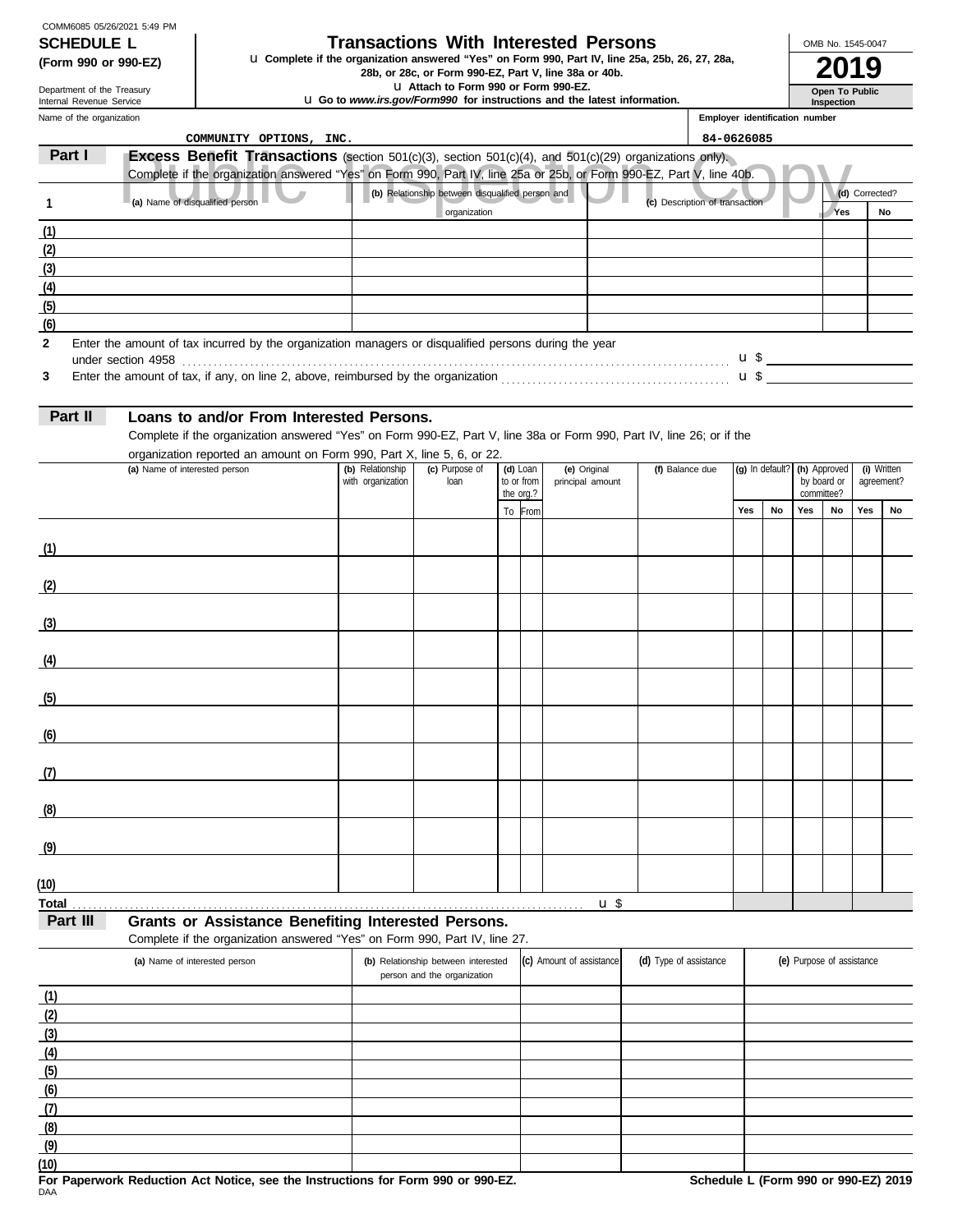#### Schedule L (Form 990 or 990-EZ) 2019 **COMMUNITY OPTIONS, INC.** 84-0626085 Page 2 **COMMUNITY OPTIONS, INC. 84-0626085**

# Part IV Business Transactions Involving Interested Persons.

Complete if the organization answered "Yes" on Form 990, Part IV, line 28a, 28b, or 28c.

| (a) Name of interested person       | (b) Relationship between<br>interested person and the | (c) Amount of<br>transaction | (d) Description of transaction  | (e) Sharing<br>of org.<br>revenues? |    |
|-------------------------------------|-------------------------------------------------------|------------------------------|---------------------------------|-------------------------------------|----|
| <b>I</b>                            | organization                                          | ш                            |                                 | Yes                                 | No |
| (1) <b>DAVID</b><br><b>KIENHOLZ</b> | <b>BOARD</b><br><b>MEMBER</b>                         |                              | <b>AGENCY</b><br><b>REALTOR</b> |                                     | х  |
| (2)                                 |                                                       |                              |                                 |                                     |    |
| (3)                                 |                                                       |                              |                                 |                                     |    |
| (4)                                 |                                                       |                              |                                 |                                     |    |
| (5)                                 |                                                       |                              |                                 |                                     |    |
| (6)                                 |                                                       |                              |                                 |                                     |    |
| (7)                                 |                                                       |                              |                                 |                                     |    |
| (8)                                 |                                                       |                              |                                 |                                     |    |
| (9)                                 |                                                       |                              |                                 |                                     |    |
| (10)                                |                                                       |                              |                                 |                                     |    |

## Part V Supplemental Information.

Provide additional information for responses to questions on Schedule L (see instructions).

# **SCHEDULE L, PART V - ADDITIONAL INFORMATION**

# **DAVID KIENHOLZ IS A BOARD MEMBER AND IS ALSO THE REAL ESTATE BROKER FOR**

## **COMMUNITY OPTIONS, INC. NO COMMISSIONS PAID IN FYE20.**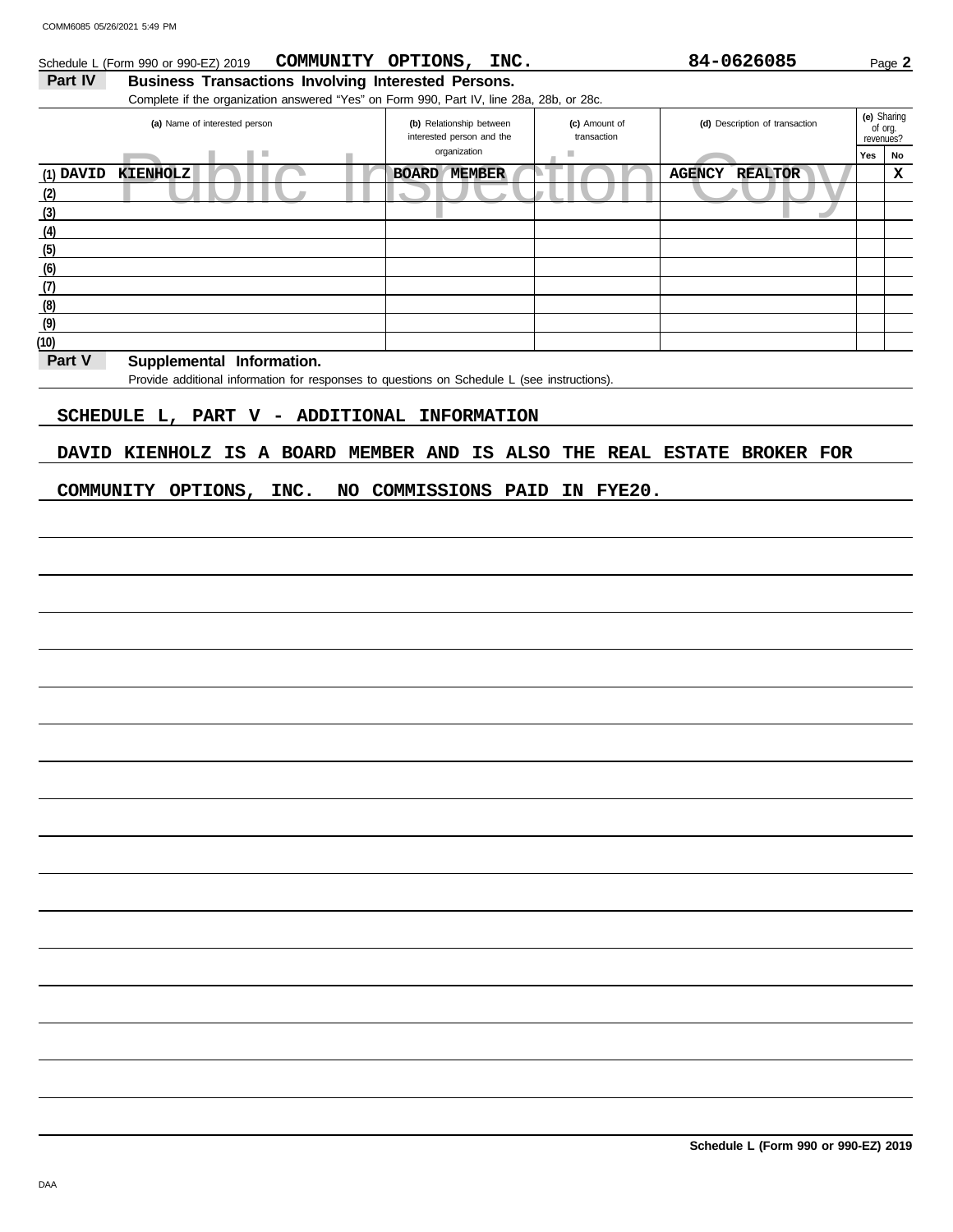| <b>SCHEDULE O</b>                                      | Supplemental Information to Form 990 or 990-EZ                                                                                         | OMB No. 1545-0047                          |
|--------------------------------------------------------|----------------------------------------------------------------------------------------------------------------------------------------|--------------------------------------------|
| (Form 990 or 990-EZ)                                   | Complete to provide information for responses to specific questions on<br>Form 990 or 990-EZ or to provide any additional information. | 2019                                       |
| Department of the Treasury<br>Internal Revenue Service | u Attach to Form 990 or 990-EZ.<br>u Go to www.irs.gov/Form990 for the latest information.                                             | <b>Open to Public</b><br><b>Inspection</b> |
| Name of the organization<br>COMMUNITY                  | 84-0626085<br>OPTIONS,<br>INC.                                                                                                         | <b>Employer identification number</b>      |
|                                                        |                                                                                                                                        |                                            |
| FORM 990<br>$\overline{\phantom{0}}$                   | ORGANIZATION'S MISSION                                                                                                                 |                                            |
| <b>THE MISSION OF</b>                                  | COMMUNITY OPTIONS, INC. IS TO ASSURE THE PROVISION OF                                                                                  |                                            |
| <b>SERVICES AND</b><br>SUPPORTS                        | TO PEOPLE FOR THE SIX COUNTIES OF REGION 10 WHO                                                                                        |                                            |
| MEET<br>THE<br>DEFINITION OF                           | HAVING A DEVELOPMENTAL DISABILITY.<br><b>THESE</b>                                                                                     |                                            |
| <b>SERVICES AND</b>                                    | SUPPORTS ARE DESIGNED TO ENABLE<br>THE PEOPLE SERVED TO:                                                                               |                                            |
| ı.                                                     | UNCOVER AND DEVELOP THE UNIQUE GIFTS EACH HAS SO AS TO BE ABLE TO                                                                      |                                            |
| MORE FULLY CONTRIBUTE                                  | TO THEIR FAMILY,<br>THEIR COMMUNITY, AND SOCIETY AT                                                                                    |                                            |
| LARGE.                                                 |                                                                                                                                        |                                            |
| 2.                                                     | ESTABLISH AND DEVELOP MEANINGFUL RELATIONSHIPS<br><b>THROUGHOUT</b><br>THEIR                                                           |                                            |
| COMMUNITY.                                             |                                                                                                                                        |                                            |
| з.<br><b>ENHANCE</b>                                   | THEIR CAPACITY TO MAKE CHOICES AND LEARN FROM THE                                                                                      |                                            |
| CONSEQUENCES OF                                        | THEIR CHOICES.                                                                                                                         |                                            |
| ENJOY LIFE TO THE FULLEST.<br>4.                       |                                                                                                                                        |                                            |
|                                                        |                                                                                                                                        |                                            |
| FORM 990,                                              | PART III, LINE 4D - ALL OTHER ACCOMPLISHMENTS                                                                                          |                                            |
|                                                        | EARLY INTERVENTION - PROVIDED FOR CHILDREN FROM BIRTH TO AGE TWO,                                                                      |                                            |
|                                                        | OFFERING INFANTS, TODDLERS AND THEIR FAMILIES SERVICES AND SUPPORTS TO                                                                 |                                            |
|                                                        | ENHANCE CHILD DEVELOPMENTS IN AREAS OF COGNITION, SPEECH, COMMUNICATION                                                                |                                            |
|                                                        | AND OTHER SKILLS. SERVED 106 INDIVIDUALS.                                                                                              |                                            |
| <b>EXPENSES \$284,494 REVENUE \$314,048</b>            |                                                                                                                                        |                                            |
|                                                        |                                                                                                                                        |                                            |
|                                                        | FAMILY SUPPORT. SERVED 85 INDIVIDUALS.                                                                                                 |                                            |
| <b>EXPENSES \$112,950 REVENUE \$132,796</b>            |                                                                                                                                        |                                            |
|                                                        |                                                                                                                                        |                                            |
|                                                        | CHILDREN'S EXTENSIVE SUPPORT. SERVED 7 INDIVIDUALS.                                                                                    |                                            |
|                                                        |                                                                                                                                        |                                            |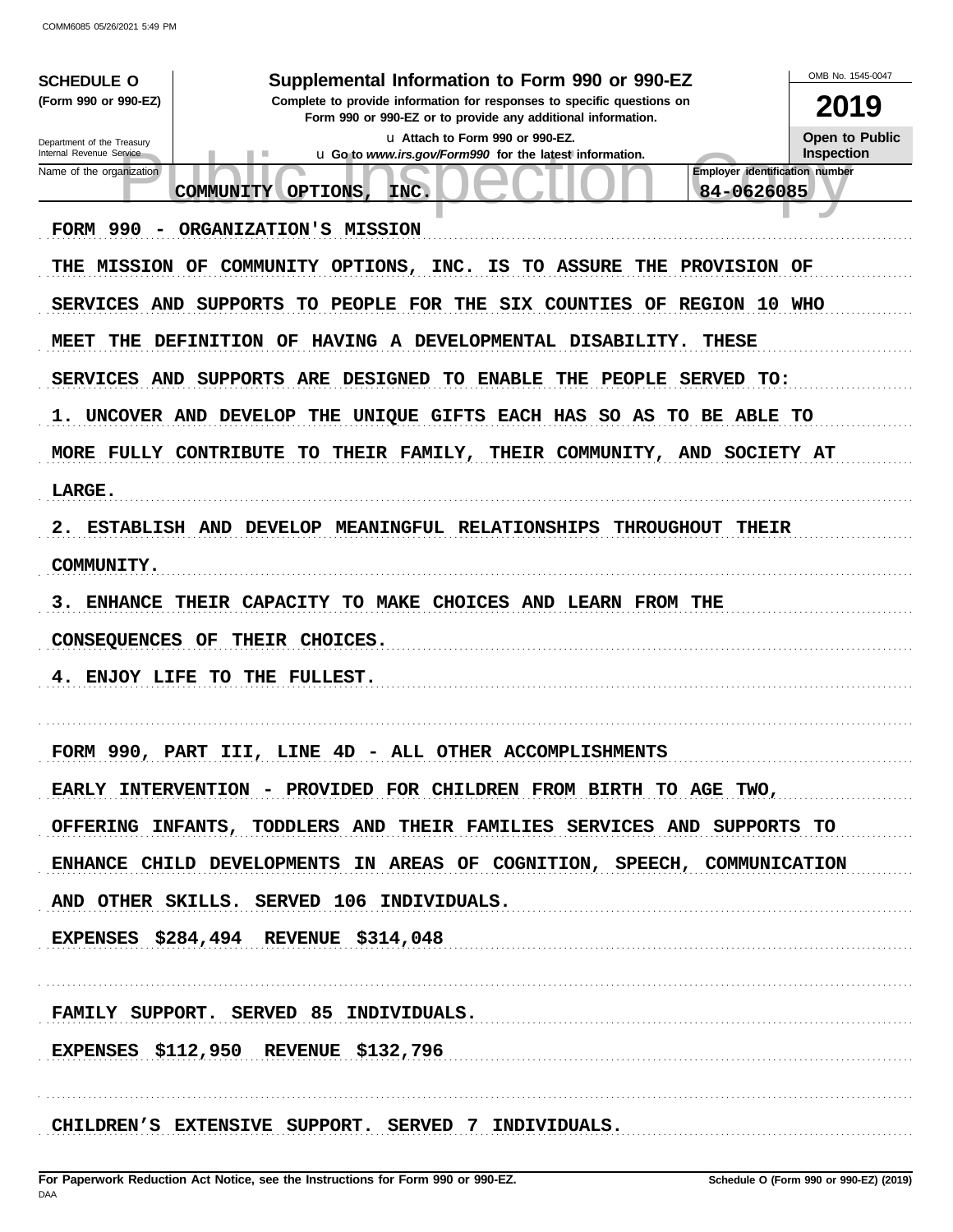Employer identification number 84-0626085

Schedule O (Form 990 or 990-EZ) (2019) Name of the organization

COMMUNITY OPTIONS, INC.

| EXPENSES \$80,918 REVENUE \$75,318                                         |
|----------------------------------------------------------------------------|
|                                                                            |
| - DOCUMENTATION BY COMMITTEE EXPLANATION<br>FORM 990, PART VI, LINE 8B     |
| COMMITTEES DO NOT HAVE AUTHORITY TO ACT ON THEIR OWN.                      |
|                                                                            |
| FORM 990, PART VI, LINE 11B - ORGANIZATION'S PROCESS TO REVIEW FORM 990    |
| CFO REVIEWS 990 AND PRESENTS IT TO THE AUDIT/FINANCE COMMITTEE.<br>THE     |
| COMMITTEE REVIEWS AND APPROVES AND PRESENTS FINDINGS TO FULL BOARD.        |
| FORM 990, PART VI, LINE 12C - ENFORCEMENT OF CONFLICTS POLICY              |
| REMINDERS ARE GIVEN BY STAFF AND OTHER BOARD MEMBERS AS SITUATIONS ARISE   |
| AND RECORDED IN THE MINUTES IF APPROPRIATE. NOTHING IS SIGNED ON AN ANNUAL |
| <b>BASIS HOWEVER.</b>                                                      |
|                                                                            |
| FORM 990, PART VI, LINE 15A - COMPENSATION PROCESS FOR TOP OFFICIAL        |
| NO SALARY INCREASE IN FY20 FOR CEO.                                        |
|                                                                            |
| FORM 990, PART VI, LINE 19 - GOVERNING DOCUMENTS DISCLOSURE EXPLANATION    |
| AVAILABLE UPON REQUEST; MONTHLY AND AUDITED FINANCIAL STATEMENTS ARE ALSO  |
| AVAILABLE ON THE AGENCY'S WEBSITE.                                         |
|                                                                            |
| FORM 990, PART IX, LINE 11G - OTHER FEES FOR SERVICES                      |
| <b>DESCRIPTION</b>                                                         |
|                                                                            |
| TOT/PROG SERVICE MGT & GENERAL<br><b>FUNDRAISING</b>                       |
| <b>OTHER FEES</b>                                                          |
| $\frac{1}{5}$ 827,200 $\frac{1}{5}$ 40,684<br>$\mathbf 0$                  |
| <b>PURCHASED SERVICES</b>                                                  |

PAGE 1 OF 2

Schedule O (Form 990 or 990-EZ) (2019)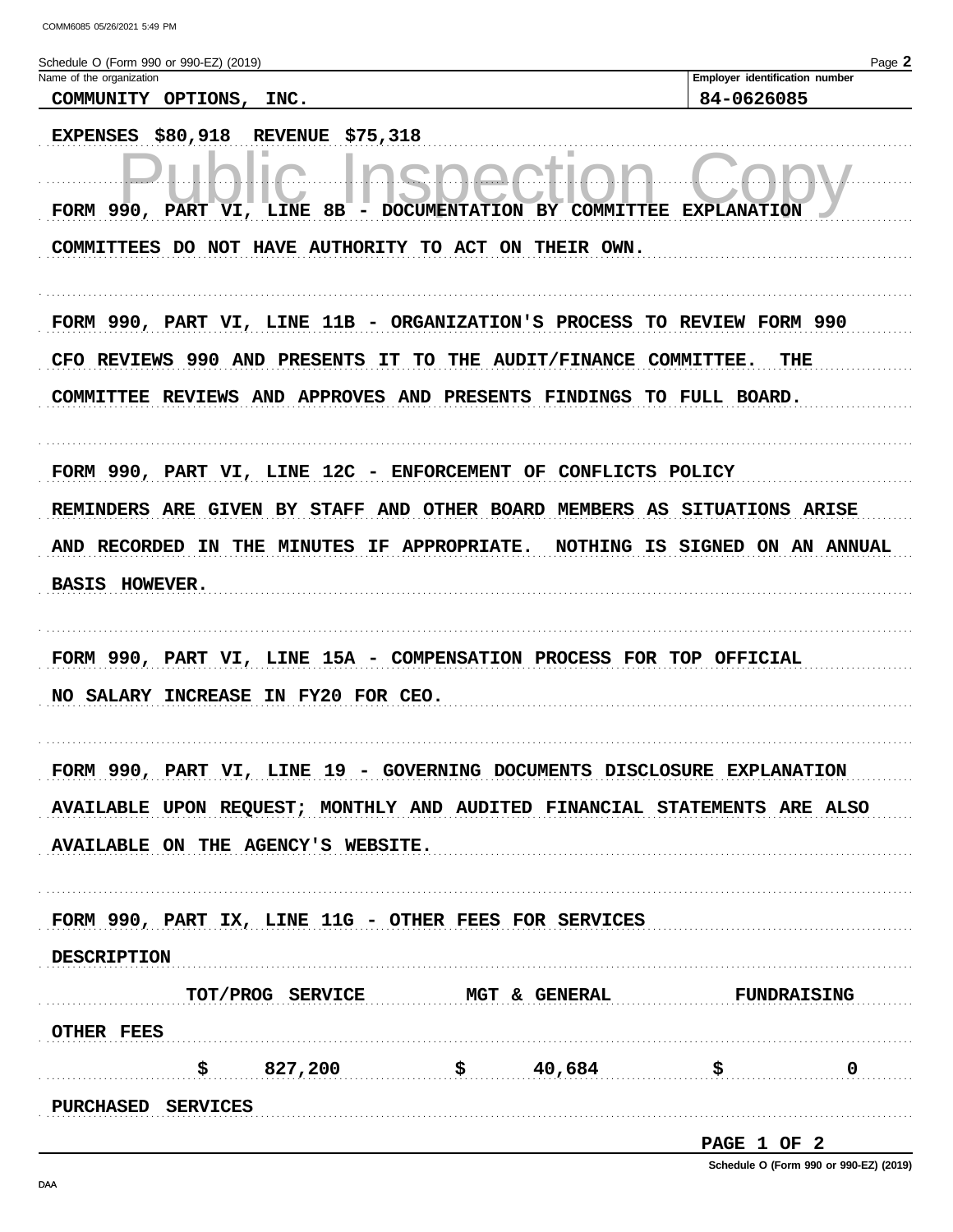| Schedule O (Form 990 or 990-EZ) (2019)<br>Name of the organization |                    |         |                                                                     |        | Page 2<br>Employer identification number |
|--------------------------------------------------------------------|--------------------|---------|---------------------------------------------------------------------|--------|------------------------------------------|
| COMMUNITY OPTIONS, INC.                                            |                    |         |                                                                     |        | 84-0626085                               |
|                                                                    | \$                 | 60,494  | \$                                                                  | 0      | \$<br>$\mathbf 0$                        |
|                                                                    | <b>TOTAL</b><br>\$ | 887,694 | \$                                                                  | 40,684 | \$<br>$\mathbf 0$                        |
|                                                                    |                    |         | FORM 990, PART XI, LINE 9 - OTHER CHANGES IN NET ASSETS EXPLANATION |        |                                          |
| LOSSES REPORTED ON RETURN                                          |                    |         |                                                                     |        | \$<br>$-212,471$                         |
| SPECIAL EVENT                                                      |                    |         |                                                                     |        | \$<br>3,990                              |
| RENTAL EXPENSE                                                     |                    |         |                                                                     |        | \$<br>3,931                              |
| SPECIAL EVENT                                                      |                    |         |                                                                     |        | \$<br>$-3,990$                           |
| RENTAL EXPENSE                                                     |                    |         |                                                                     |        | \$<br>$-3,931$                           |
| <b>TOTAL</b>                                                       |                    |         |                                                                     |        | \$<br>$-212,471$                         |
|                                                                    |                    |         |                                                                     |        |                                          |
|                                                                    |                    |         |                                                                     |        |                                          |
|                                                                    |                    |         |                                                                     |        |                                          |
|                                                                    |                    |         |                                                                     |        |                                          |
|                                                                    |                    |         |                                                                     |        |                                          |
|                                                                    |                    |         |                                                                     |        |                                          |
|                                                                    |                    |         |                                                                     |        |                                          |
|                                                                    |                    |         |                                                                     |        |                                          |
|                                                                    |                    |         |                                                                     |        |                                          |
|                                                                    |                    |         |                                                                     |        |                                          |
|                                                                    |                    |         |                                                                     |        |                                          |
|                                                                    |                    |         |                                                                     |        |                                          |
|                                                                    |                    |         |                                                                     |        |                                          |
|                                                                    |                    |         |                                                                     |        |                                          |
|                                                                    |                    |         |                                                                     |        |                                          |
|                                                                    |                    |         |                                                                     |        |                                          |

|--|

Schedule O (Form 990 or 990-EZ) (2019)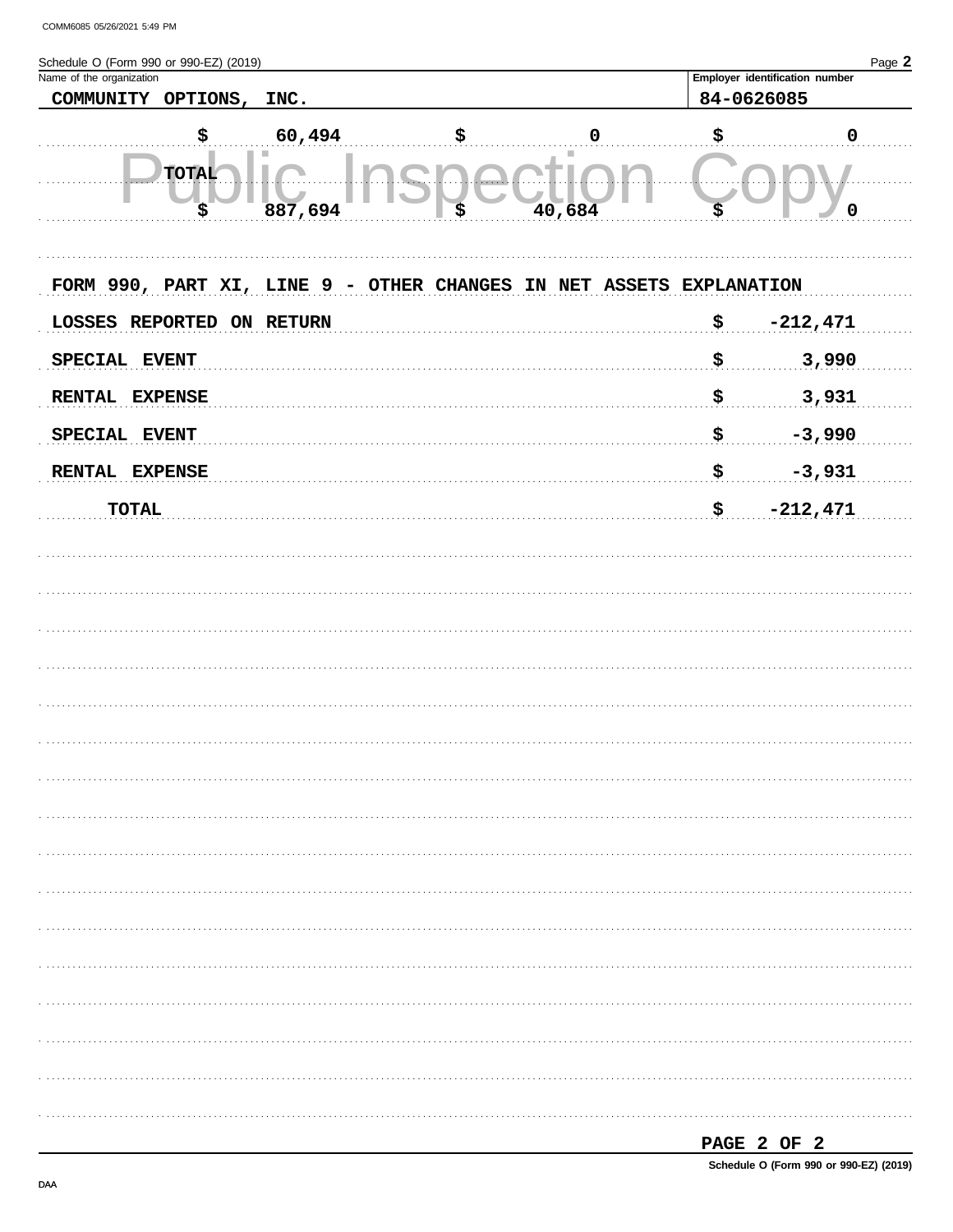|    |                                                                                                   |                                                                                                        |                                                |                                                                                                                                                                                                                                      |                         |                |       |                                                                           |                 | OMB No. 1545-0047             |
|----|---------------------------------------------------------------------------------------------------|--------------------------------------------------------------------------------------------------------|------------------------------------------------|--------------------------------------------------------------------------------------------------------------------------------------------------------------------------------------------------------------------------------------|-------------------------|----------------|-------|---------------------------------------------------------------------------|-----------------|-------------------------------|
|    | Form 990-T                                                                                        |                                                                                                        |                                                | <b>Exempt Organization Business Income Tax Return</b><br>(and proxy tax under section 6033(e))                                                                                                                                       |                         |                |       |                                                                           |                 |                               |
|    |                                                                                                   |                                                                                                        |                                                | For calendar year 2019 or other tax year beginning $07/01/19$ , and ending $06/30/20$                                                                                                                                                |                         |                |       |                                                                           |                 | 2019                          |
|    | Department of the Treasury                                                                        |                                                                                                        |                                                | <b>UGo</b> to www.irs.gov/Form990T for instructions and the latest information.                                                                                                                                                      |                         |                |       |                                                                           |                 | Open to Public Inspection for |
|    | Internal Revenue Service                                                                          | Lu Do not enter SSN numbers on this form as it may be made public if your organization is a 501(c)(3). |                                                |                                                                                                                                                                                                                                      |                         |                |       |                                                                           |                 |                               |
|    | Check box if<br>address changed                                                                   |                                                                                                        | Name of organization                           | Check box if name changed and see instructions.)                                                                                                                                                                                     |                         |                |       | D Employer identification number<br>(Employees' trust, see instructions.) |                 |                               |
| в  | Exempt under section                                                                              |                                                                                                        |                                                |                                                                                                                                                                                                                                      |                         |                |       |                                                                           |                 |                               |
|    | X<br>$501($ <b>C</b> $)1$<br>3                                                                    | Print                                                                                                  | COMMUNITY OPTIONS,                             | INC.                                                                                                                                                                                                                                 |                         |                |       | 84-0626085                                                                |                 |                               |
|    | 220(e)<br>408(e)                                                                                  | or                                                                                                     | PO BOX 31                                      | Number, street, and room or suite no. If a P.O. box, see instructions.                                                                                                                                                               |                         |                |       | E Unrelated business activity code                                        |                 |                               |
|    | 530(a)<br>408A<br>529(a)                                                                          | <b>Type</b>                                                                                            |                                                | City or town, state or province, country, and ZIP or foreign postal code                                                                                                                                                             |                         |                |       | (See instructions.)                                                       |                 |                               |
|    |                                                                                                   |                                                                                                        | <b>MONTROSE</b>                                |                                                                                                                                                                                                                                      |                         | CO 81402       |       | 624100                                                                    |                 |                               |
| C  | Book value of all assets<br>at end of year                                                        | F.                                                                                                     |                                                | Group exemption number (See instructions.) u                                                                                                                                                                                         |                         |                |       |                                                                           |                 |                               |
|    | 7,365,201                                                                                         |                                                                                                        | <b>G</b> Check organization type <b>u</b>      | $ \mathbf{X} $ 501(c) corporation                                                                                                                                                                                                    |                         | $501(c)$ trust |       | $401(a)$ trust                                                            |                 | Other trust                   |
| н. | Enter the number of the organization's unrelated trades or businesses. $\mathbf u$                |                                                                                                        |                                                |                                                                                                                                                                                                                                      | $\mathbf{1}$            |                |       | Describe the only (or first) unrelated trade or business here             |                 |                               |
|    | u INTEREST ON NOTE RECEIVABLE                                                                     |                                                                                                        |                                                |                                                                                                                                                                                                                                      |                         |                |       |                                                                           |                 | . If only one, complete       |
|    |                                                                                                   |                                                                                                        |                                                | Parts I-V. If more than one, describe the first in the blank space at the end of the previous sentence, complete Parts I and II, complete a                                                                                          |                         |                |       |                                                                           |                 |                               |
|    | Schedule M for each additional trade or business, then complete Parts III-V.                      |                                                                                                        |                                                |                                                                                                                                                                                                                                      |                         |                |       |                                                                           |                 |                               |
|    |                                                                                                   |                                                                                                        |                                                |                                                                                                                                                                                                                                      |                         |                |       |                                                                           |                 | Yes $ \mathbf{X} $ No         |
|    | If "Yes," enter the name and identifying number of the parent corporation.                        |                                                                                                        |                                                |                                                                                                                                                                                                                                      |                         |                |       |                                                                           |                 |                               |
|    | u<br>The books are in care of <b>u</b>                                                            |                                                                                                        | <b>STEVE DAHLMAN</b>                           |                                                                                                                                                                                                                                      |                         |                |       | Telephone number <b>u</b>                                                 |                 | 970-249-1412                  |
|    | Part I                                                                                            |                                                                                                        | Unrelated Trade or Business Income             |                                                                                                                                                                                                                                      |                         | (A) Income     |       | (B) Expenses                                                              |                 | (C) Net                       |
| 1a | Gross receipts or sales                                                                           |                                                                                                        |                                                |                                                                                                                                                                                                                                      |                         |                |       |                                                                           |                 |                               |
| b  | Less returns and allowances                                                                       |                                                                                                        |                                                | c Balance  u                                                                                                                                                                                                                         | 1c                      |                |       |                                                                           |                 |                               |
| 2  |                                                                                                   |                                                                                                        |                                                |                                                                                                                                                                                                                                      | $\mathbf{2}$            |                |       |                                                                           |                 |                               |
| 3  | Gross profit. Subtract line 2 from line 1c                                                        |                                                                                                        |                                                |                                                                                                                                                                                                                                      | $\overline{\mathbf{3}}$ |                |       |                                                                           |                 |                               |
| 4a |                                                                                                   |                                                                                                        |                                                |                                                                                                                                                                                                                                      | 4a                      |                |       |                                                                           |                 |                               |
| b  |                                                                                                   |                                                                                                        |                                                | Net gain (loss) (Form 4797, Part II, line 17) (attach Form 4797)                                                                                                                                                                     | 4 <sub>b</sub>          |                |       |                                                                           |                 |                               |
| с  | Capital loss deduction for trusts                                                                 |                                                                                                        |                                                |                                                                                                                                                                                                                                      | 4 <sub>c</sub>          |                |       |                                                                           |                 |                               |
| 5  | Income (loss) from partnership and S corporation (attach                                          |                                                                                                        |                                                |                                                                                                                                                                                                                                      |                         |                |       |                                                                           |                 |                               |
|    | statement)                                                                                        |                                                                                                        |                                                |                                                                                                                                                                                                                                      | 5                       |                |       |                                                                           |                 |                               |
| 6  | Rent income (Schedule C)                                                                          |                                                                                                        |                                                |                                                                                                                                                                                                                                      | 6                       |                |       |                                                                           |                 |                               |
| 7  | Unrelated debt-financed income (Schedule E)                                                       |                                                                                                        |                                                |                                                                                                                                                                                                                                      | $\overline{7}$          |                |       |                                                                           |                 |                               |
| 8  |                                                                                                   |                                                                                                        |                                                | Interest, annuities, royalties, and rents from controlled organization (Schedule F)                                                                                                                                                  | 8                       |                |       |                                                                           |                 |                               |
| 9  |                                                                                                   |                                                                                                        |                                                | Investment income of a section 501(c)(7), (9), or (17) organization (Schedule G)                                                                                                                                                     | 9                       |                |       |                                                                           |                 |                               |
| 10 | Exploited exempt activity income (Schedule I)                                                     |                                                                                                        |                                                |                                                                                                                                                                                                                                      | 10                      |                |       |                                                                           |                 |                               |
| 11 | Advertising income (Schedule J)<br>Other income (See instructions; attach schedule)<br>SEE STMT 1 |                                                                                                        |                                                |                                                                                                                                                                                                                                      | 11                      |                |       |                                                                           |                 |                               |
| 12 |                                                                                                   |                                                                                                        |                                                |                                                                                                                                                                                                                                      | 12                      |                | 5,427 |                                                                           |                 | 5,427                         |
| 13 |                                                                                                   |                                                                                                        |                                                |                                                                                                                                                                                                                                      | 13                      |                | 5,427 |                                                                           |                 | 5,427                         |
|    | Part II                                                                                           |                                                                                                        | connected with the unrelated business income.) | Deductions Not Taken Elsewhere (See instructions for limitations on deductions.) (Deductions must be directly                                                                                                                        |                         |                |       |                                                                           |                 |                               |
| 14 |                                                                                                   |                                                                                                        |                                                | Compensation of officers, directors, and trustees (Schedule K) [11] Compensation of officers, directors, and trustees (Schedule K) [11] [12] Compensation of officers, directors, and trustees (Schedule K) [12] [12] [12] [12       |                         |                |       |                                                                           | 14              |                               |
| 15 |                                                                                                   |                                                                                                        |                                                |                                                                                                                                                                                                                                      |                         |                |       |                                                                           | 15              |                               |
| 16 |                                                                                                   |                                                                                                        |                                                | Repairs and maintenance contains and maintenance contains and maintenance contains and maintenance contains and maintenance                                                                                                          |                         |                |       |                                                                           | 16              |                               |
| 17 |                                                                                                   |                                                                                                        |                                                | Bad debts <b>construction of the construction of the construction of the construction of the construction</b>                                                                                                                        |                         |                |       |                                                                           | 17              |                               |
| 18 |                                                                                                   |                                                                                                        |                                                |                                                                                                                                                                                                                                      |                         |                |       |                                                                           | 18              |                               |
| 19 |                                                                                                   |                                                                                                        |                                                | Taxes and licenses <b>contract the contract of the contract of the contract of the contract of the contract of the contract of the contract of the contract of the contract of the contract of the contract of the contract of t</b> |                         |                |       |                                                                           | 19              |                               |
| 20 |                                                                                                   |                                                                                                        |                                                |                                                                                                                                                                                                                                      |                         |                |       |                                                                           |                 |                               |
| 21 |                                                                                                   |                                                                                                        |                                                |                                                                                                                                                                                                                                      |                         |                |       |                                                                           | 21 <sub>b</sub> | 0                             |
| 22 |                                                                                                   |                                                                                                        |                                                |                                                                                                                                                                                                                                      |                         |                |       |                                                                           | 22              |                               |
| 23 |                                                                                                   |                                                                                                        |                                                | Contributions to deferred compensation plans [11] contracts are contributions to deferred compensation plans [11] contributions to deferred compensation plans [11] contracts are contract and contract are contract at the co       |                         |                |       |                                                                           | 23              |                               |
| 24 |                                                                                                   |                                                                                                        |                                                |                                                                                                                                                                                                                                      |                         |                |       |                                                                           | 24              |                               |
| 25 |                                                                                                   |                                                                                                        |                                                | Excess exempt expenses (Schedule I) Material Constant Constant Constant Constant Constant Constant Constant Constant Constant Constant Constant Constant Constant Constant Constant Constant Constant Constant Constant Consta       |                         |                |       |                                                                           | 25              |                               |
| 26 |                                                                                                   |                                                                                                        |                                                | Excess readership costs (Schedule J) Mathematic Annual Constant Constant Constant Constant Constant Constant Constant Constant Constant Constant Constant Constant Constant Constant Constant Constant Constant Constant Const       |                         |                |       |                                                                           | 26              |                               |
| 27 |                                                                                                   |                                                                                                        |                                                | Other deductions (attach schedule) contains and according to the schedule of the schedule of the schedule of the schedule of the schedule of the schedule of the schedule of the schedule of the schedule of the schedule of t       |                         |                |       |                                                                           | 27              |                               |
| 28 |                                                                                                   |                                                                                                        |                                                |                                                                                                                                                                                                                                      |                         |                |       |                                                                           | 28              |                               |
| 29 |                                                                                                   |                                                                                                        |                                                | Unrelated business taxable income before net operating loss deduction. Subtract line 28 from line 13 [[[[[[[[[                                                                                                                       |                         |                |       |                                                                           | 29              | 5,427                         |
| 30 |                                                                                                   |                                                                                                        |                                                | Deduction for net operating loss arising in tax years beginning on or after January 1, 2018 (see                                                                                                                                     |                         |                |       |                                                                           |                 |                               |
|    |                                                                                                   |                                                                                                        |                                                |                                                                                                                                                                                                                                      |                         |                |       |                                                                           | 30              |                               |
| 31 |                                                                                                   |                                                                                                        |                                                |                                                                                                                                                                                                                                      |                         |                |       |                                                                           | 31              | 5,427                         |

DAA For Paperwork Reduction Act Notice, see instructions. **For a state of the set of the set of the set of the set of the set of the set of the set of the set of the set of the set of the set of the set of the set of the s**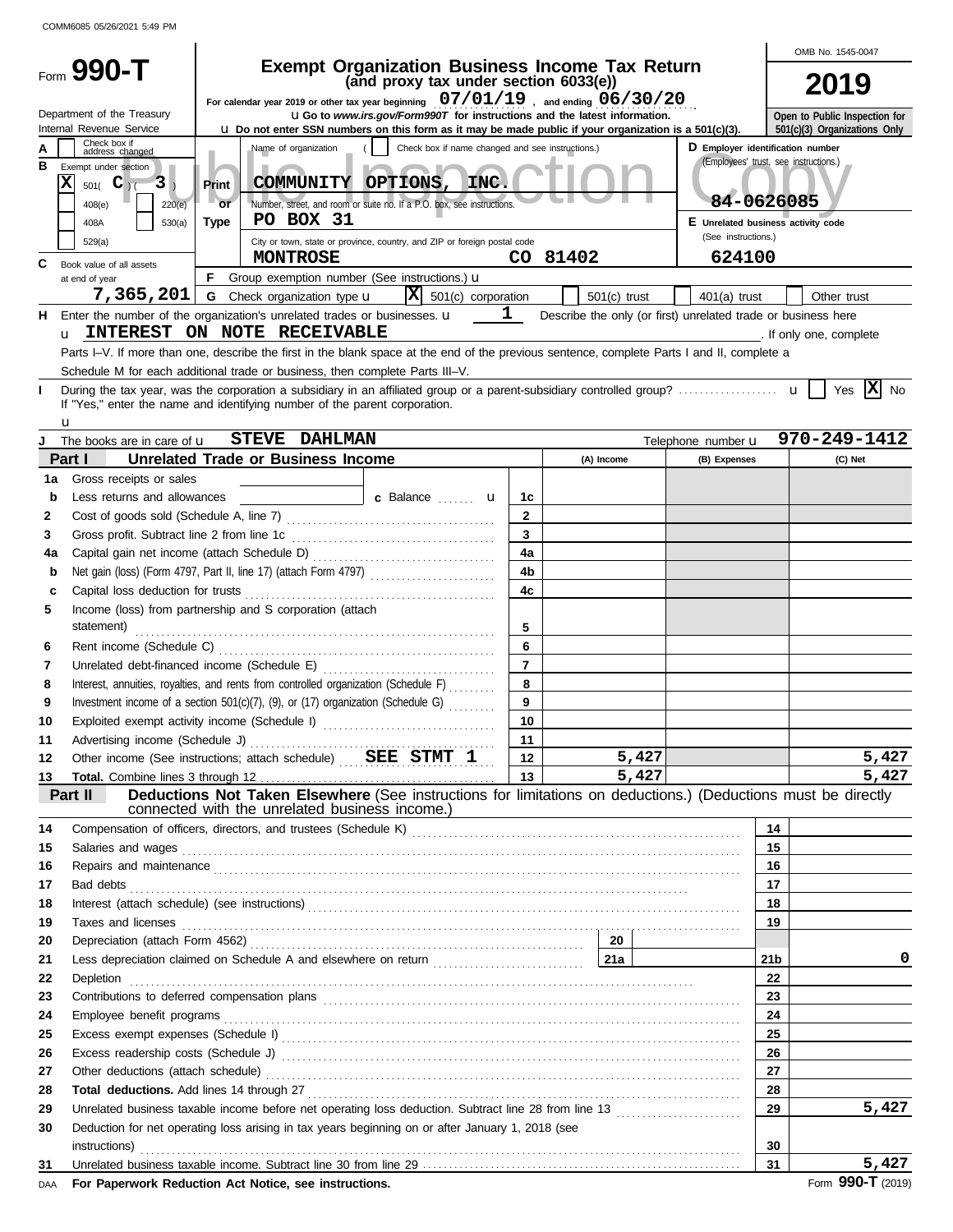|                 |                | COMM6085 05/26/2021 5:49 PM                                                                                                                                                                                                                                                                                                                                                                                                                      |                 |            |                |               |    |                                                                                         |       |        |
|-----------------|----------------|--------------------------------------------------------------------------------------------------------------------------------------------------------------------------------------------------------------------------------------------------------------------------------------------------------------------------------------------------------------------------------------------------------------------------------------------------|-----------------|------------|----------------|---------------|----|-----------------------------------------------------------------------------------------|-------|--------|
|                 |                | COMMUNITY OPTIONS, INC.<br>Form 990-T (2019)                                                                                                                                                                                                                                                                                                                                                                                                     | 84-0626085      |            |                |               |    |                                                                                         |       | Page 2 |
|                 | Part III       | <b>Total Unrelated Business Taxable income</b>                                                                                                                                                                                                                                                                                                                                                                                                   |                 |            |                |               |    |                                                                                         |       |        |
| 32              |                | Total of unrelated business taxable income computed from all unrelated trades or businesses (see<br>instructions)                                                                                                                                                                                                                                                                                                                                |                 |            |                | 32            |    |                                                                                         | 5,427 |        |
| 33              |                | Amounts paid for disallowed fringes                                                                                                                                                                                                                                                                                                                                                                                                              |                 |            |                | 33            |    |                                                                                         |       |        |
| 34              |                |                                                                                                                                                                                                                                                                                                                                                                                                                                                  |                 |            |                | 34            |    |                                                                                         |       |        |
| 35              |                | Total unrelated business taxable income before pre-2018 NOLs and specific deductions. Subtract line                                                                                                                                                                                                                                                                                                                                              |                 |            |                |               |    |                                                                                         |       |        |
|                 |                | 34 from the sum of lines 32 and 33 <b>A 20 MM DE A 20 MM DE A</b>                                                                                                                                                                                                                                                                                                                                                                                |                 |            |                | 35            |    |                                                                                         | 5,427 |        |
| 36              |                | Deductions for net operating loss arising in tax years beginning before January 1, 2018 (see                                                                                                                                                                                                                                                                                                                                                     |                 |            |                |               |    |                                                                                         |       |        |
|                 |                | instructions)                                                                                                                                                                                                                                                                                                                                                                                                                                    |                 |            |                | 36            |    |                                                                                         |       |        |
| 37              |                |                                                                                                                                                                                                                                                                                                                                                                                                                                                  |                 |            |                | 37            |    |                                                                                         | 5,427 |        |
| 38              |                |                                                                                                                                                                                                                                                                                                                                                                                                                                                  |                 |            |                | 38            |    |                                                                                         | 1,000 |        |
| 39              |                | Unrelated business taxable income. Subtract line 38 from line 37. If line 38 is greater than line 37,                                                                                                                                                                                                                                                                                                                                            |                 |            |                |               |    |                                                                                         |       |        |
|                 |                |                                                                                                                                                                                                                                                                                                                                                                                                                                                  |                 |            |                | 39            |    |                                                                                         | 4,427 |        |
|                 | Part IV        | <b>Tax Computation</b>                                                                                                                                                                                                                                                                                                                                                                                                                           |                 |            |                |               |    |                                                                                         |       |        |
| 40              |                |                                                                                                                                                                                                                                                                                                                                                                                                                                                  |                 |            |                | 40            |    |                                                                                         |       | 930    |
| 41              |                | Trusts Taxable at Trust Rates. See instructions for tax computation. Income tax on                                                                                                                                                                                                                                                                                                                                                               |                 |            |                |               |    |                                                                                         |       |        |
|                 |                | Tax rate schedule or $\ \cdot\ $ Schedule D (Form 1041) $\ldots$<br>the amount on line 39 from:                                                                                                                                                                                                                                                                                                                                                  |                 |            |                | 41            |    |                                                                                         |       |        |
| 42              |                | Proxy tax. See instructions <i>contained a contained a contained a contained a contained a contained a</i> contained a contained a contained a contained a contained a contained a contained a contained a contained a contained a                                                                                                                                                                                                               |                 |            |                | 42            |    |                                                                                         |       |        |
| 43              |                |                                                                                                                                                                                                                                                                                                                                                                                                                                                  |                 |            |                | 43            |    |                                                                                         |       |        |
| 44              |                |                                                                                                                                                                                                                                                                                                                                                                                                                                                  |                 |            |                | 44            |    |                                                                                         |       |        |
| 45              |                |                                                                                                                                                                                                                                                                                                                                                                                                                                                  |                 |            |                | 45            |    |                                                                                         |       | 930    |
|                 | Part V         | <b>Tax and Payments</b>                                                                                                                                                                                                                                                                                                                                                                                                                          |                 |            |                |               |    |                                                                                         |       |        |
| 46a             |                | Foreign tax credit (corporations attach Form 1118; trusts attach Form 1116)                                                                                                                                                                                                                                                                                                                                                                      | 46a             |            |                |               |    |                                                                                         |       |        |
| b               |                | Other credits (see instructions)                                                                                                                                                                                                                                                                                                                                                                                                                 | 46b             |            |                |               |    |                                                                                         |       |        |
| c               |                |                                                                                                                                                                                                                                                                                                                                                                                                                                                  | 46c             |            |                |               |    |                                                                                         |       |        |
| d               |                | Credit for prior year minimum tax (attach Form 8801 or 8827)                                                                                                                                                                                                                                                                                                                                                                                     | 46d             |            |                |               |    |                                                                                         |       |        |
| е               |                |                                                                                                                                                                                                                                                                                                                                                                                                                                                  |                 |            |                | 46e           |    |                                                                                         |       |        |
| 47              | Other taxes.   |                                                                                                                                                                                                                                                                                                                                                                                                                                                  |                 |            |                | 47            |    |                                                                                         |       | 930    |
| 48              |                | Check if from:                                                                                                                                                                                                                                                                                                                                                                                                                                   |                 |            |                | 48            |    |                                                                                         |       |        |
| 49              |                | Total tax. Add lines 47 and 48 (see instructions) Material Construction Constant Constant Construction Constant                                                                                                                                                                                                                                                                                                                                  |                 |            |                | 49            |    |                                                                                         |       | 930    |
| 50              |                |                                                                                                                                                                                                                                                                                                                                                                                                                                                  |                 |            |                | 50            |    |                                                                                         |       |        |
| 51a             |                |                                                                                                                                                                                                                                                                                                                                                                                                                                                  | 51a             |            |                |               |    |                                                                                         |       |        |
| b               |                |                                                                                                                                                                                                                                                                                                                                                                                                                                                  | 51 <sub>b</sub> |            |                |               |    |                                                                                         |       |        |
| c               |                | Tax deposited with Form 8868                                                                                                                                                                                                                                                                                                                                                                                                                     | 51c             |            |                |               |    |                                                                                         |       |        |
| d               |                | Foreign organizations: Tax paid or withheld at source (see instructions)                                                                                                                                                                                                                                                                                                                                                                         | 51d             |            |                |               |    |                                                                                         |       |        |
|                 |                |                                                                                                                                                                                                                                                                                                                                                                                                                                                  | 51e             |            |                |               |    |                                                                                         |       |        |
| f               |                | Credit for small employer health insurance premiums (attach Form 8941)                                                                                                                                                                                                                                                                                                                                                                           | 51f             |            |                |               |    |                                                                                         |       |        |
| g               |                | Other credits, adjustments, and payments:<br>$\fbox{\parbox{1.5cm}{ \begin{picture}(10,6) \label{fig:2} \put(0,0){\dashbox{0.5}(10,0){ }} \put(15,0){\circle{10}} \put(15,0){\circle{10}} \put(15,0){\circle{10}} \put(15,0){\circle{10}} \put(15,0){\circle{10}} \put(15,0){\circle{10}} \put(15,0){\circle{10}} \put(15,0){\circle{10}} \put(15,0){\circle{10}} \put(15,0){\circle{10}} \put(15,0){\circle{10}} \put(15,0){\circle{10}} \put($ |                 |            |                |               |    |                                                                                         |       |        |
|                 |                | Form 4136                                                                                                                                                                                                                                                                                                                                                                                                                                        | 51g             |            |                |               |    |                                                                                         |       |        |
| 52              |                | Total payments. Add lines 51a through 51g                                                                                                                                                                                                                                                                                                                                                                                                        |                 |            |                | 52            |    |                                                                                         |       |        |
| 53              |                |                                                                                                                                                                                                                                                                                                                                                                                                                                                  |                 |            |                | 53            |    |                                                                                         |       | 29     |
| 54              |                |                                                                                                                                                                                                                                                                                                                                                                                                                                                  |                 |            | u              | 54            |    |                                                                                         |       | 959    |
| 55              |                | Overpayment. If line 52 is larger than the total of lines 49, 50, and 53, enter amount overpaid <i>mummummmm</i>                                                                                                                                                                                                                                                                                                                                 |                 |            | u              | 55            |    |                                                                                         |       |        |
| 56              |                | Enter the amount of line 55 you want: Credited to 2020 estimated tax $\mathbf u$                                                                                                                                                                                                                                                                                                                                                                 |                 | Refunded u |                | 56            |    |                                                                                         |       |        |
|                 | <b>Part VI</b> | Statements Regarding Certain Activities and Other Information (see instructions)                                                                                                                                                                                                                                                                                                                                                                 |                 |            |                |               |    |                                                                                         |       |        |
| 57              |                | At any time during the 2019 calendar year, did the organization have an interest in or a signature or other authority<br>over a financial account (bank, securities, or other) in a foreign country? If "YES," the organization may have to file                                                                                                                                                                                                 |                 |            |                |               |    |                                                                                         | Yes   | No     |
|                 |                | FinCEN Form 114, Report of Foreign Bank and Financial Accounts. If "YES," enter the name of the foreign country                                                                                                                                                                                                                                                                                                                                  |                 |            |                |               |    |                                                                                         |       |        |
|                 | here <b>u</b>  |                                                                                                                                                                                                                                                                                                                                                                                                                                                  |                 |            |                |               |    |                                                                                         |       | x      |
| 58              |                | During the tax year, did the organization receive a distribution from, or was it the grantor of, or transferor to, a foreign trust?                                                                                                                                                                                                                                                                                                              |                 |            |                |               |    |                                                                                         |       | X      |
| 59              |                | If "YES," see instructions for other forms the organization may have to file.<br>Enter the amount of tax-exempt interest received or accrued during the tax year $\mathbf u$                                                                                                                                                                                                                                                                     |                 |            |                |               |    |                                                                                         |       |        |
|                 |                | Under penalties of perjury, I declare that I have examined this return, including accompanying schedules and statements, and to the best of my knowledge and belief, it is                                                                                                                                                                                                                                                                       |                 |            |                |               |    |                                                                                         |       |        |
| <b>Sign</b>     |                | true, correct, and complete. Declaration of preparer (other than taxpayer) is based on all information of which preparer has any knowledge.                                                                                                                                                                                                                                                                                                      |                 |            |                |               |    | May the IRS discuss this return<br>with the preparer shown below<br>(see instructions)? |       |        |
| <b>Here</b>     | u              | <b>U</b> CFO                                                                                                                                                                                                                                                                                                                                                                                                                                     |                 |            |                |               |    |                                                                                         |       |        |
|                 |                | Signature of officer<br>Title<br>Date                                                                                                                                                                                                                                                                                                                                                                                                            |                 |            |                |               |    | $ X $ Yes                                                                               |       | No     |
|                 |                | Print/Type preparer's name<br>Preparer's signature                                                                                                                                                                                                                                                                                                                                                                                               |                 | Date       |                | Check         | if | PTIN                                                                                    |       |        |
| Paid            |                | <b>JAN THOMAS</b><br><b>JAN THOMAS</b>                                                                                                                                                                                                                                                                                                                                                                                                           |                 |            |                | self-employed |    | P01267359                                                                               |       |        |
| <b>Preparer</b> |                | <b>LOGAN THOMAS</b><br>& JOHNSON LLC<br>Firm's name                                                                                                                                                                                                                                                                                                                                                                                              |                 |            | Firm's $EIN$ } |               |    | 20-1943886                                                                              |       |        |
| <b>Use Only</b> |                | SUITE 204<br>413 WILCOX ST.,                                                                                                                                                                                                                                                                                                                                                                                                                     |                 |            |                |               |    |                                                                                         |       |        |
|                 |                | 80104-2477<br>CASTLE ROCK, CO<br>Firm's address                                                                                                                                                                                                                                                                                                                                                                                                  |                 |            | Phone no.      |               |    | $303 - 663 - 1400$                                                                      |       |        |

| 303-003-1400 |  |  |                   |  |
|--------------|--|--|-------------------|--|
|              |  |  | <u>AAA Taalay</u> |  |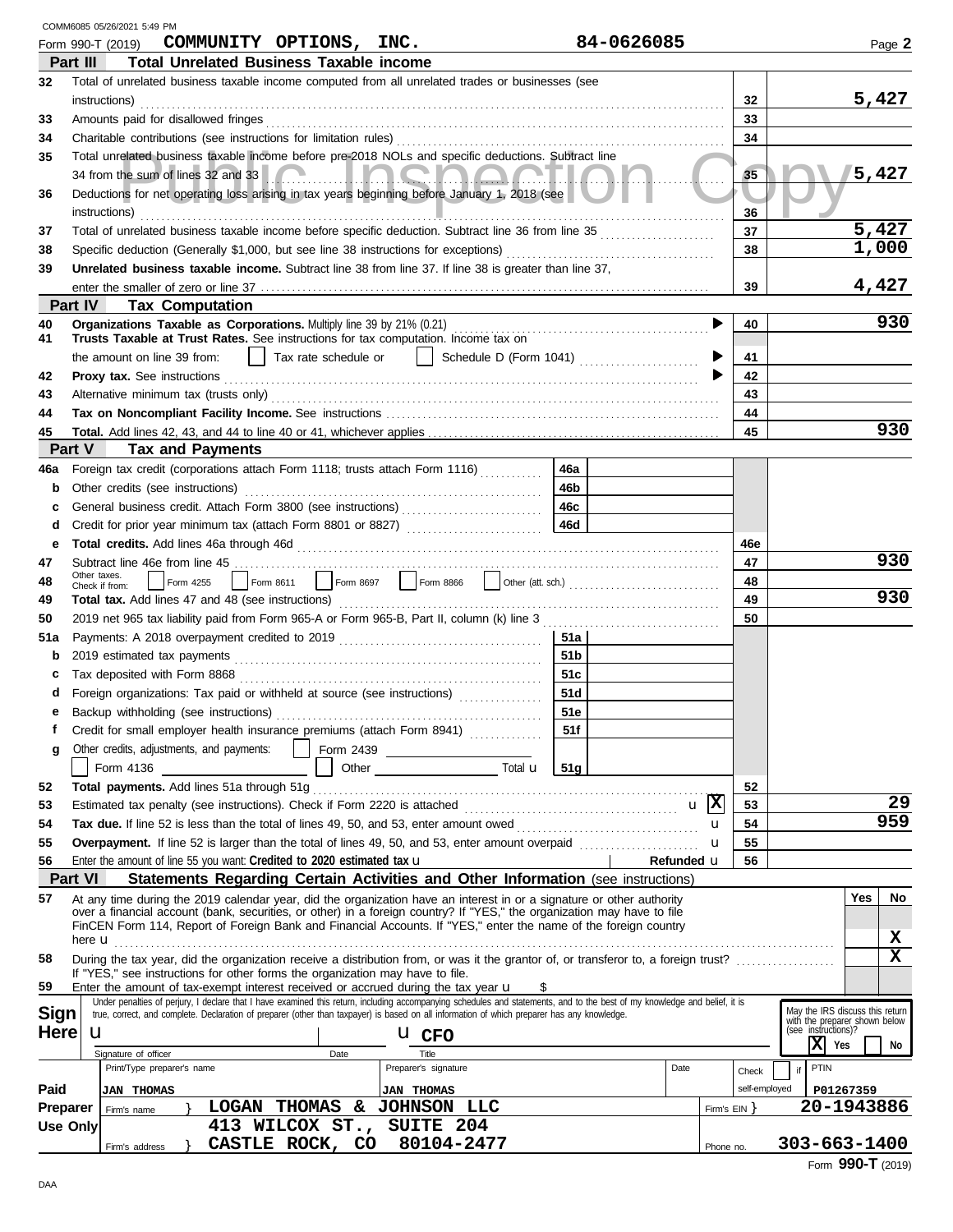|        | Form 990-T (2019) COMMUNITY OPTIONS, INC.                                                     |                                              |                             |              |                                                       | 84-0626085                                          | Page 3                                                |
|--------|-----------------------------------------------------------------------------------------------|----------------------------------------------|-----------------------------|--------------|-------------------------------------------------------|-----------------------------------------------------|-------------------------------------------------------|
|        | Schedule A - Cost of Goods Sold. Enter method of inventory valuation u                        |                                              |                             |              |                                                       |                                                     |                                                       |
| 1      | Inventory at beginning of year                                                                | 1                                            |                             | 6            |                                                       |                                                     | 6                                                     |
| 2      |                                                                                               | $\overline{2}$                               |                             | $\mathbf{7}$ | Cost of goods sold. Subtract                          |                                                     |                                                       |
| 3      |                                                                                               | 3                                            |                             |              | line 6 from line 5. Enter here and                    |                                                     |                                                       |
| 4a     | Additional sec. 263A costs                                                                    |                                              |                             |              | in Part I, line 2 $\blacksquare$                      |                                                     | $\overline{7}$                                        |
|        | $(\text{attach schedule})$                                                                    | 4a                                           |                             | 8            | Do the rules of section 263A (with respect to         |                                                     | Yes<br>No                                             |
| b      | Other costs                                                                                   | 4b                                           |                             |              | property produced or acquired for resale) apply       |                                                     |                                                       |
| -5     | <b>Total.</b> Add lines 1 through 4b                                                          | 5                                            |                             |              | to the organization?                                  |                                                     |                                                       |
|        | Schedule C - Rent Income (From Real Property and Personal Property Leased With Real Property) |                                              |                             |              |                                                       |                                                     |                                                       |
|        | (see instructions)                                                                            |                                              |                             |              |                                                       |                                                     |                                                       |
|        | 1. Description of property                                                                    |                                              |                             |              |                                                       |                                                     |                                                       |
| (1)    | N/A                                                                                           |                                              |                             |              |                                                       |                                                     |                                                       |
| (2)    |                                                                                               |                                              |                             |              |                                                       |                                                     |                                                       |
| (3)    |                                                                                               |                                              |                             |              |                                                       |                                                     |                                                       |
| (4)    |                                                                                               |                                              |                             |              |                                                       |                                                     |                                                       |
|        |                                                                                               |                                              | 2. Rent received or accrued |              |                                                       |                                                     |                                                       |
|        | (a) From personal property (if the percentage of rent                                         |                                              |                             |              | (b) From real and personal property (if the           |                                                     | 3(a) Deductions directly connected with the income    |
|        | for personal property is more than 10% but not                                                |                                              |                             |              | percentage of rent for personal property exceeds      |                                                     | in columns 2(a) and 2(b) (attach schedule)            |
|        | more than 50%)                                                                                |                                              |                             |              | 50% or if the rent is based on profit or income)      |                                                     |                                                       |
| (1)    |                                                                                               |                                              |                             |              |                                                       |                                                     |                                                       |
| (2)    |                                                                                               |                                              |                             |              |                                                       |                                                     |                                                       |
| (3)    |                                                                                               |                                              |                             |              |                                                       |                                                     |                                                       |
| (4)    |                                                                                               |                                              |                             |              |                                                       |                                                     |                                                       |
| Total  |                                                                                               |                                              | Total                       |              |                                                       | (b) Total deductions.                               |                                                       |
|        | (c) Total income. Add totals of columns 2(a) and 2(b). Enter                                  |                                              |                             |              |                                                       | Enter here and on page 1,                           |                                                       |
|        | here and on page 1, Part I, line 6, column (A)                                                |                                              |                             |              | u                                                     | Part I, line 6, column (B) <b>u</b>                 |                                                       |
|        | <b>Schedule E - Unrelated Debt-Financed Income</b> (see instructions)                         |                                              |                             |              |                                                       |                                                     |                                                       |
|        |                                                                                               |                                              |                             |              |                                                       |                                                     | 3. Deductions directly connected with or allocable to |
|        |                                                                                               | 1. Description of debt-financed property     |                             |              | 2. Gross income from or<br>allocable to debt-financed |                                                     | debt-financed property                                |
|        |                                                                                               |                                              |                             |              | property                                              | (a) Straight line depreciation                      | (b) Other deductions                                  |
|        |                                                                                               |                                              |                             |              |                                                       | (attach schedule)                                   | (attach schedule)                                     |
| (1)    | N/A                                                                                           |                                              |                             |              |                                                       |                                                     |                                                       |
| (2)    |                                                                                               |                                              |                             |              |                                                       |                                                     |                                                       |
| (3)    |                                                                                               |                                              |                             |              |                                                       |                                                     |                                                       |
| (4)    |                                                                                               |                                              |                             |              |                                                       |                                                     |                                                       |
|        | 4. Amount of average                                                                          | 5. Average adjusted basis                    |                             |              | 6. Column                                             |                                                     | 8. Allocable deductions                               |
|        | acquisition debt on or<br>allocable to debt-financed                                          | of or allocable to<br>debt-financed property |                             |              | 4 divided                                             | 7. Gross income reportable<br>(column 2 x column 6) | (column 6 x total of columns                          |
|        | property (attach schedule)                                                                    | (attach schedule)                            |                             |              | by column 5                                           |                                                     | $3(a)$ and $3(b)$ )                                   |
| (1)    |                                                                                               |                                              |                             |              | %                                                     |                                                     |                                                       |
| (2)    |                                                                                               |                                              |                             |              | $\frac{0}{0}$                                         |                                                     |                                                       |
| (3)    |                                                                                               |                                              |                             |              | $\frac{0}{0}$                                         |                                                     |                                                       |
| (4)    |                                                                                               |                                              |                             |              | $\frac{9}{6}$                                         |                                                     |                                                       |
|        |                                                                                               |                                              |                             |              |                                                       | Enter here and on page 1,                           | Enter here and on page 1,                             |
|        |                                                                                               |                                              |                             |              |                                                       | Part I, line 7, column (A).                         | Part I, line 7, column (B).                           |
| Totals |                                                                                               |                                              |                             |              | u                                                     |                                                     |                                                       |
|        |                                                                                               |                                              |                             |              |                                                       | $\mathbf{u}$                                        |                                                       |

Form **990-T** (2019)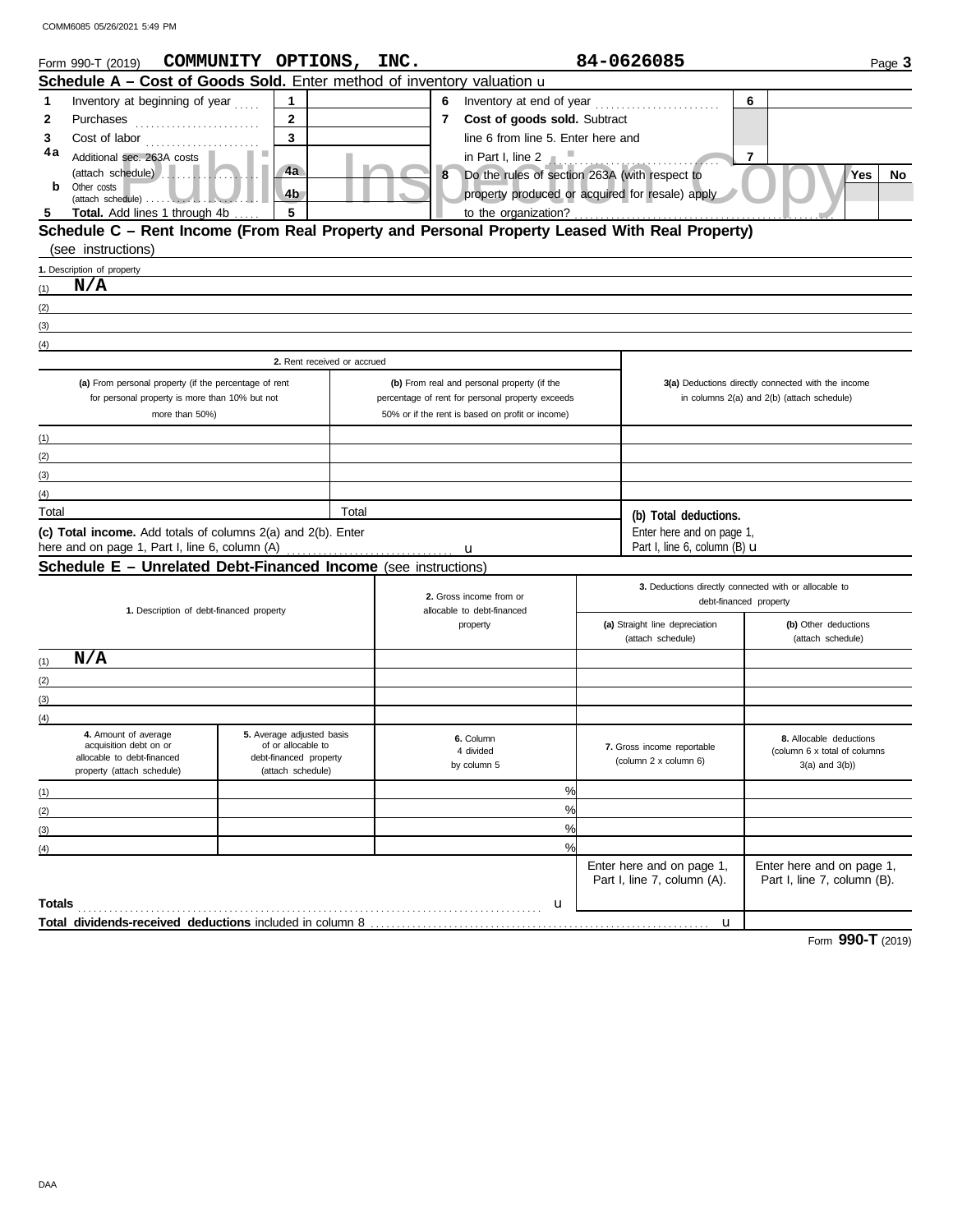| COMM6085 05/26/2021 5:49 PM<br>Form 990-T (2019)                                                              | COMMUNITY OPTIONS,                                                    | INC.                                                                                       |                                                                                                                                       |                                                          |                                        | 84-0626085                                                                                 |                                                                                           |                             | Page 4                                                                                          |
|---------------------------------------------------------------------------------------------------------------|-----------------------------------------------------------------------|--------------------------------------------------------------------------------------------|---------------------------------------------------------------------------------------------------------------------------------------|----------------------------------------------------------|----------------------------------------|--------------------------------------------------------------------------------------------|-------------------------------------------------------------------------------------------|-----------------------------|-------------------------------------------------------------------------------------------------|
| Schedule F - Interest, Annuities, Royalties, and Rents From Controlled Organizations (see instructions)       |                                                                       |                                                                                            |                                                                                                                                       |                                                          |                                        |                                                                                            |                                                                                           |                             |                                                                                                 |
| 1. Name of controlled                                                                                         |                                                                       | 2. Employer                                                                                | Exempt Controlled Organizations                                                                                                       |                                                          |                                        |                                                                                            |                                                                                           |                             |                                                                                                 |
| organization                                                                                                  |                                                                       | identification number                                                                      | 3. Net unrelated income<br>(loss) (see instructions)                                                                                  |                                                          | 4. Total of specified<br>payments made |                                                                                            | 5. Part of column 4 that is<br>included in the controlling<br>organization's gross income |                             | 6. Deductions directly<br>connected with income<br>in column 5                                  |
| $(1)$ N/A                                                                                                     | ш                                                                     |                                                                                            |                                                                                                                                       |                                                          |                                        |                                                                                            |                                                                                           |                             |                                                                                                 |
| (2)                                                                                                           |                                                                       |                                                                                            |                                                                                                                                       |                                                          |                                        |                                                                                            |                                                                                           |                             |                                                                                                 |
| (3)                                                                                                           |                                                                       |                                                                                            |                                                                                                                                       |                                                          |                                        |                                                                                            |                                                                                           |                             |                                                                                                 |
| (4)                                                                                                           |                                                                       |                                                                                            |                                                                                                                                       |                                                          |                                        |                                                                                            |                                                                                           |                             |                                                                                                 |
| Nonexempt Controlled Organizations                                                                            |                                                                       |                                                                                            |                                                                                                                                       |                                                          |                                        |                                                                                            |                                                                                           |                             |                                                                                                 |
| 7. Taxable Income                                                                                             |                                                                       | 8. Net unrelated income<br>(loss) (see instructions)                                       | 9. Total of specified<br>payments made                                                                                                |                                                          |                                        | 10. Part of column 9 that is<br>included in the controlling<br>organization's gross income |                                                                                           |                             | 11. Deductions directly<br>connected with income in<br>column 10                                |
| (1)                                                                                                           |                                                                       |                                                                                            |                                                                                                                                       |                                                          |                                        |                                                                                            |                                                                                           |                             |                                                                                                 |
| (2)                                                                                                           |                                                                       |                                                                                            |                                                                                                                                       |                                                          |                                        |                                                                                            |                                                                                           |                             |                                                                                                 |
| (3)                                                                                                           |                                                                       |                                                                                            |                                                                                                                                       |                                                          |                                        |                                                                                            |                                                                                           |                             |                                                                                                 |
| (4)                                                                                                           |                                                                       |                                                                                            |                                                                                                                                       |                                                          |                                        |                                                                                            |                                                                                           |                             |                                                                                                 |
|                                                                                                               |                                                                       |                                                                                            |                                                                                                                                       |                                                          |                                        | Add columns 5 and 10.<br>Enter here and on page 1,<br>Part I, line 8, column (A).          |                                                                                           |                             | Add columns 6 and 11.<br>Enter here and on page 1,<br>Part I, line 8, column (B).               |
| Totals<br>Schedule G - Investment Income of a Section 501(c)(7), (9), or (17) Organization (see instructions) |                                                                       |                                                                                            |                                                                                                                                       | u                                                        |                                        |                                                                                            |                                                                                           |                             |                                                                                                 |
|                                                                                                               |                                                                       |                                                                                            |                                                                                                                                       |                                                          |                                        |                                                                                            |                                                                                           |                             |                                                                                                 |
| 1. Description of income                                                                                      |                                                                       | 2. Amount of income                                                                        |                                                                                                                                       | 3. Deductions<br>directly connected<br>(attach schedule) |                                        |                                                                                            | 4. Set-asides<br>(attach schedule)                                                        |                             | 5. Total deductions<br>and set-asides (col. 3<br>plus col.4)                                    |
| (1) $N/A$                                                                                                     |                                                                       |                                                                                            |                                                                                                                                       |                                                          |                                        |                                                                                            |                                                                                           |                             |                                                                                                 |
| (2)                                                                                                           |                                                                       |                                                                                            |                                                                                                                                       |                                                          |                                        |                                                                                            |                                                                                           |                             |                                                                                                 |
| (3)                                                                                                           |                                                                       |                                                                                            |                                                                                                                                       |                                                          |                                        |                                                                                            |                                                                                           |                             |                                                                                                 |
| (4)                                                                                                           |                                                                       |                                                                                            |                                                                                                                                       |                                                          |                                        |                                                                                            |                                                                                           |                             |                                                                                                 |
|                                                                                                               |                                                                       | Enter here and on page 1,<br>Part I, line 9, column (A).                                   |                                                                                                                                       |                                                          |                                        |                                                                                            |                                                                                           |                             | Enter here and on page 1,<br>Part I, line 9, column (B).                                        |
| Totals                                                                                                        | $\mathbf u$                                                           |                                                                                            |                                                                                                                                       |                                                          |                                        |                                                                                            |                                                                                           |                             |                                                                                                 |
| Schedule I - Exploited Exempt Activity Income, Other Than Advertising Income (see instructions)               |                                                                       |                                                                                            |                                                                                                                                       |                                                          |                                        |                                                                                            |                                                                                           |                             |                                                                                                 |
| 1. Description of exploited activity                                                                          | 2. Gross<br>unrelated<br>business income<br>from trade or<br>business | 3. Expenses<br>directly<br>connected with<br>production of<br>unrelated<br>business income | 4. Net income (loss)<br>from unrelated trade<br>or business (column<br>2 minus column 3).<br>If a gain, compute<br>cols. 5 through 7. |                                                          |                                        | 5. Gross income<br>from activity that<br>is not unrelated<br>business income               | 6. Expenses                                                                               | attributable to<br>column 5 | 7. Excess exempt<br>expenses<br>(column 6 minus<br>column 5, but not<br>more than<br>column 4). |
| (1) $N/A$                                                                                                     |                                                                       |                                                                                            |                                                                                                                                       |                                                          |                                        |                                                                                            |                                                                                           |                             |                                                                                                 |
| (2)                                                                                                           |                                                                       |                                                                                            |                                                                                                                                       |                                                          |                                        |                                                                                            |                                                                                           |                             |                                                                                                 |
| (3)                                                                                                           |                                                                       |                                                                                            |                                                                                                                                       |                                                          |                                        |                                                                                            |                                                                                           |                             |                                                                                                 |
| (4)                                                                                                           |                                                                       |                                                                                            |                                                                                                                                       |                                                          |                                        |                                                                                            |                                                                                           |                             |                                                                                                 |
|                                                                                                               | Enter here and on<br>page 1, Part I,<br>line 10, col. (A).            | Enter here and on<br>page 1, Part I,<br>line 10, col. (B).                                 |                                                                                                                                       |                                                          |                                        |                                                                                            |                                                                                           |                             | Enter here and<br>on page 1,<br>Part II, line 25.                                               |
| <b>Schedule J - Advertising Income</b> (see instructions)                                                     |                                                                       |                                                                                            |                                                                                                                                       |                                                          |                                        |                                                                                            |                                                                                           |                             |                                                                                                 |
| Income From Periodicals Reported on a Consolidated Basis<br>Part I                                            |                                                                       |                                                                                            |                                                                                                                                       |                                                          |                                        |                                                                                            |                                                                                           |                             |                                                                                                 |
| 1. Name of periodical                                                                                         | 2. Gross<br>advertising<br>income                                     | 3. Direct<br>advertising costs                                                             | 4. Advertising<br>gain or (loss) (col.<br>2 minus col. 3). If<br>a gain, compute<br>cols. 5 through 7.                                |                                                          |                                        | 5. Circulation<br>income                                                                   | 6. Readership                                                                             | costs                       | 7. Excess readership<br>costs (column 6<br>minus column 5, but<br>not more than<br>column 4).   |
| (1) $N/A$                                                                                                     |                                                                       |                                                                                            |                                                                                                                                       |                                                          |                                        |                                                                                            |                                                                                           |                             |                                                                                                 |
| (2)                                                                                                           |                                                                       |                                                                                            |                                                                                                                                       |                                                          |                                        |                                                                                            |                                                                                           |                             |                                                                                                 |
| (3)                                                                                                           |                                                                       |                                                                                            |                                                                                                                                       |                                                          |                                        |                                                                                            |                                                                                           |                             |                                                                                                 |
| (4)                                                                                                           |                                                                       |                                                                                            |                                                                                                                                       |                                                          |                                        |                                                                                            |                                                                                           |                             |                                                                                                 |
| Totals (carry to Part II, line (5)) <b>u</b>                                                                  |                                                                       |                                                                                            |                                                                                                                                       |                                                          |                                        |                                                                                            |                                                                                           |                             |                                                                                                 |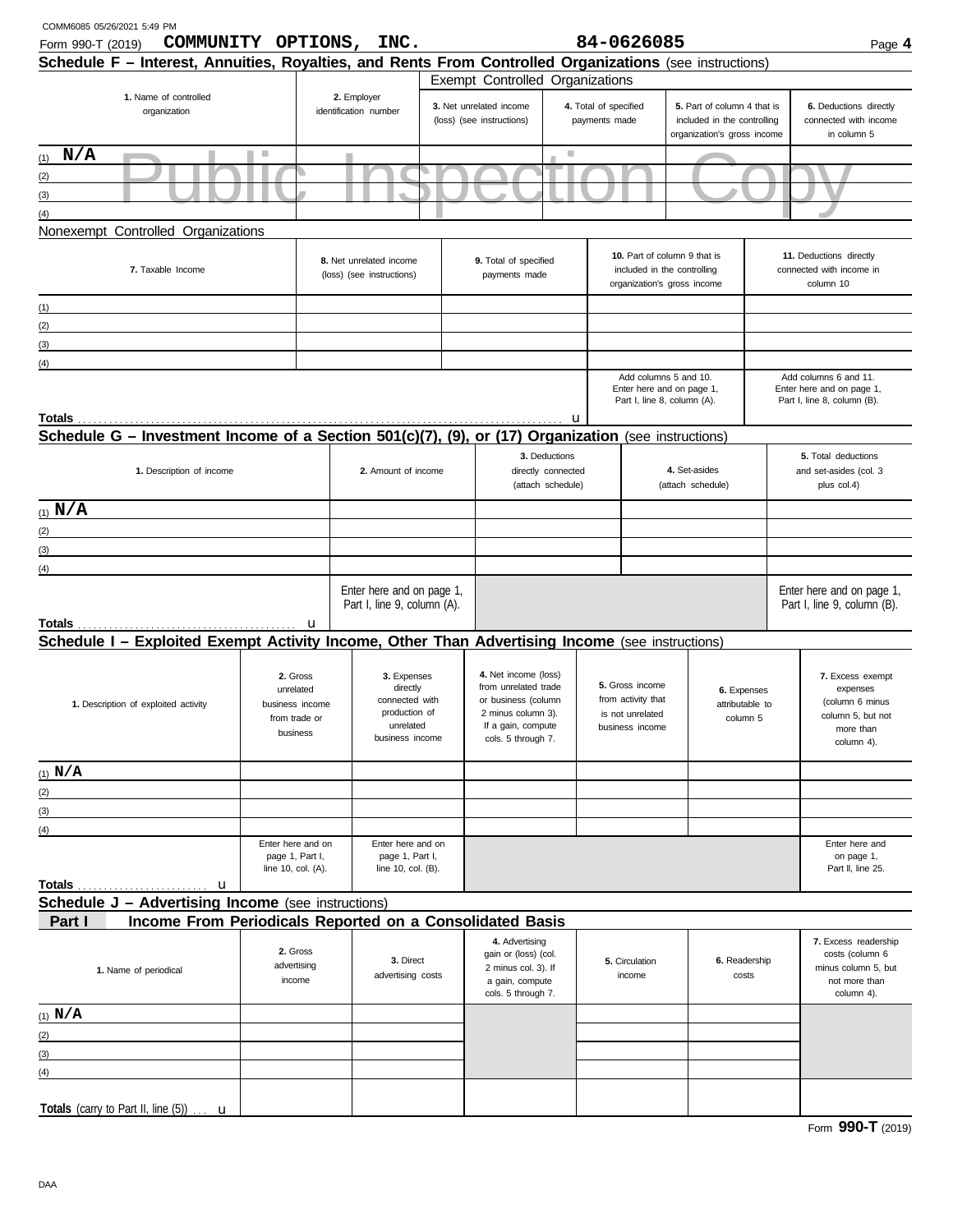| COMM6085 05/26/2021 5:49 PM                                                                                        |                                                                                                              |                                |                                                            |                                                                                                        |                          |                                              |  |                                                                                               |
|--------------------------------------------------------------------------------------------------------------------|--------------------------------------------------------------------------------------------------------------|--------------------------------|------------------------------------------------------------|--------------------------------------------------------------------------------------------------------|--------------------------|----------------------------------------------|--|-----------------------------------------------------------------------------------------------|
| Form 990-T (2019)                                                                                                  | COMMUNITY OPTIONS, INC.                                                                                      |                                |                                                            |                                                                                                        | 84-0626085               |                                              |  | Page 5                                                                                        |
| Part II                                                                                                            | Income From Periodicals Reported on a Separate Basis (For each periodical listed in Part II, fill in columns |                                |                                                            |                                                                                                        |                          |                                              |  |                                                                                               |
|                                                                                                                    | 2 through 7 on a line-by-line basis.)                                                                        |                                |                                                            |                                                                                                        |                          |                                              |  |                                                                                               |
| 1. Name of periodical                                                                                              | 2. Gross<br>advertising<br>income<br>ш                                                                       | 3. Direct<br>advertising costs |                                                            | 4. Advertising<br>gain or (loss) (col.<br>2 minus col. 3). If<br>a gain, compute<br>cols. 5 through 7. | 5. Circulation<br>income | 6. Readership<br>costs                       |  | 7. Excess readership<br>costs (column 6<br>minus column 5. but<br>not more than<br>column 4). |
| $(1)$ N/A                                                                                                          |                                                                                                              |                                |                                                            |                                                                                                        |                          |                                              |  |                                                                                               |
| (2)                                                                                                                |                                                                                                              |                                |                                                            |                                                                                                        |                          |                                              |  |                                                                                               |
| (3)                                                                                                                |                                                                                                              |                                |                                                            |                                                                                                        |                          |                                              |  |                                                                                               |
|                                                                                                                    |                                                                                                              |                                |                                                            |                                                                                                        |                          |                                              |  |                                                                                               |
| Totals from Part I<br>$\mathbf u$                                                                                  |                                                                                                              |                                |                                                            |                                                                                                        |                          |                                              |  |                                                                                               |
| Enter here and on<br>page 1, Part I,<br>line 11, col. (A).<br><b>Totals, Part II (lines 1-5)</b> $\ldots$ <b>u</b> |                                                                                                              |                                | Enter here and on<br>page 1, Part I,<br>line 11, col. (B). |                                                                                                        |                          |                                              |  |                                                                                               |
| Schedule K - Compensation of Officers, Directors, and Trustees (see instructions)                                  |                                                                                                              |                                |                                                            |                                                                                                        |                          |                                              |  |                                                                                               |
| 1. Name                                                                                                            |                                                                                                              |                                |                                                            | 2. Title                                                                                               |                          | 3. Percent of<br>time devoted to<br>business |  | 4. Compensation attributable to<br>unrelated business                                         |
| $(1)$ N/A                                                                                                          |                                                                                                              |                                |                                                            |                                                                                                        |                          | %                                            |  |                                                                                               |

u % % %

Total. Enter here and on page 1, Part II, line 14

(2)  $(3)$ (4)

Form **990-T** (2019)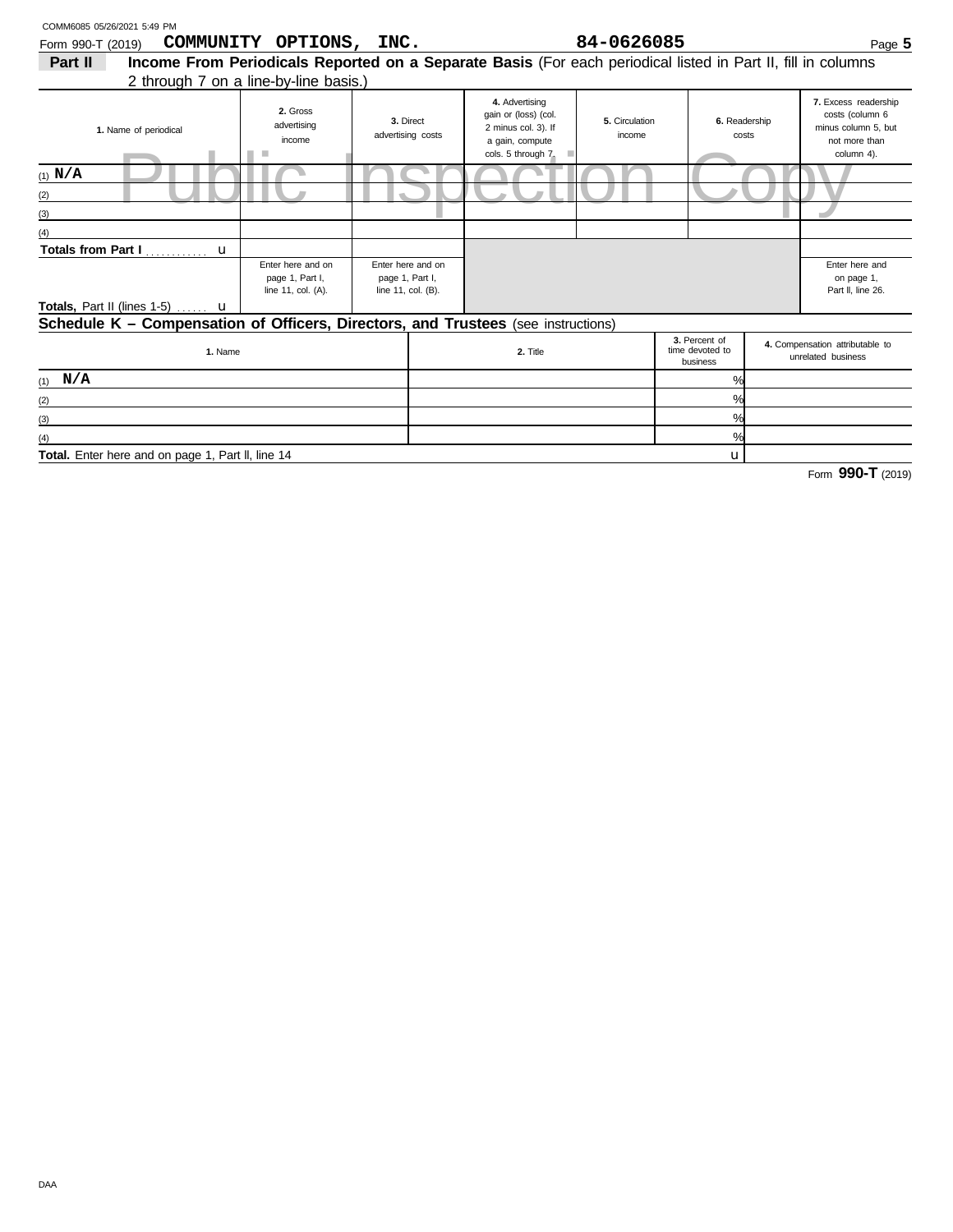| COMM6085 Community Options, Inc.<br><b>Federal Statements</b><br>84-0626085<br>FYE: 6/30/2020                                             | 5/26/2021 5:48 PM            |
|-------------------------------------------------------------------------------------------------------------------------------------------|------------------------------|
| Statement 1 - Form 990-T, Part I, Line 12 - Other Income<br><b>Description</b><br>INTEREST ON NOTES RECEIVABLE<br>\$<br>$\tt TOTAL$<br>\$ | Amount<br>$5\,,427$<br>5,427 |
|                                                                                                                                           |                              |
|                                                                                                                                           |                              |
|                                                                                                                                           |                              |
|                                                                                                                                           |                              |
|                                                                                                                                           |                              |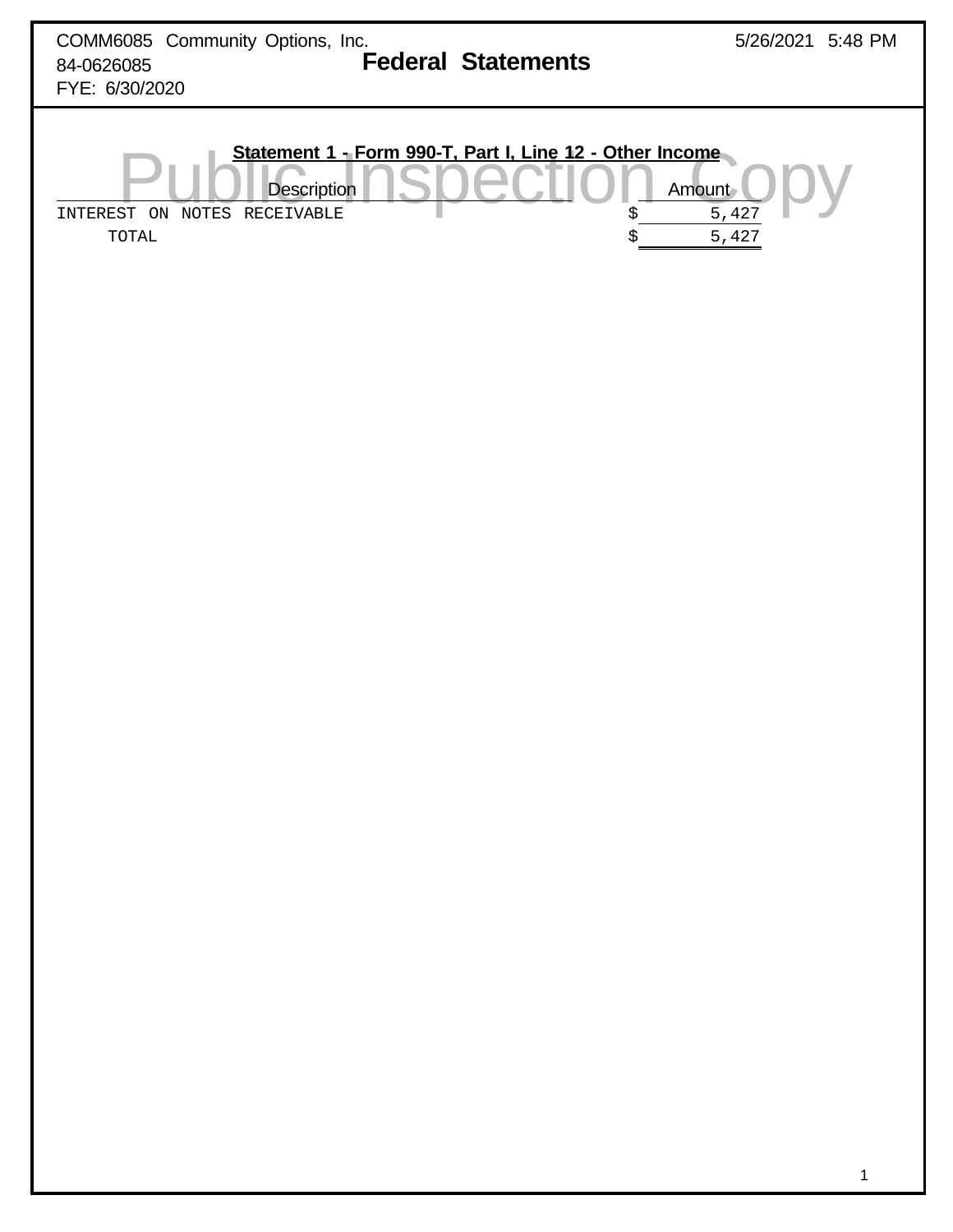**2220** Form

# **Underpayment of Estimated Tax by Corporations FORM 990-T**

OMB No. 1545-0123

# u **Attach to the corporation's tax return.**

**2019**

|          | Department of the Treasury<br>Internal Revenue Service           |                                                                                                                                                                                                                             |          | <b>u</b> Attach to the corporation's tax return.<br>uGo to www.irs.gov/Form2220 for instructions and the latest information. |                |                                | ZU I J   |
|----------|------------------------------------------------------------------|-----------------------------------------------------------------------------------------------------------------------------------------------------------------------------------------------------------------------------|----------|------------------------------------------------------------------------------------------------------------------------------|----------------|--------------------------------|----------|
| Name     |                                                                  |                                                                                                                                                                                                                             |          |                                                                                                                              |                | Employer identification number |          |
|          |                                                                  | COMMUNITY OPTIONS, INC.                                                                                                                                                                                                     |          |                                                                                                                              |                | 84-0626085                     |          |
|          |                                                                  | Note: Generally, the corporation is not required to file Form 2220 (see Part II below for exceptions) because the IRS will figure any penalty                                                                               |          |                                                                                                                              |                |                                |          |
|          |                                                                  | owed and bill the corporation. However, the corporation may still use Form 2220 to figure the penalty. If so, enter the amount from page 2, line                                                                            |          |                                                                                                                              |                |                                |          |
|          |                                                                  | 38, on the estimated tax penalty line of the corporation's income tax return, but do not attach Form 2220.                                                                                                                  |          |                                                                                                                              |                |                                |          |
|          | Part I                                                           | <b>Required Annual Payment</b>                                                                                                                                                                                              |          |                                                                                                                              |                |                                |          |
|          |                                                                  |                                                                                                                                                                                                                             |          |                                                                                                                              |                |                                |          |
| 1.       |                                                                  |                                                                                                                                                                                                                             |          |                                                                                                                              |                | 1                              | 930      |
|          |                                                                  | 2a Personal holding company tax (Schedule PH (Form 1120), line 26) included on line 1                                                                                                                                       |          |                                                                                                                              | 2a             |                                |          |
| b        |                                                                  | Look-back interest included on line 1 under section 460(b)(2) for completed long-term                                                                                                                                       |          |                                                                                                                              |                |                                |          |
|          |                                                                  |                                                                                                                                                                                                                             |          |                                                                                                                              | 2 <sub>b</sub> |                                |          |
|          |                                                                  |                                                                                                                                                                                                                             |          |                                                                                                                              | 2c             |                                |          |
| d        | Total. Add lines 2a through 2c                                   |                                                                                                                                                                                                                             |          |                                                                                                                              |                | 2d                             |          |
| 3        |                                                                  | Subtract line 2d from line 1. If the result is less than \$500, do not complete or file this form. The corporation                                                                                                          |          |                                                                                                                              |                |                                | 930      |
|          | does not owe the penalty                                         |                                                                                                                                                                                                                             |          |                                                                                                                              |                | 3                              |          |
| 4        |                                                                  | Enter the tax shown on the corporation's 2018 income tax return. See instructions. Caution: If the tax is zero or                                                                                                           |          |                                                                                                                              |                | 4                              | 1,467    |
| 5        |                                                                  | the tax year was for less than 12 months, skip this line and enter the amount from line 3 on line 5<br>Required annual payment. Enter the smaller of line 3 or line 4. If the corporation is required to skip line 4, enter |          |                                                                                                                              |                |                                |          |
|          | the amount from line 3                                           |                                                                                                                                                                                                                             |          |                                                                                                                              |                |                                | 930      |
|          | Part II                                                          | Reasons for Filing-Check the boxes below that apply. If any boxes are checked, the corporation must file                                                                                                                    |          |                                                                                                                              |                |                                |          |
|          |                                                                  | Form 2220 even if it does not owe a penalty. See instructions.                                                                                                                                                              |          |                                                                                                                              |                |                                |          |
| 6        |                                                                  | The corporation is using the adjusted seasonal installment method.                                                                                                                                                          |          |                                                                                                                              |                |                                |          |
| 7        |                                                                  | The corporation is using the annualized income installment method.                                                                                                                                                          |          |                                                                                                                              |                |                                |          |
| 8        |                                                                  | The corporation is a "large corporation" figuring its first required installment based on the prior year's tax.                                                                                                             |          |                                                                                                                              |                |                                |          |
|          | Part III                                                         | <b>Figuring the Underpayment</b>                                                                                                                                                                                            |          |                                                                                                                              |                |                                |          |
|          |                                                                  |                                                                                                                                                                                                                             |          | (a)                                                                                                                          | (b)            | (c)                            | (d)      |
| 9        |                                                                  | Installment due dates. Enter in columns (a) through (d) the 15th day                                                                                                                                                        |          |                                                                                                                              |                |                                |          |
|          |                                                                  | of the 4th (Form 990-PF filers: Use 5th month), 6th, 9th, and 12th                                                                                                                                                          |          |                                                                                                                              |                |                                |          |
|          |                                                                  |                                                                                                                                                                                                                             | 9        | 10/15/19                                                                                                                     | 12/15/19       | 03/15/20                       | 06/15/20 |
| 10       |                                                                  | Required installments. If the box on line 6 and/or line 7 above is                                                                                                                                                          |          |                                                                                                                              |                |                                |          |
|          |                                                                  | checked, enter the amounts from Schedule A, line 38. If the box on                                                                                                                                                          |          |                                                                                                                              |                |                                |          |
|          |                                                                  | line 8 (but not 6 or 7) is checked, see instructions for the amounts to                                                                                                                                                     |          |                                                                                                                              |                |                                |          |
|          |                                                                  | enter. If none of these boxes are checked, enter 25% (0.25) of line 5                                                                                                                                                       |          |                                                                                                                              |                |                                |          |
|          |                                                                  |                                                                                                                                                                                                                             | 10       | 233                                                                                                                          | 233            | 233                            | 231      |
| 11       |                                                                  | Estimated tax paid or credited for each period. For column (a) only,                                                                                                                                                        |          |                                                                                                                              |                |                                |          |
|          |                                                                  | enter the amount from line 11 on line 15. See instructions                                                                                                                                                                  | 11       |                                                                                                                              |                |                                |          |
|          | next column.                                                     | Complete lines 12 through 18 of one column before going to the                                                                                                                                                              |          |                                                                                                                              |                |                                |          |
|          |                                                                  |                                                                                                                                                                                                                             |          |                                                                                                                              |                |                                |          |
| 12<br>13 |                                                                  | Enter amount, if any, from line 18 of the preceding column                                                                                                                                                                  | 12<br>13 |                                                                                                                              |                |                                |          |
| 14       |                                                                  | Add amounts on lines 16 and 17 of the preceding column                                                                                                                                                                      | 14       |                                                                                                                              | 233            | 466                            | 699      |
| 15       |                                                                  | Subtract line 14 from line 13. If zero or less, enter -0-                                                                                                                                                                   | 15       | 0                                                                                                                            | $\Omega$       | $\Omega$                       | O        |
| 16       | If the amount on line 15 is zero, subtract line 13 from line 14. |                                                                                                                                                                                                                             |          |                                                                                                                              |                |                                |          |
|          |                                                                  |                                                                                                                                                                                                                             | 16       |                                                                                                                              | 233            | 466                            |          |
| 17       |                                                                  | Underpayment. If line 15 is less than or equal to line 10, subtract line                                                                                                                                                    |          |                                                                                                                              |                |                                |          |
|          |                                                                  | 15 from line 10. Then go to line 12 of the next column. Otherwise, go                                                                                                                                                       |          |                                                                                                                              |                |                                |          |
|          |                                                                  |                                                                                                                                                                                                                             | 17       | 233                                                                                                                          | 233            | 233                            | 231      |
| 18       |                                                                  | Overpayment. If line 10 is less than line 15, subtract line 10 from line                                                                                                                                                    |          |                                                                                                                              |                |                                |          |
|          |                                                                  |                                                                                                                                                                                                                             | 18       |                                                                                                                              |                |                                |          |
|          |                                                                  | Go to Part IV on page 2 to figure the penalty. Do not go to Part IV if there are no entries on line 17-no penalty is owed.                                                                                                  |          |                                                                                                                              |                |                                |          |

**For Paperwork Reduction Act Notice, see separate instructions.**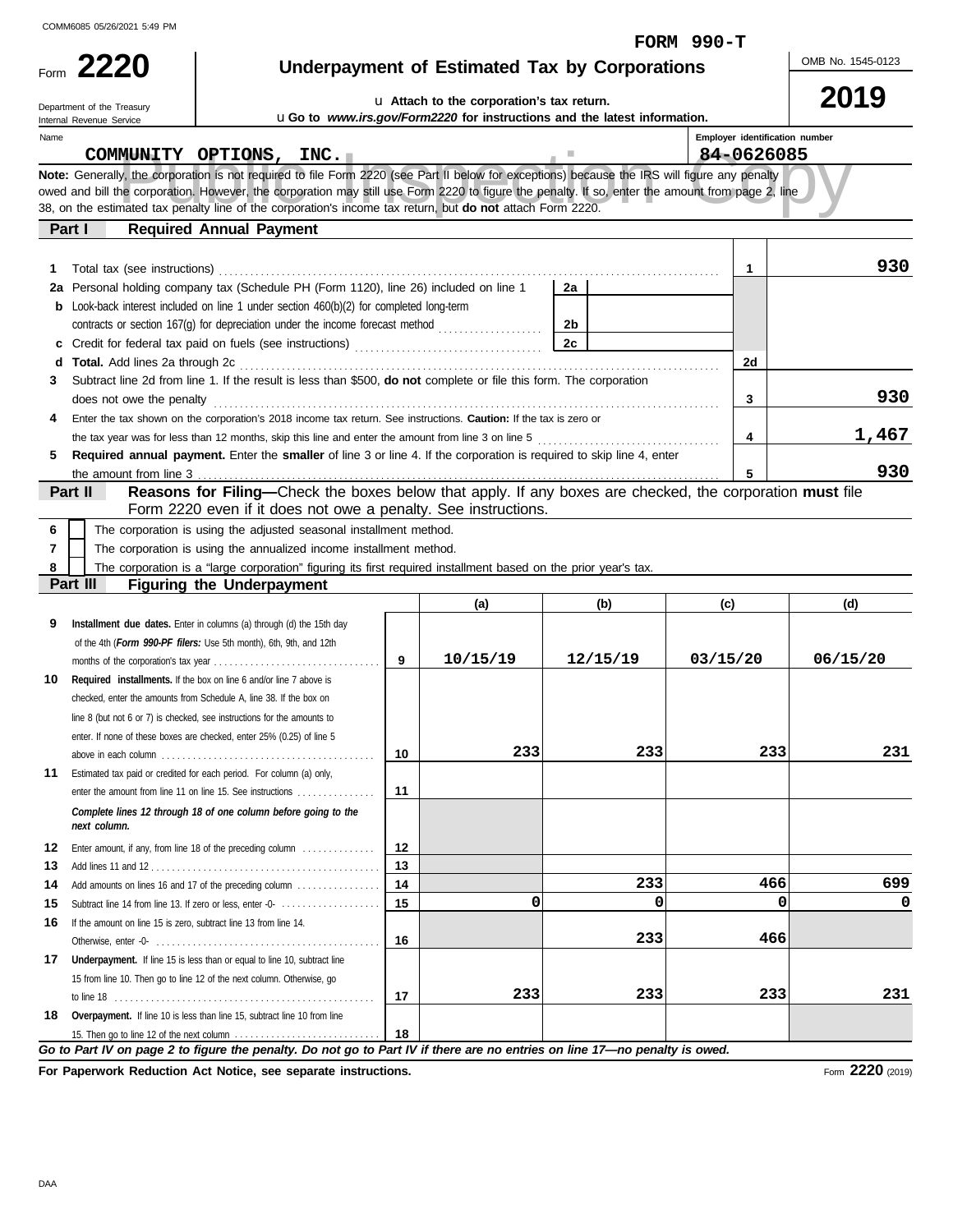#### Form 990-PF and Form 990-T filers: Use 3th month instead<br>Form 990-PF and Form 990-T filers: Use 5th month<br>See instructions<br>See instructions<br>See instructions Number of days on line 20 after 6/30/2020 and before 10/1/2020 **31 31 21** Number of days on line 20 after 4/15/2019 and before 7/1/2019 **Part IV Figuring the Penalty (a) (b) (c) (d) 19** Enter the date of payment or the 15th day of the 4th month after the **19 20** Number of days from due date of installment on line 9 to the date **20 21 22** Underpayment on line 17 x Number of days on line  $21$  x 6% (0.06) **22 \$ 23 23** Number of days on line 20 after 6/30/2019 and before 10/1/2019 **24** Underpayment on line 17 x  $\frac{Number\ of\ days\ on\ line\ 23}{\ A\ 23}$  x 5% (0.05) 24 \$ **25 25** Number of days on line 20 after 9/30/2019 and before 1/1/2020 **26** Underpayment on line 17 x Number of days on line 25 x 5% (0.05) 26 \$ **27** Number of days on line 20 after 12/31/2019 and before 4/1/2020 **28** Underpayment on line 17 x Number of days on line 27 x 5% (0.05) 28 \$ **29 29** Number of days on line 20 after 3/31/2020 and before 7/1/2020 **30** Underpayment on line 17 x Number of days on line 29 x  $*$ % **30 \$ 32 32** Underpayment on line 17 x Number of days on line 31 x \*% \$ **33 33** Number of days on line 20 after 9/30/2020 and before 1/1/2021 **38 Penalty.** Add columns (a) through (d) of line 37. Enter the total here and on Form 1120, line 34; or the comparable Form 2220 (2019) Page **2 COMMUNITY OPTIONS, INC. 84-0626085** close of the tax year, whichever is earlier. *(C corporations with tax years ending June 30 and S corporations:* Use 3rd month instead of 4th month. *Form 990-PF and Form 990-T filers:* Use 5th month shown on line 19 . . . . . . . . . . . . . . . . . . . . . . . . . . . . . . . . . . . . . . . . . . . 365 365 366 366 366 Add lines 22, 24, 26, 28, 30, 32, 34, and 36 \$ . . . . . . . . . . . . . . . . . . . . . . . **37 37** line for other income tax returns. **38** 365 366 x \*% \$ **34** Underpayment on line 17 x **Number of days on line 33 35 35** Number of days on line 20 after 12/31/2020 and before 3/16/2021 **36** Underpayment on line 17 x Number of days on line 35 x \*% 36 Number of days on line 35  $\times$  \*%  $\frac{1}{36}$  \s 365 \$ \$ \$ \$ \$ \$  $\mathbf{\hat{s}}$ \$  $\sim$  \$ \$ \$ \$ \$ \$ \$ \$ \$ \$ \$ \$ \$ \$ \$ \$ \$ \$ instead of 4th month.) See instructions . . . . . . . . . . . . . . . . . . . . . . . . . . . x 5% (0.05) SEE WORKSHEET **29**

\*Use the penalty interest rate for each calendar quarter, which the IRS will determine during the first month in the preceding quarter. These rates are published quarterly in an IRS News Release and in a revenue ruling in the Internal Revenue Bulletin. To obtain this information on the Internet, access the IRS website at *www.irs.gov.* You can also call 1-800-829-4933 to get interest rate information.

Form **2220** (2019)